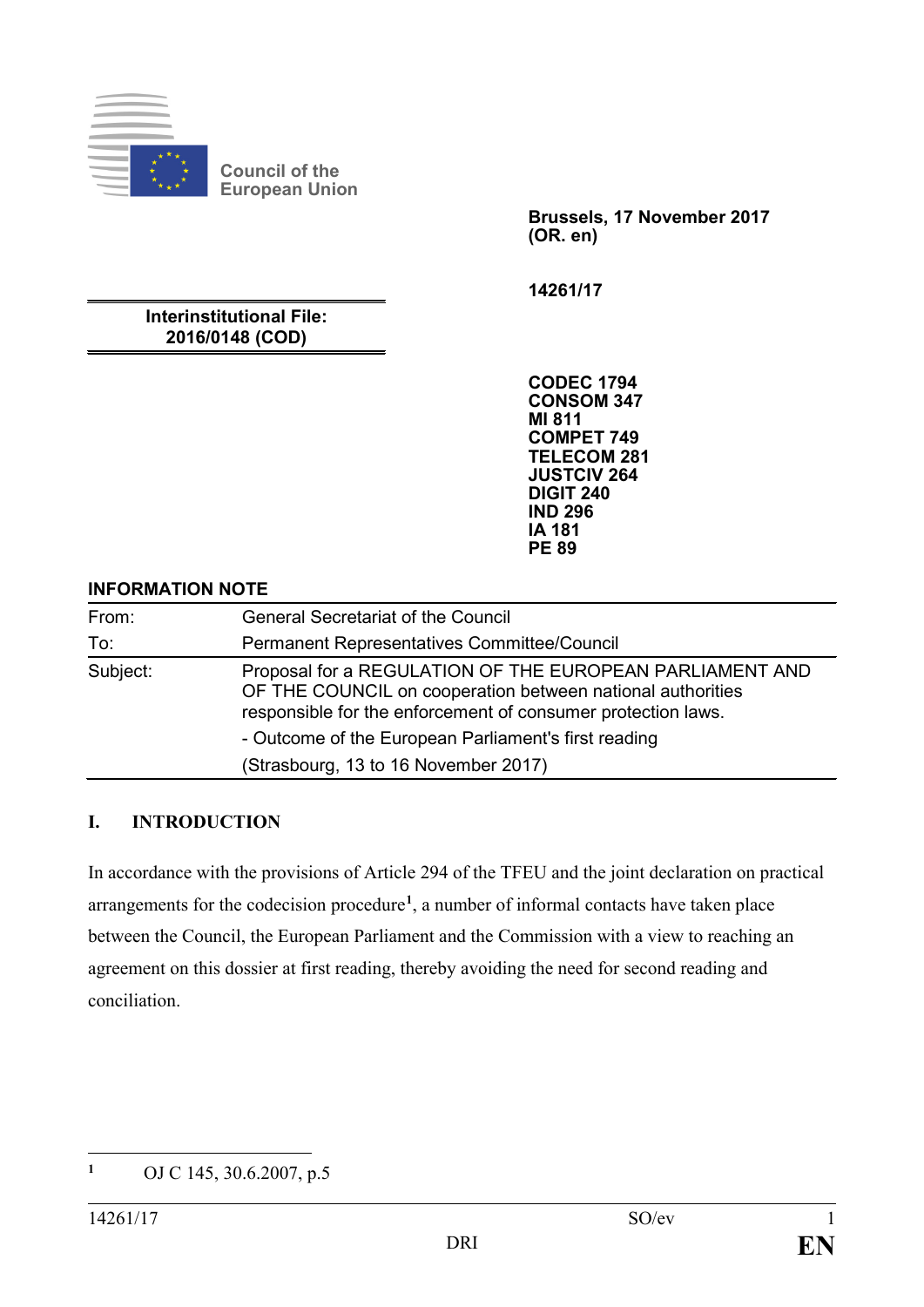In this context, the rapporteur, Mrs Olga SEHNALOVA (S&D, CZ) presented one amendment (amendment 151) to the proposal for Regulation, reflecting the provisional agreement, on behalf of the Committee on Internal Market and Consumer Protection. This amendment had been agreed during the informal contacts referred to above.

For the plenary, the Greens/EFA group tabled four amendments (amendments 152-155) and the EFDD political group six amendments (amendments 156-161).

# **II. VOTE**

When it voted on 14 November 2017, the plenary adopted the amendment reflecting the provisional agreement (amendment 151). No other amendment was voted.

The Commission proposal as thus amended and the legislative resolution constitute the Parliament's first-reading position**[2](#page-1-0)** , it reflects what had been previously agreed between the institutions. The Council should therefore be in a position to approve the Parliament's position.

The act would then be adopted in the wording which corresponds to the Parliament's position.

 $\overline{a}$ 

<span id="page-1-0"></span><sup>&</sup>lt;sup>2</sup> The text of the amendment adopted and the European Parliament's legislative resolution are set out in the Annex. The amendment is presented in the form of a consolidated text, where changes to the Commission's proposal are highlighted in bold and italics. The symbol " ▌" indicates deleted text.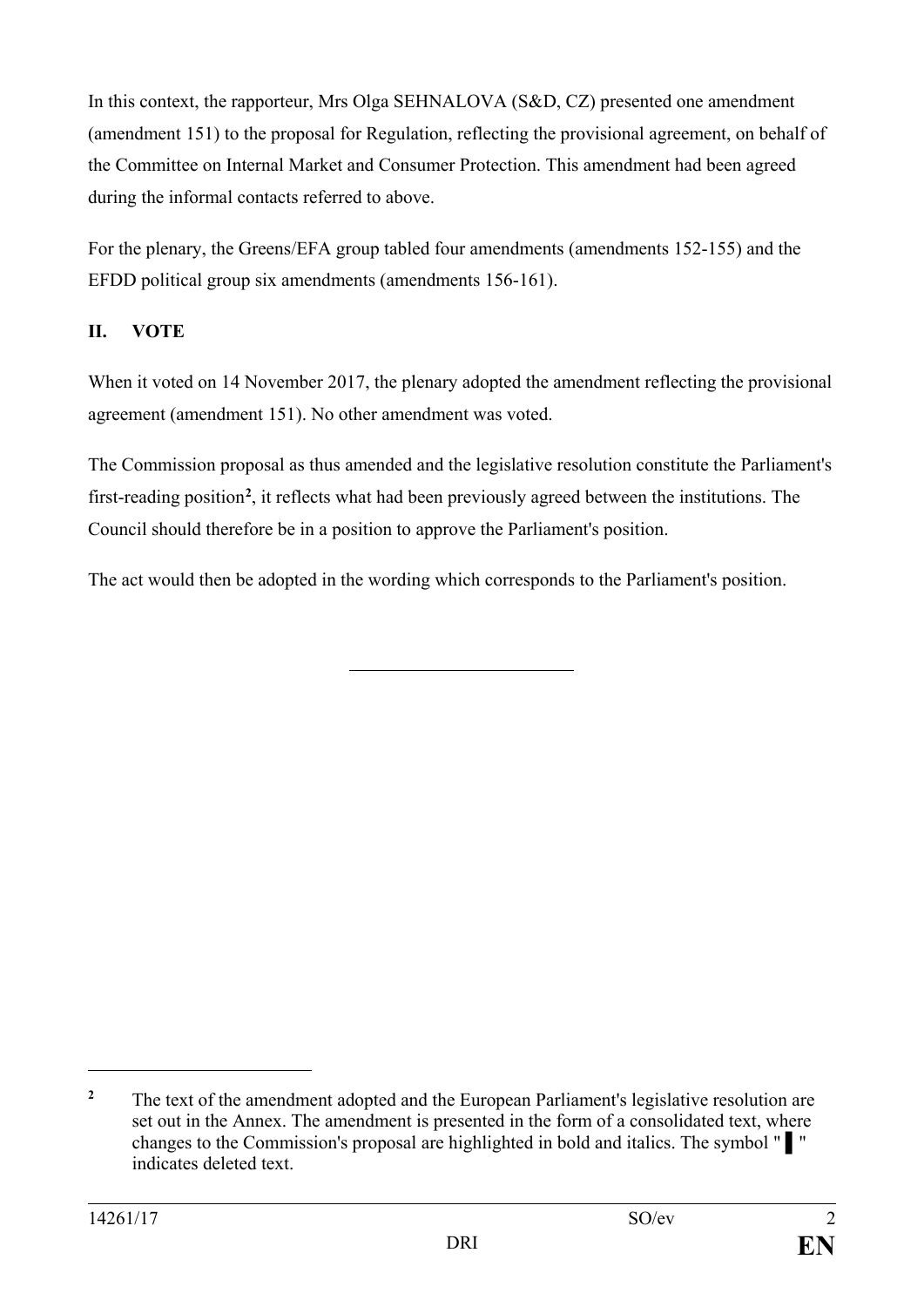# **Cooperation between national authorities responsible for the enforcement of consumer protection laws \*\*\*I**

**European Parliament legislative resolution of 14 November 2017 on the proposal for a regulation of the European Parliament and of the Council on cooperation between national authorities responsible for the enforcement of consumer protection laws (COM(2016)0283 – C8-0194/2016 – 2016/0148(COD))**

#### **(Ordinary legislative procedure: first reading)**

*The European Parliament*,

- having regard to the Commission proposal to Parliament and the Council (COM(2016)0283),
- having regard to Article 294(2) and Article 114 of the Treaty on the Functioning of the European Union, pursuant to which the Commission submitted the proposal to Parliament (C8-0194/2016),
- having regard to Article 294(3) of the Treaty on the Functioning of the European Union,
- having regard to the reasoned opinions submitted, within the framework of Protocol No 2 on the application of the principles of subsidiarity and proportionality, by the Bulgarian Parliament, the Czech Chamber of Deputies, the Austrian Federal Council and the Swedish Parliament, asserting that the draft legislative act does not comply with the principle of subsidiarity,
- having regard to the opinion of the European Economic and Social Committee of 19 October 2016**[3](#page-2-0)**,
- having regard to the provisional agreement approved by the committee responsible under Rule 69f(4) of its Rules of Procedure and the undertaking given by the Council representative by letter of 30 June 2017 to approve Parliament's position, in accordance with Article 294(4) of the Treaty on the Functioning of the European Union,
- having regard to Rule 59 of its Rules of Procedure,
- having regard to the report of the Committee on the Internal Market and Consumer Protection and the opinion of the Committee on Legal Affairs (A8-0077/2017),
- 1. Adopts its position at first reading hereinafter set out;
- 2. Calls on the Commission to refer the matter to Parliament again if it replaces, substantially amends or intends to substantially amend its proposal;
- 3. Instructs its President to forward its position to the Council, the Commission and the national parliaments.

<span id="page-2-0"></span> $\overline{\mathbf{3}}$ **<sup>3</sup>** OJ C 34, 2.2.2017, p. 100.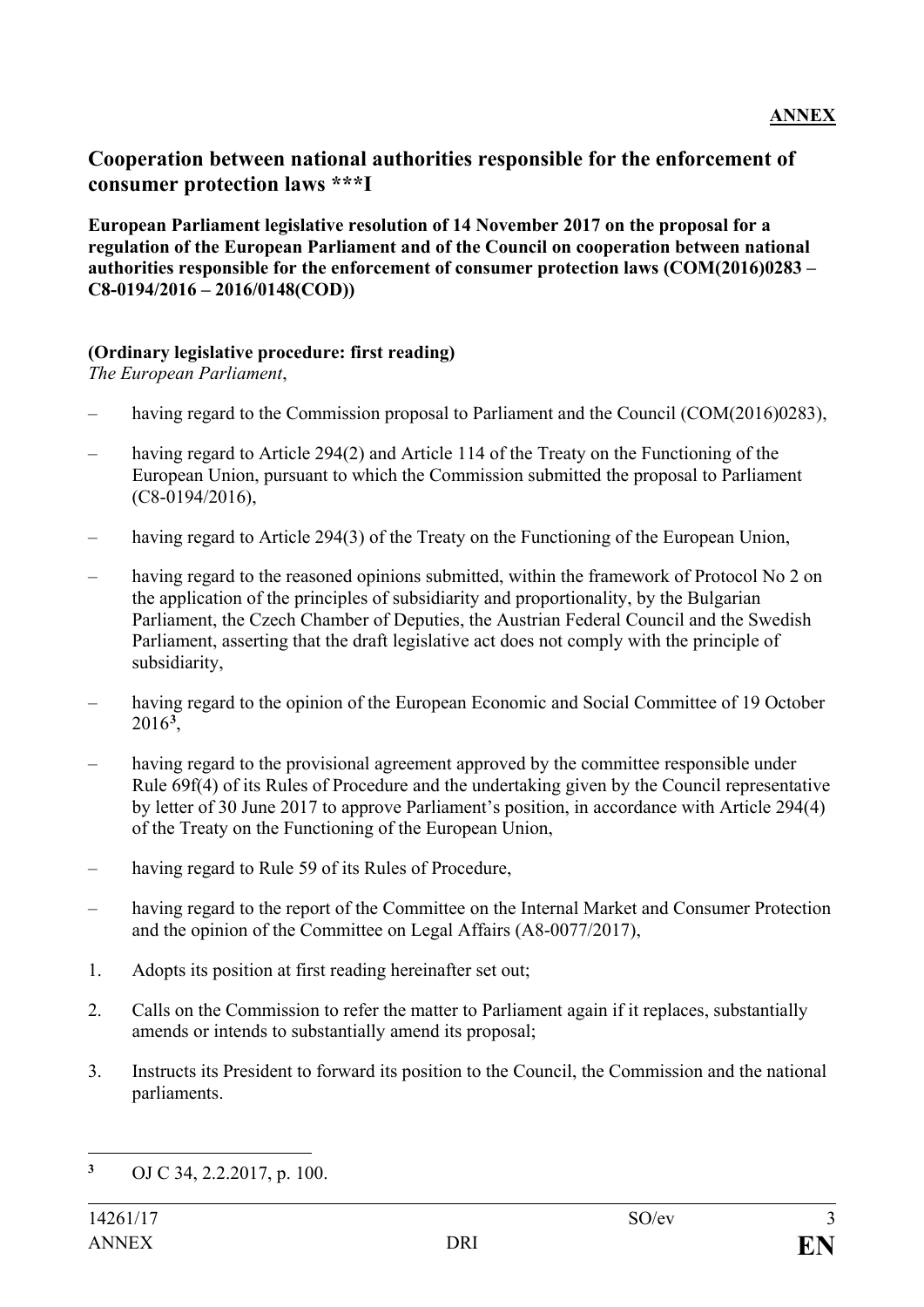### **P8\_TC1-COD(2016)0148**

**Position of the European Parliament adopted at first reading on 14 November 2017 with a view to the adoption of Regulation (EU) …/… of the European Parliament and of the Council on cooperation between national authorities responsible for the enforcement of consumer protection laws and repealing Regulation (EC) No 2006/2004**

(Text with EEA relevance)

THE EUROPEAN PARLIAMENT AND THE COUNCIL OF THE EUROPEAN UNION,

Having regard to the Treaty on the Functioning of the European Union, and in particular Article 114 thereof,

Having regard to the proposal from the European Commission,

After transmission of the draft legislative act to the national parliaments,

Having regard to the opinion of the European Economic and Social Committee**[4](#page-3-0)**,

Acting in accordance with the ordinary legislative procedure<sup>[5](#page-3-1)</sup>,

<span id="page-3-0"></span> $\overline{\mathbf{4}}$ **<sup>4</sup>** OJ C 34, 2.2.2017, p. 100

<span id="page-3-1"></span>**<sup>5</sup>** Position of the European Parliament of 14 November 2017.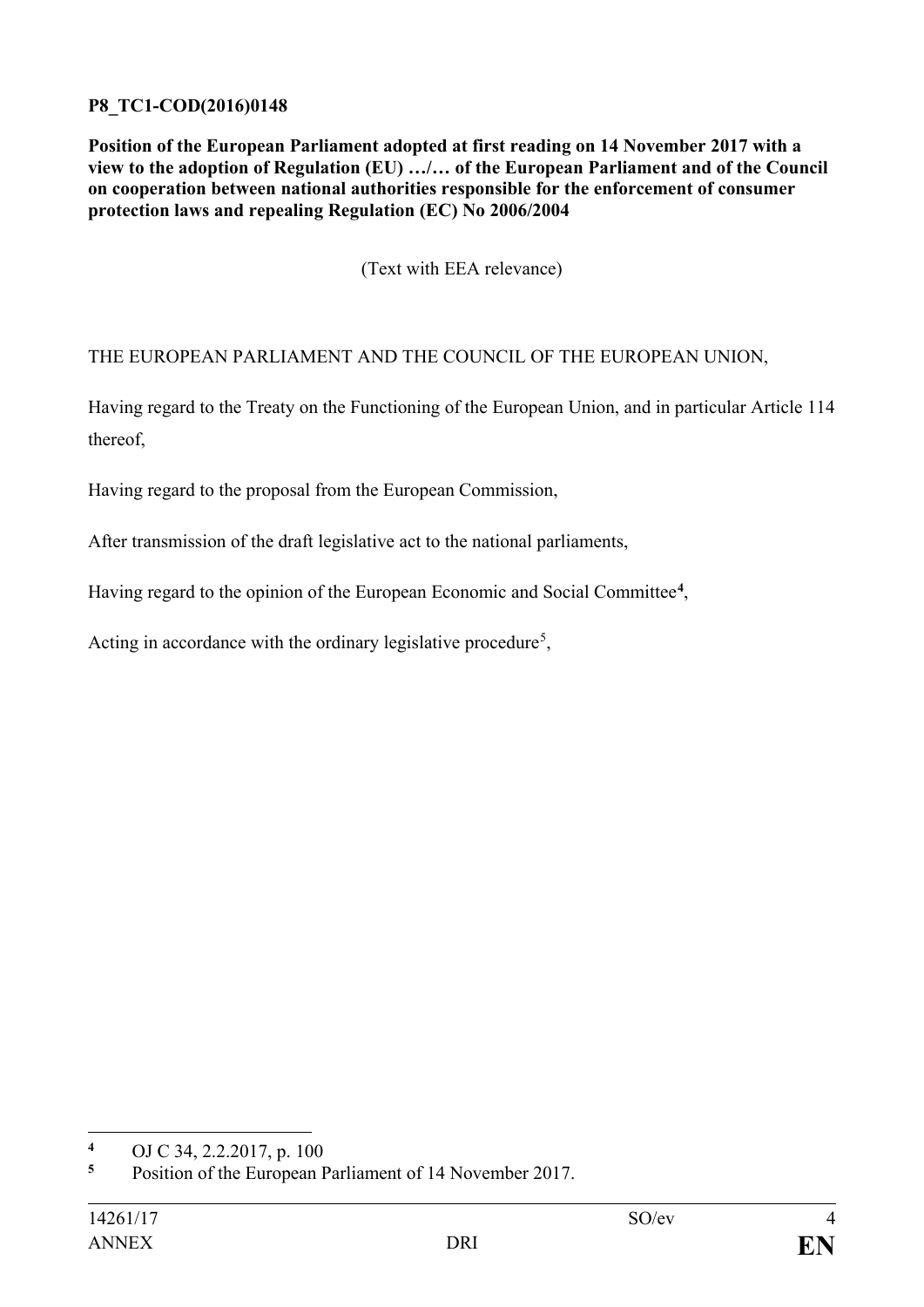Whereas:

- (1) Regulation (EC) No 200[6](#page-4-0)/2004 of the European Parliament and of the Council <sup>6</sup> provides for harmonised rules and procedures to facilitate cooperation between the national authorities that are responsible for the enforcement of cross-border consumer protection laws. Article 21a *of Regulation (EC) No 2006/2004* provides for a review of the effectiveness of that Regulation and its operational mechanisms. Following such review, the Commission concluded that Regulation (EC) No 2006/2004 is not sufficient to effectively address the enforcement challenges of the Single Market, *including* the challenges of the Digital Single Market*.*
- (2) The communication of the Commission of 6 May 2015, 'A Digital Single Market Strategy for Europe', identified as one of the priorities of that strategy, the need to enhance consumer trust through more rapid, agile and consistent enforcement of consumer rules. The communication of the Commission of 28 October 2015 'Upgrading the Single Market Strategy: more opportunities for people and business' reiterated that the enforcement of Union consumer protection legislation should be further strengthened by the *reform of*  Regulation *(EC) No 2006/2004.*

<span id="page-4-0"></span> $\overline{a}$ **<sup>6</sup>** Regulation (EC) No 2006/2004 of the European Parliament and of the Council of 27 October 2004 on cooperation between national authorities responsible for the enforcement of consumer protection laws (the Regulation on consumer protection cooperation) (OJ L 364, 9.12.2004, p. 1).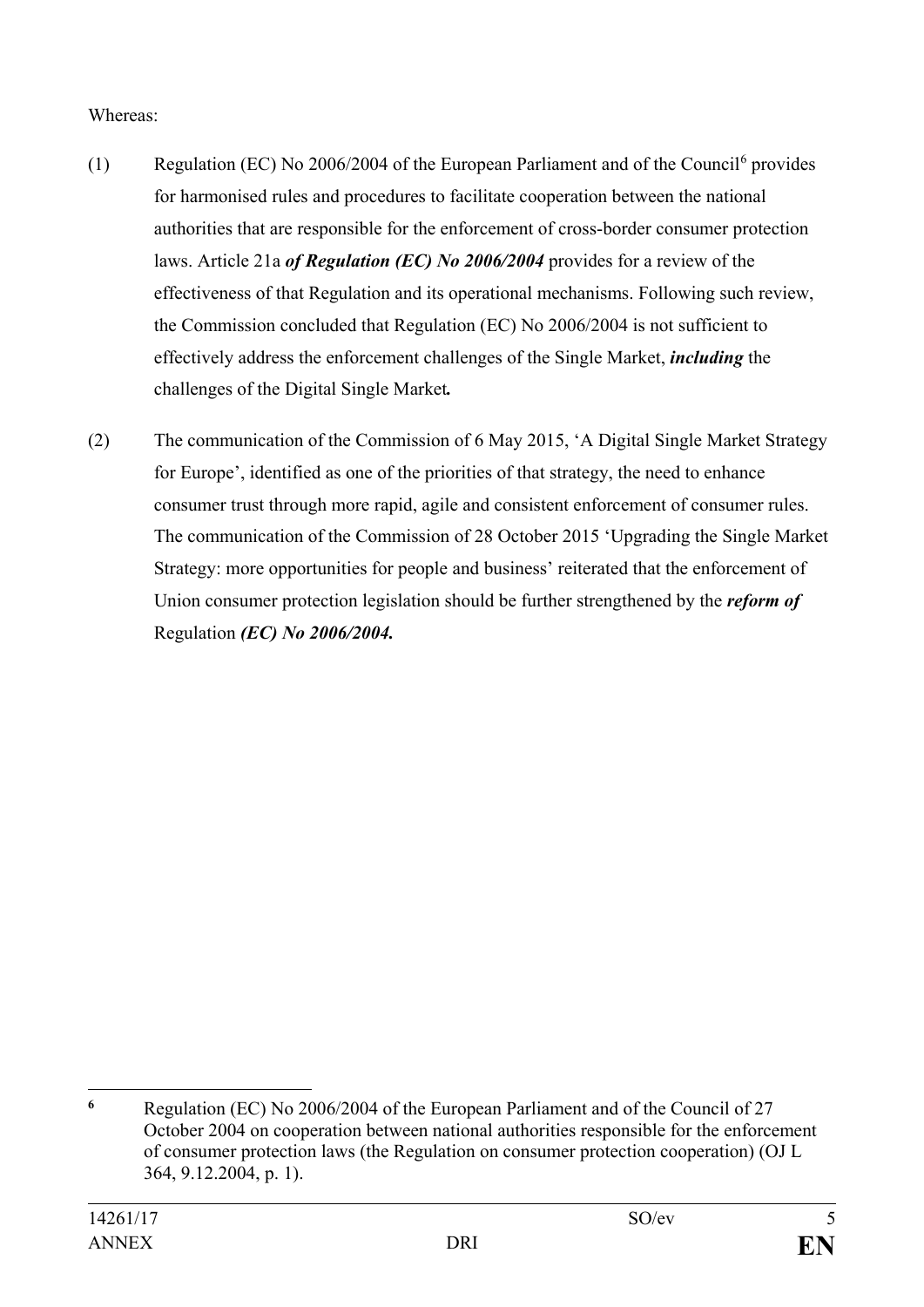- (3) The ineffective enforcement in cases of cross-border infringements, *including* infringements in the digital environment, enables traders to evade enforcement by relocating within the Union. It also gives rise to a distortion of competition for law-abiding traders operating either domestically or cross-border*, online or offline*, and thus directly harms consumers and *undermines* consumer confidence in cross-border transactions and the internal market. An increased level of harmonisation that includes effective and efficient enforcement cooperation among competent public enforcement authorities is therefore necessary to detect, to investigate and to order the cessation or prohibition of infringements covered by this Regulation*.*
- (4) Regulation (EC) No 2006/2004 established a network of competent public enforcement authorities throughout the Union. Effective coordination among different competent authorities participating in that network is necessary, as well as effective coordination among other public authorities at the Member State level. The coordination role of the single liaison office should be entrusted to a *public* authority in each Member State. That authority should have sufficient powers and necessary resources to undertake that key role*. Each Member State is encouraged to designate one of the* competent authorities *as the single liaison office pursuant to this Regulation.*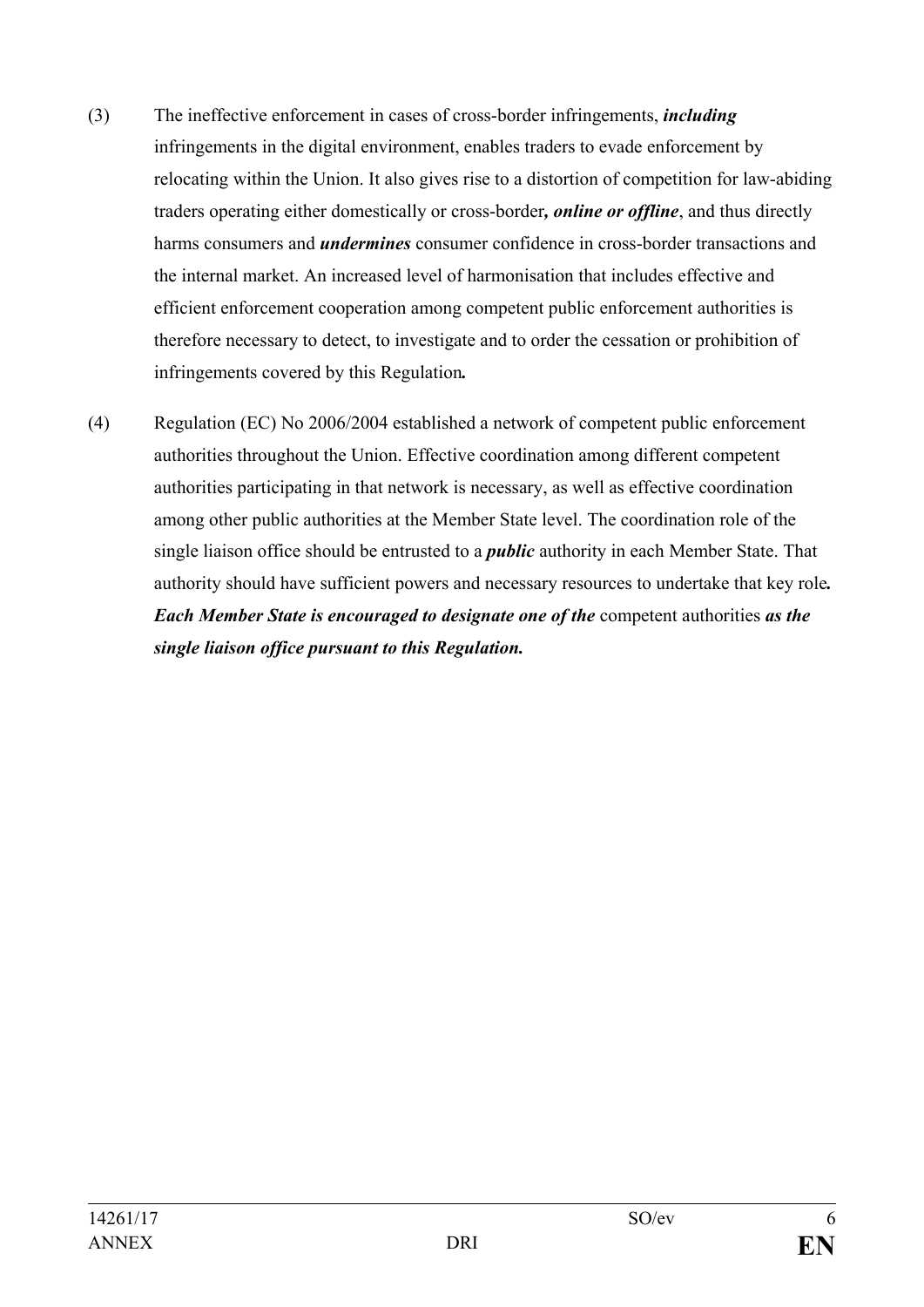- (5) Consumers should also be protected against ▌infringements covered by this Regulation that have *already ceased,* but the harmful effects of which may continue ▌. Competent authorities should have the necessary minimum powers to investigate and to order the cessation of such infringements or their prohibition in the future, *in order to prevent them from being repeated, and in so doing, to ensure a high level of consumer protection.*
- (6) Competent authorities should have a minimum set of investigation and enforcement powers *in order* to apply this Regulation ▌, ▌to cooperate with each other *more quickly* and *more efficiently and* to deter traders from committing ▌infringements covered by this Regulation. Those powers should be *sufficient* to tackle the enforcement challenges of ecommerce and the digital environment *effectively and to prevent non-compliant traders from exploiting gaps in the enforcement system by relocating to Member States whose competent authorities are not equipped to tackle unlawful practices*. Those powers should enable Member States to ensure that *necessary information and* evidence can be validly exchanged among competent authorities to achieve an equal level of effective enforcement in all Member States*.*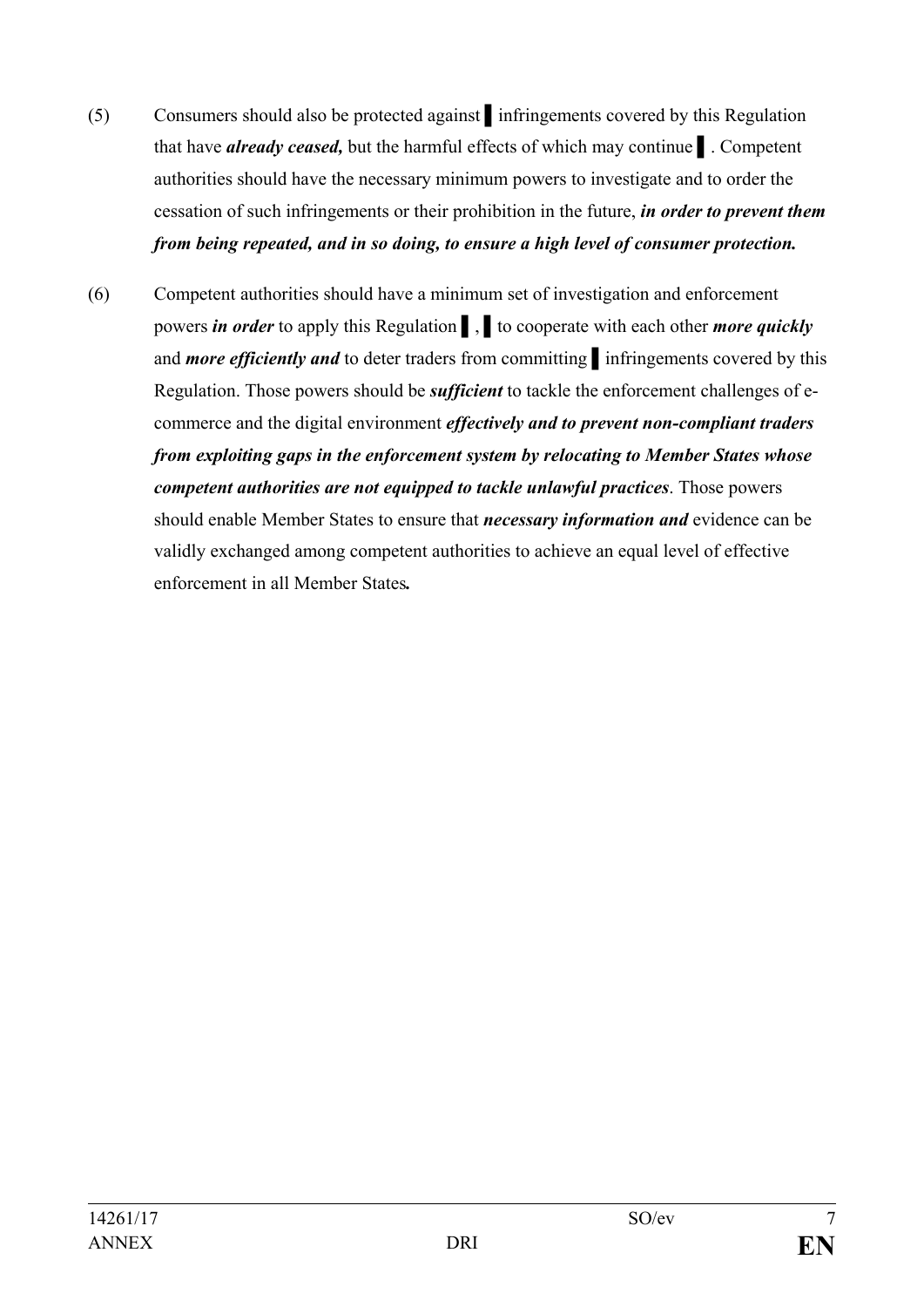*(7) Each Member State should ensure that all competent authorities within its jurisdiction have all the minimum powers that are necessary to ensure the proper application of this Regulation. However, Member States should be able to decide not to confer all the powers on every competent authority, provided that each of those powers can be exercised effectively and as necessary in relation to any infringement covered by this Regulation. Member States should also be able to decide, in accordance with this Regulation, to ascribe certain tasks to designated bodies or to confer on competent authorities the power to consult consumer organisations, trader associations, designated bodies, or other persons concerned, regarding the effectiveness of the commitments proposed by a trader to cease the infringement covered by this Regulation. However, Member States should not be under any obligation to involve designated bodies in the application of this Regulation or to provide for consultations with consumer organisations, trader associations, designated bodies, or other persons concerned, regarding the effectiveness of the proposed commitments to cease the infringement covered by this Regulation.*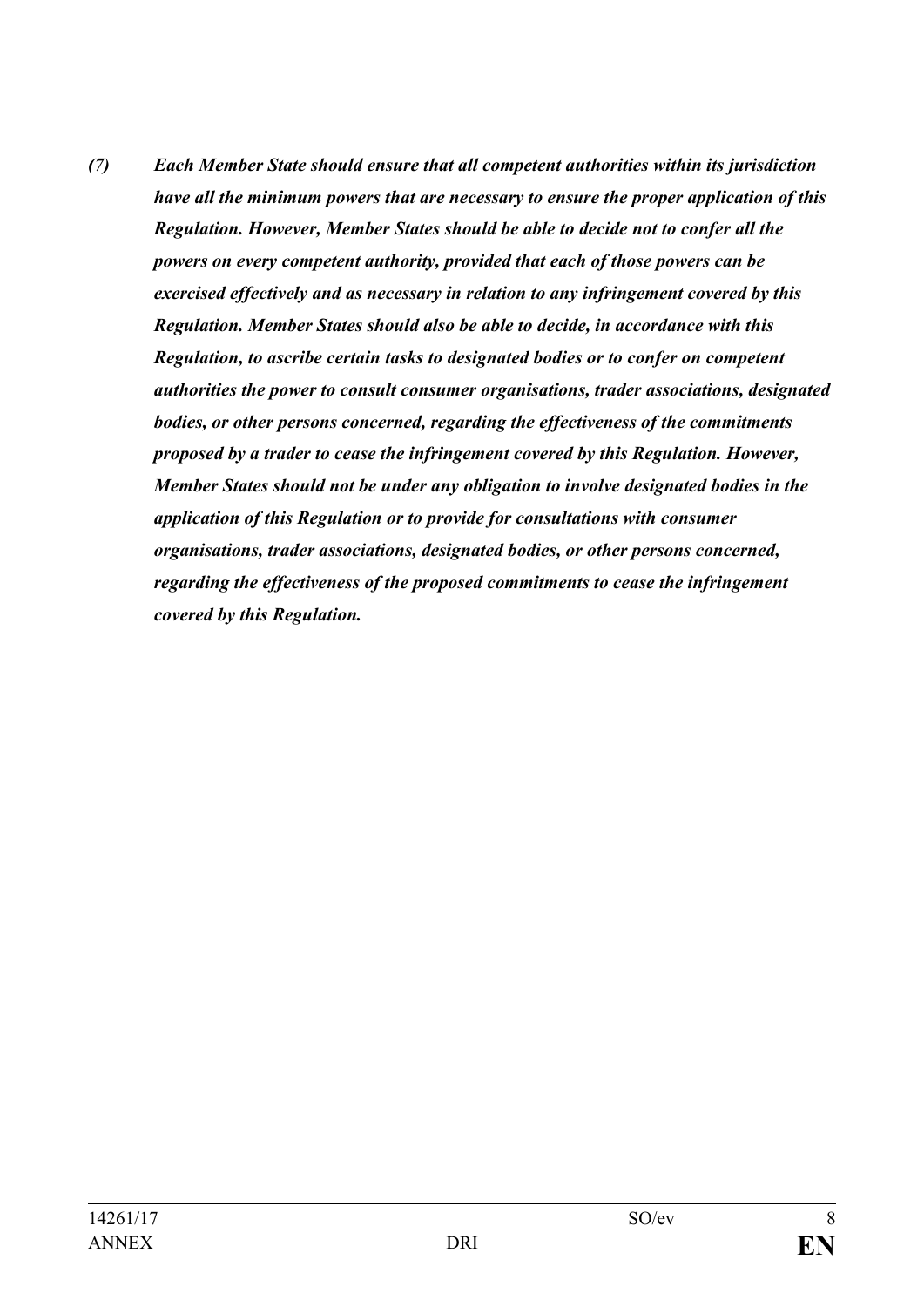- (8) Competent authorities should be in a position to open investigations or proceedings on their own initiative if they become aware of infringements covered by this Regulation by means other than consumer complaints.
- (9) Competent authorities should have access to any relevant documents, data and information that *relate to the subject matter of an investigation or concerted investigations of a consumer market ("sweeps") in order* to determine whether an ▌infringement of Union laws that protect consumers' interests has occurred *or is occurring*, and in particular to identify the trader responsible, irrespective of who possesses *the* documents, data or information *in question, and regardless* of their form or format, their storage medium, or the place where they are stored. Competent authorities should be able to directly request that third parties in the digital value chain provide any relevant evidence, data and information *in accordance with Directive 2000/31/EC of the European Parliament and of the Council[7](#page-8-0) and in accordance with the legislation on personal data protection.*

<span id="page-8-0"></span> $\overline{7}$ **<sup>7</sup>** Directive 2000/31/EC of the European Parliament and of the Council of 8 June 2000 on certain legal aspects of information society services, in particular electronic commerce, in the Internal Market ('Directive on electronic commerce') (OJ L 178, 17.7.2000, p. 1).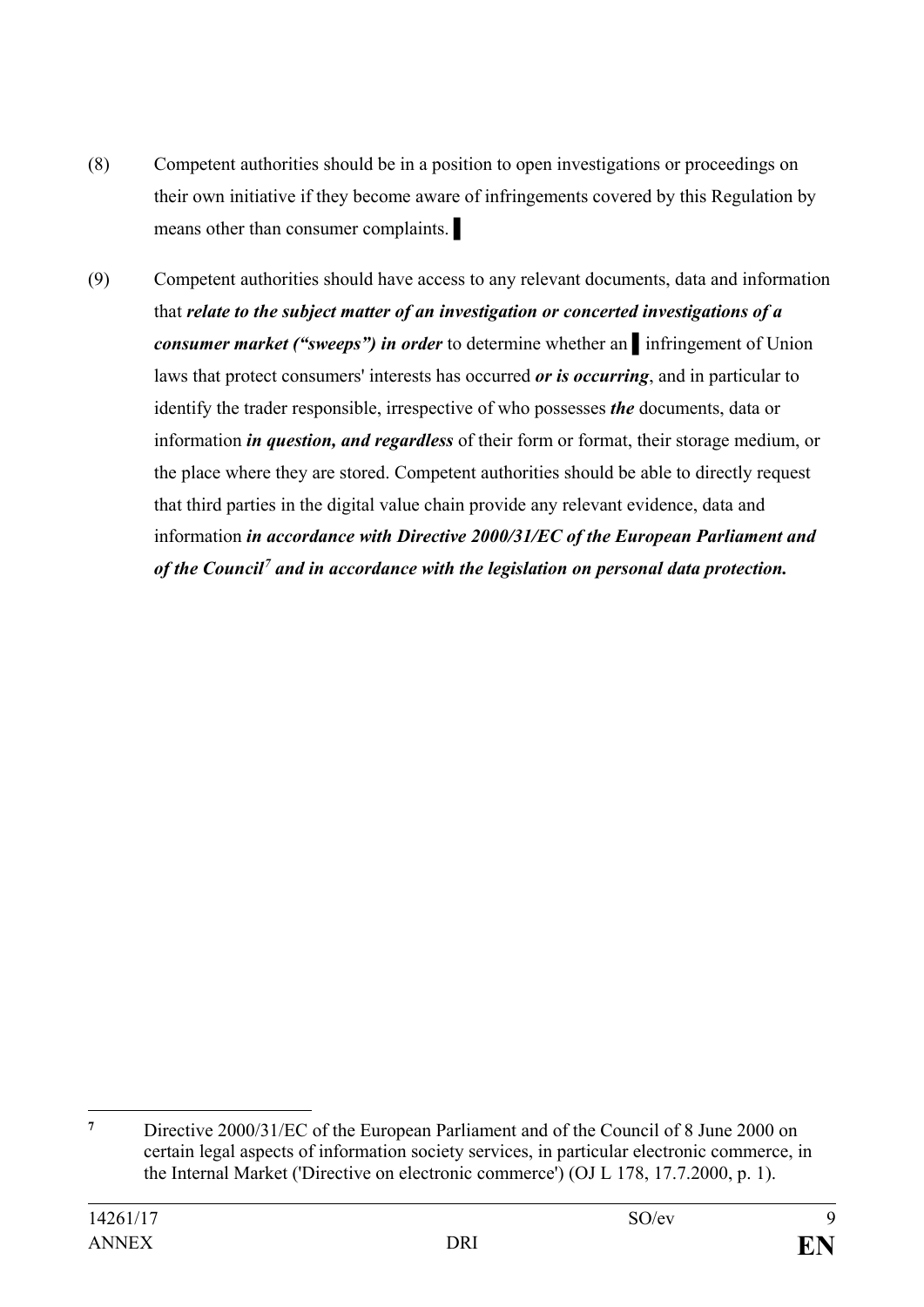- *(10) Competent authorities should be able to request any relevant information from any public authority, body or agency within their Member State, or from any natural person or legal person, including, for example, payment service providers, internet service providers, telecommunication operators, domain registries and registrars, and hosting service providers, for the purpose of establishing whether an infringement covered by this Regulation has occurred or is occurring.*
- *(11) Competent authorities should be able to carry out necessary on-site inspections, and should have the power to enter any premises, land or means of transport, that the trader concerned by the inspection uses for purposes related to his trade, business, craft or profession.*
- *(12) Competent authorities should be able to request any representative or member of the staff of the trader concerned by the inspection to give explanations of facts, information, data or documents relating to the subject matter of the inspection, and should be able to record the answers given by that representative or staff member.*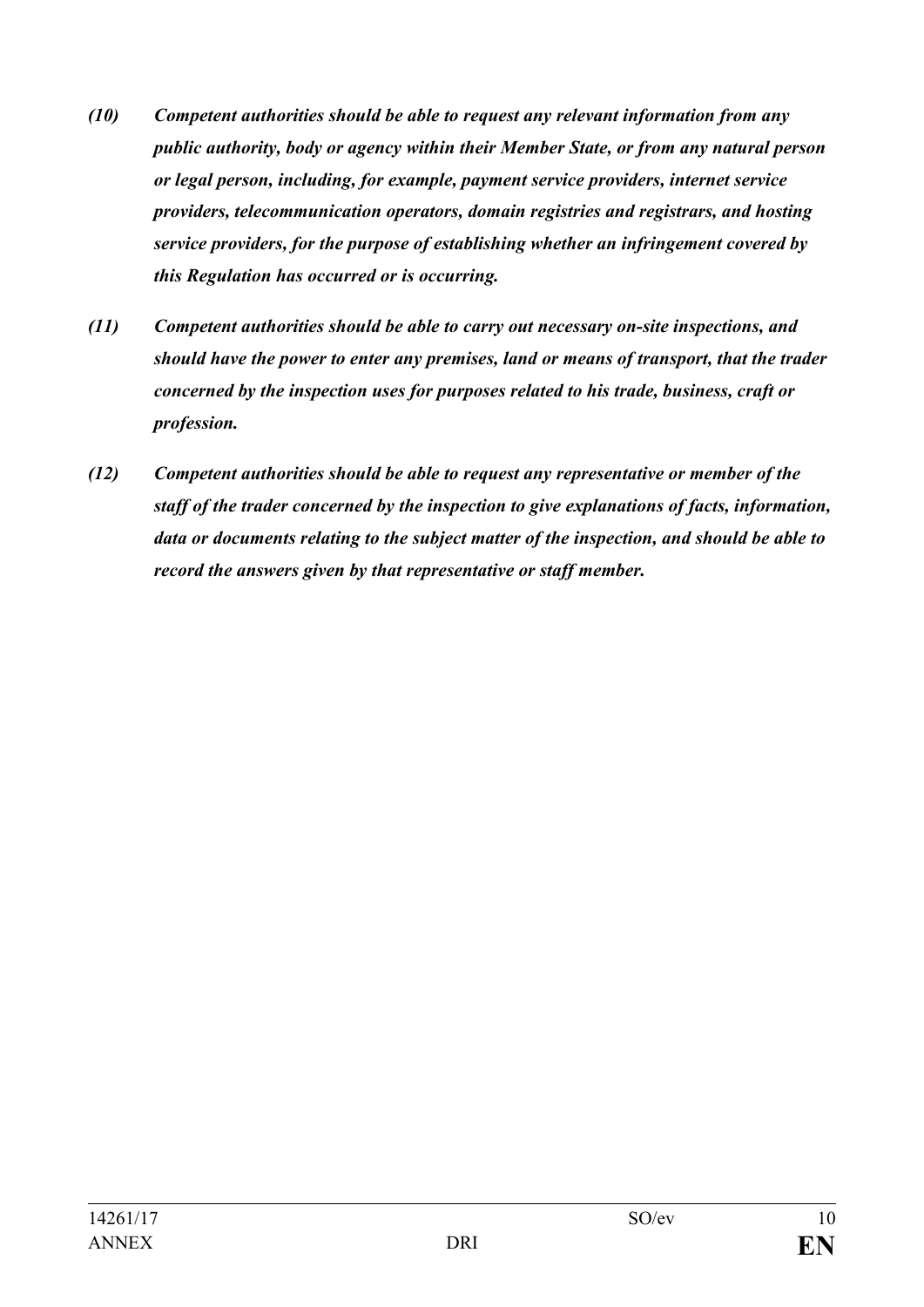(13) Competent authorities should be able to verify compliance with Union laws that protect consumers' interests and to obtain evidence of infringements covered by this Regulation, *including* infringements that take place during or after the purchase of goods or services. Competent authorities should therefore have the power to ▌purchase goods or services as test purchases, where necessary, under a cover identity, *in order to detect infringements covered by this Regulation, such as refusals to implement the consumer right of withdrawal in the case of distance contracts, and to obtain evidence. That power should also include the power to inspect, observe, study, disassemble or test a product or service that has been purchased by the competent authority for those purposes. The power to purchase goods or services as test purchases might include the power on the part of competent authorities to ensure the return of any payment made where such return would not be disproportionate and would otherwise comply with Union and national law.*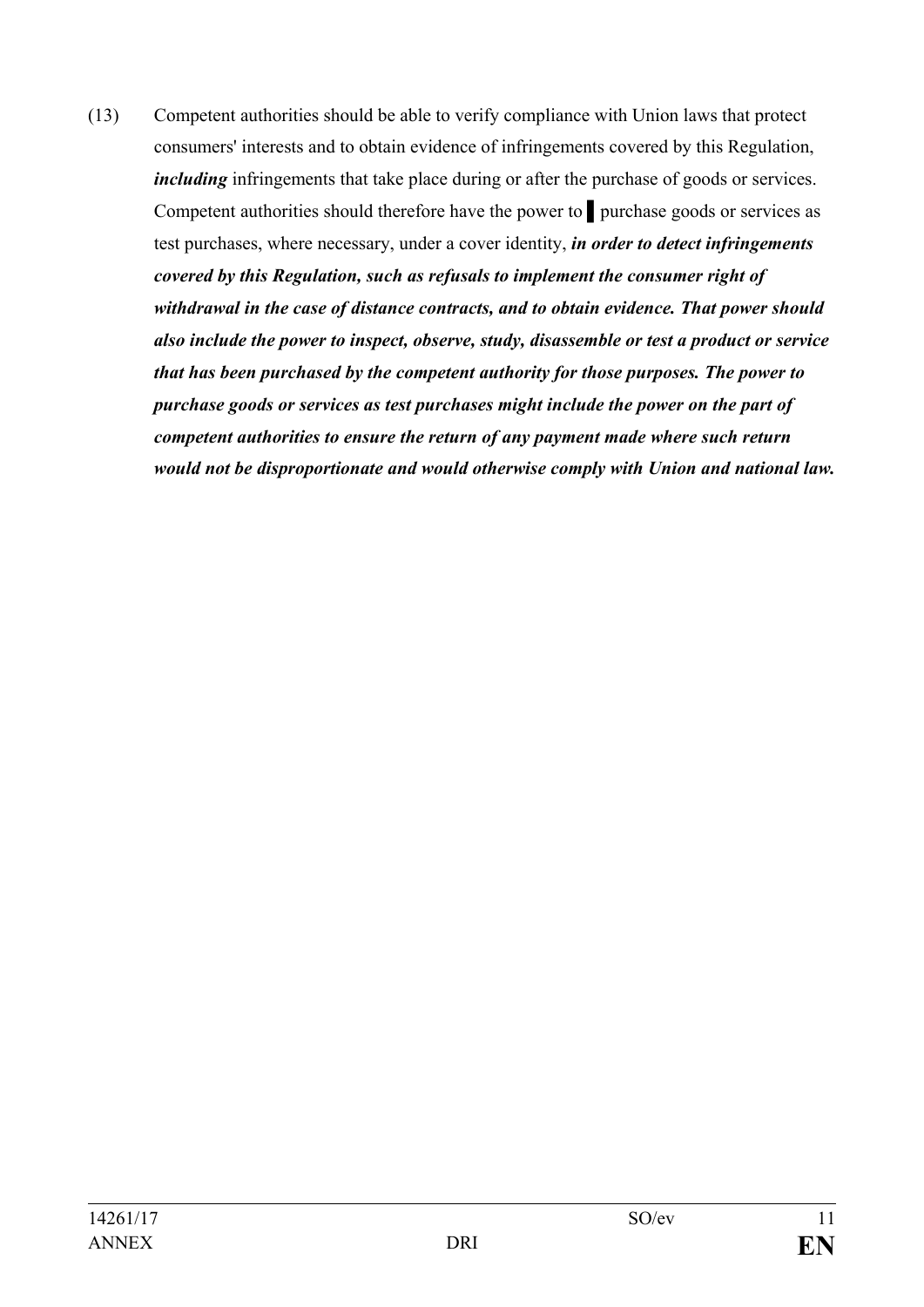- (14) In the digital environment in particular, the competent authorities should be able to stop infringements covered by this Regulation quickly and effectively, and in particular where the trader selling goods or services conceals his identity or relocates within the Union or to a third country in order to avoid enforcement. In cases where there is a risk of serious harm to the collective interests of consumers, the competent authorities should be able to adopt interim measures *in accordance with national law*, *including the removal of content from an online interface or ordering the explicit display of a warning to consumers when they access an online interface. Interim measures should not go beyond what is necessary to achieve their objective*. Furthermore, the competent authorities should have the power to *order the explicit display of a warning to consumers when they access an online interface, or to order the removal or modification of digital content if there are no other effective means to stop an illegal practice. Such measures should not go beyond what is necessary to achieve the objective of bringing to an end or prohibiting the infringement covered by this Regulation.*
- *(15) Pursuing the objective of this Regulation while stressing the importance of the traders' willingness to act in accordance with Union laws that protect consumers' interests and to remedy the consequences of their infringements covered by this Regulation, competent authorities should have the possibility to agree with traders on commitments containing steps and measures that a trader has to take regarding an infringement, and in particular the ceasing of an infringement.*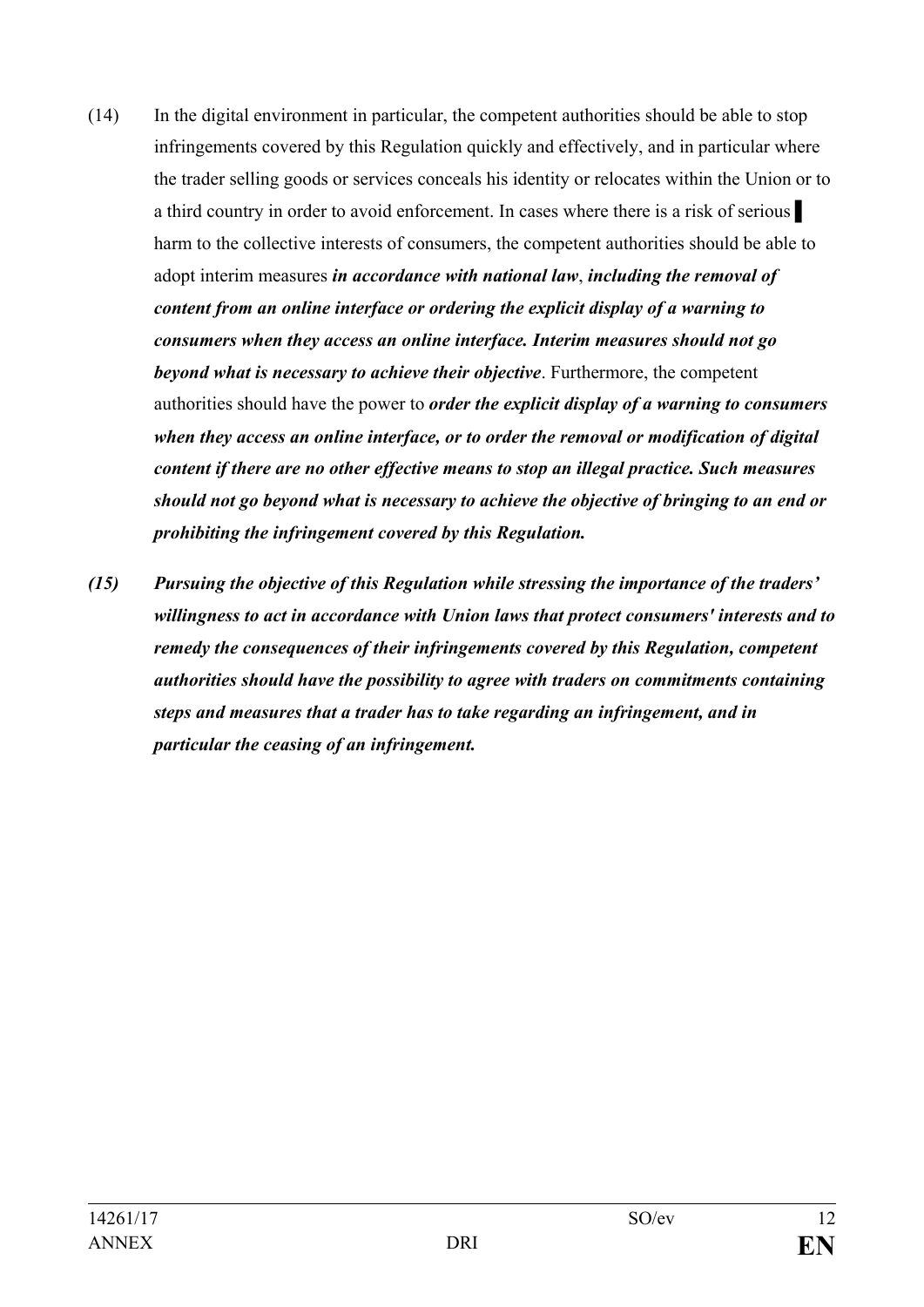- *(16) Because they have a direct impact on the degree to which public enforcement acts as a deterrent, penalties for infringements of consumer law represent an important part of the enforcement system. Since national penalties regimes do not always allow the crossborder dimension of an infringement to be taken into account, competent authorities should, as part of their minimum powers, have the right to impose penalties for infringements covered by this Regulation. Member States should not be required to establish a new penalty regime for infringements covered by this Regulation. Instead, they should require competent authorities to apply the applicable regime for the same domestic infringement, where possible taking into account the actual scale and scope of the infringement concerned. In view of the findings of the Commission's Report of the Fitness Check of consumer and marketing law, it might be considered to be necessary to strengthen the level of penalties for breaches of Union consumer law.*
- *(17) Consumers should be entitled to redress for harm caused by infringements covered by this Regulation. Depending on the case, the power of the competent authorities to receive from the trader, on the trader's initiative, additional remedial commitments for the benefit of consumers that have been affected by the alleged infringement covered by this Regulation, or where appropriate to seek to obtain commitments from the trader to offer adequate remedies to the consumers that have been affected by that infringement should contribute to removing the adverse impact on consumers caused by a crossborder infringement. Those remedies might include, inter alia, repair, replacement, price reductions, the termination of contract or the reimbursement of the price paid for the goods or services, as appropriate, to mitigate the negative consequences of the infringement covered by this Regulation on the affected consumer in accordance with the requirements of Union law. This should be without prejudice to a consumer's right to seek redress through appropriate means. Where applicable, competent authorities should inform, by appropriate means, consumers that claim that they have suffered harm as a consequence of an infringement covered by this Regulation about how to seek compensation under national law.*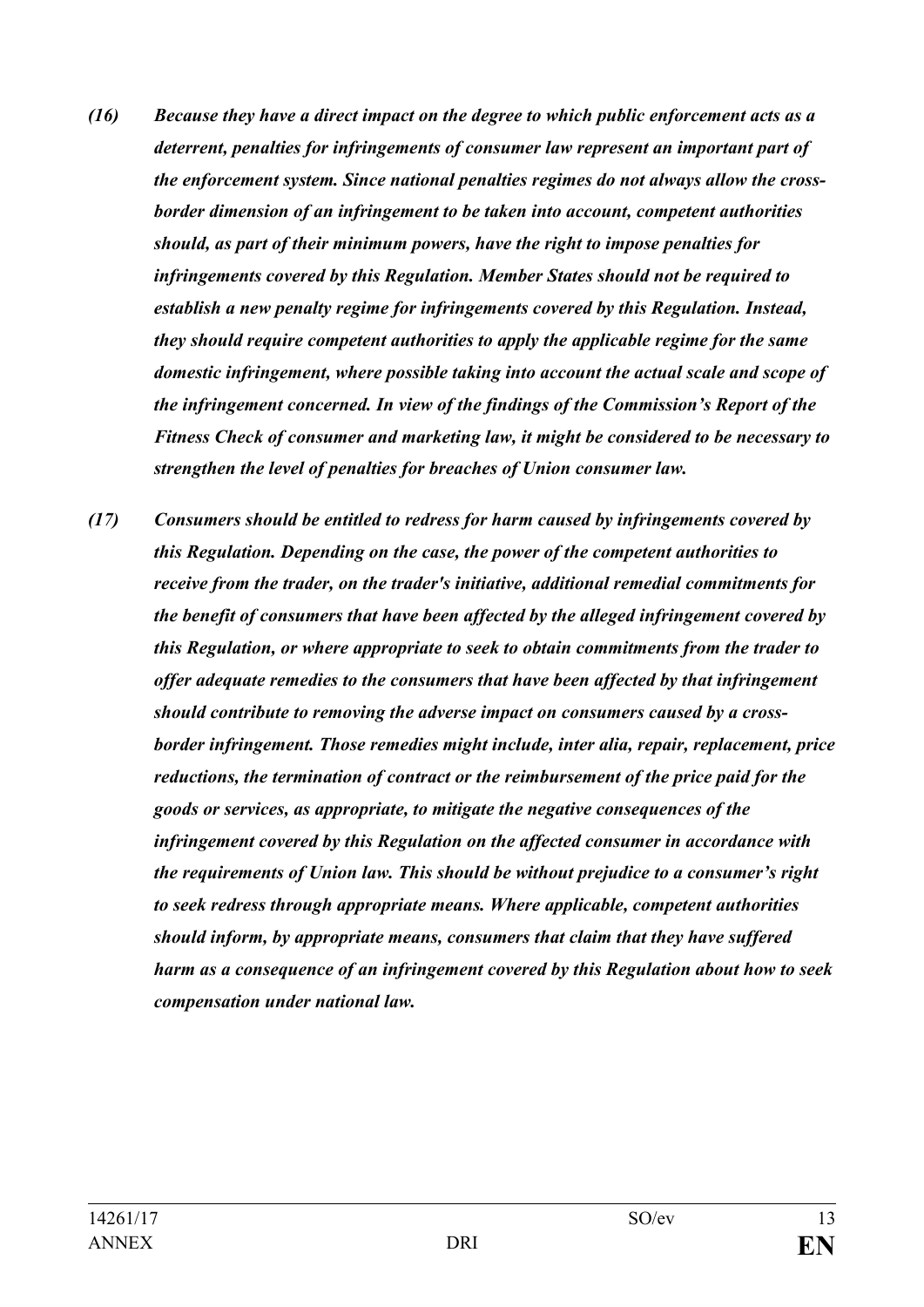- *(18) The implementation and exercise of powers in application of this Regulation should be proportionate and adequate in view of the nature and the overall actual or potential harm of the infringement of Union laws that protect consumers' interests. Competent authorities should take all facts and circumstances of the case into account and should choose the most appropriate measures which are essential to address the infringement covered by this Regulation. Those measures should be proportionate, effective and dissuasive.*
- *(19) The implementation and exercise of powers in the application of this Regulation should also comply with other Union and national law, including with applicable procedural safeguards and principles of the fundamental rights. Member States should remain free to set out conditions and limits for the exercise of the powers in national law, in accordance with Union law. Where, for example, in accordance with national law, prior authorisation to enter the premises of natural persons and legal persons is required from the judicial authority of the Member State concerned, the power to enter such premises should be used only after such prior authorisation has been obtained.*
- (20) Member States should be able to choose whether the competent authorities exercise those powers directly, under their own authority*, by recourse to other competent authorities or other public authorities, by instructing designated bodies* or by application to the competent courts. ▌Member States should ensure that those powers *are* exercised effectively and in a timely manner*.*
- (21) When responding to requests submitted through the mutual assistance mechanism, competent authorities should, where appropriate, also make use of other powers or measures granted to them at the national level, including the power to initiate or refer matters for criminal prosecution. It is of the utmost importance that courts and other authorities, in particular those involved in criminal prosecution, have the necessary means and powers to cooperate with competent authorities effectively and in a timely manner*.*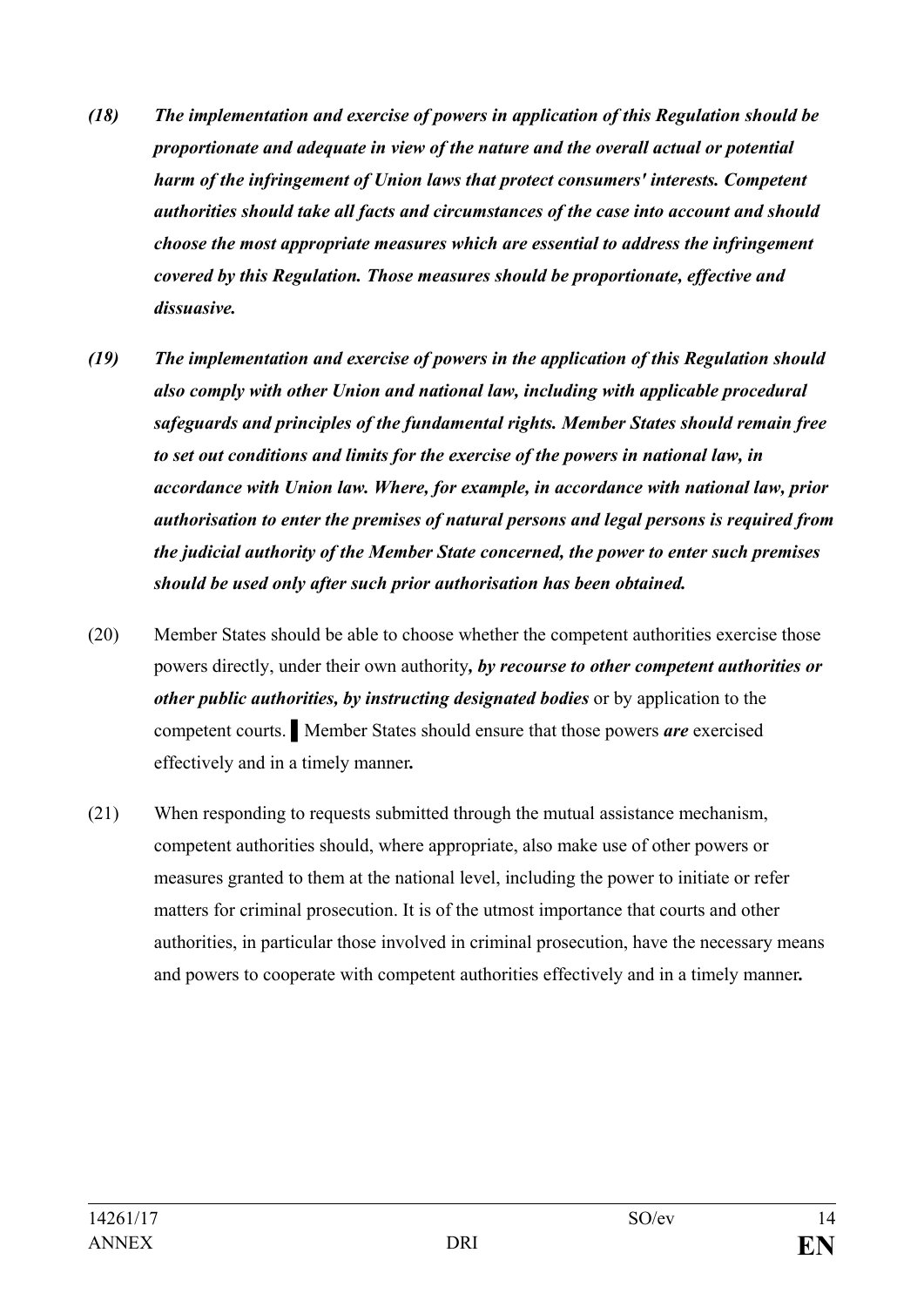- (22) The effectiveness and efficiency of the mutual assistance mechanism should be improved. Requested information should be provided within the time limits set out in this Regulation, and necessary *investigation and* enforcement measures should be adopted in a timely manner. Competent authorities *should* reply to information and enforcement requests *within set periods, unless otherwise agreed. The obligations of the competent authority within the mutual assistance mechanism should remain intact, unless it is likely that enforcement actions and administrative decisions taken at national level outside the mutual assistance mechanism would ensure the swift and effective cessation or prohibition of the intra-Union infringement. Administrative decisions in that regard should be understood as decisions giving effect to the measures taken to bring about the cessation or the prohibition of the intra-Union infringement. In those exceptional cases, competent authorities should be entitled to refuse to comply with a request for enforcement measures submitted under the mutual assistance mechanism.*
- (23) The Commission *should* be better able to coordinate and monitor the functioning of the mutual assistance mechanism, issue guidance, make recommendations and issue opinions to the Member States when problems arise. The Commission *should* also ▌be better able to assist competent authorities effectively and quickly to resolve disputes over the interpretation of their obligations ▌stemming from the mutual assistance mechanism*.*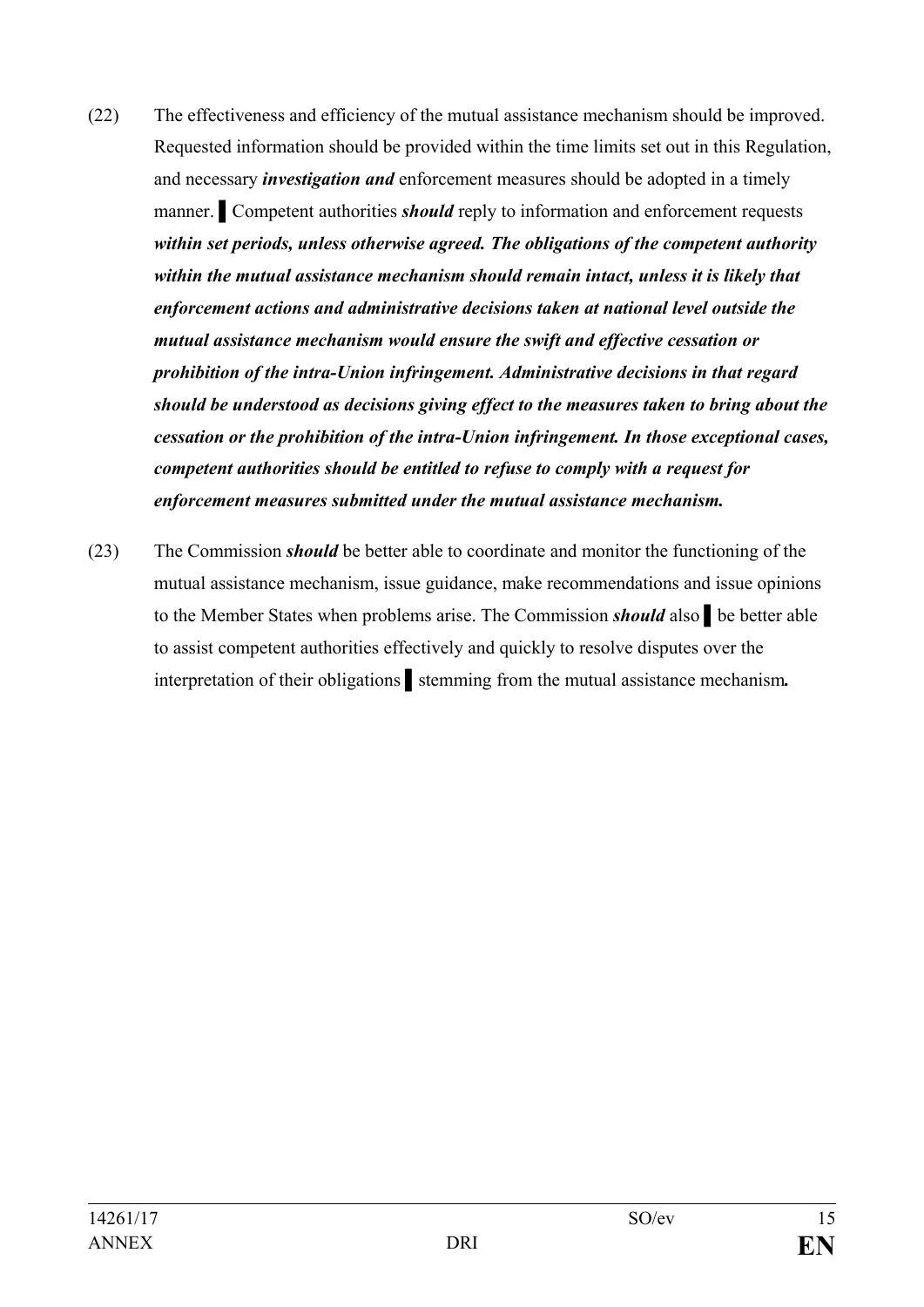- (24) This Regulation should provide for harmonised rules setting out the procedures for the coordination ▌of investigation and enforcement measures relating to widespread infringements and widespread infringements with a Union dimension. Coordinated actions against widespread infringements and widespread infringements with a Union dimension should ensure that competent authorities are able to choose the most appropriate and efficient tools to stop those infringements and, *where appropriate, to receive or seek to obtain from the traders responsible remedial commitments for the benefit of consumers.*
- *(25) As part of a coordinated action, the competent authorities concerned should coordinate their investigation and enforcement measures in order to tackle effectively the widespread infringement or widespread infringement with a Union dimension and to bring about its cessation or prohibition. To that end, all necessary evidence and information should be exchanged between the competent authorities and necessary assistance should be provided. Competent authorities concerned by the widespread infringement or widespread infringement with a Union dimension should take the necessary enforcement measures in a coordinated way in order to bring about the cessation or prohibition of that infringement.*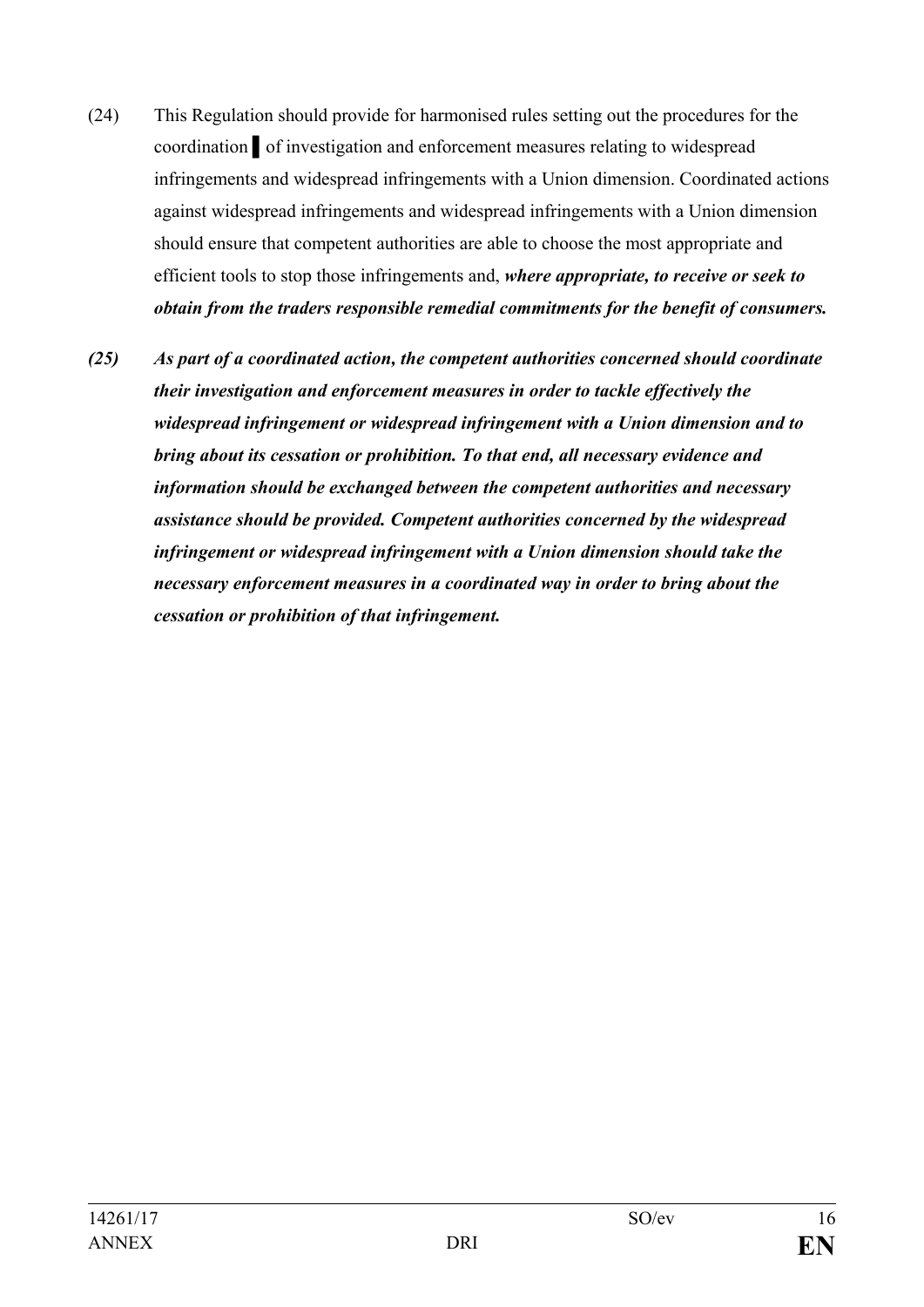- *(26) The participation of each competent authority in a coordinated action, and in particular the investigation and enforcement measures that a competent authority is required to take should be sufficient in order to address the widespread infringement or widespread infringement with a Union dimension effectively. Competent authorities concerned by that infringement should be required to take only those investigation and enforcement measures which are needed to obtain all necessary evidence and information regarding the widespread infringement or widespread infringement with a Union dimension and to bring about the cessation or prohibition of the infringement. However, a lack of available resources on the part of the competent authority concerned by that infringement should not be considered to justify not taking part in a coordinated action.*
- *(27) Competent authorities concerned by the widespread infringement or widespread infringement with a Union dimension which participate in a coordinated action should be able to conduct national investigation and enforcement activities in relation to the same infringement and against the same trader. However, at the same time, the obligation of the competent authority to coordinate its investigation and enforcement activities in the framework of the coordinated action with other competent authorities concerned by that infringement should remain intact, unless it is likely that enforcement actions and administrative decisions taken at national level outside the framework of the coordinated action would ensure the swift and effective cessation or prohibition of the widespread infringement or widespread infringement with a Union dimension. Administrative decisions in that regard should be understood as decisions giving effect to the measures taken to bring about the cessation or the prohibition of the infringement. In those exceptional cases, competent authorities should be entitled to decline to participate in the coordinated action.*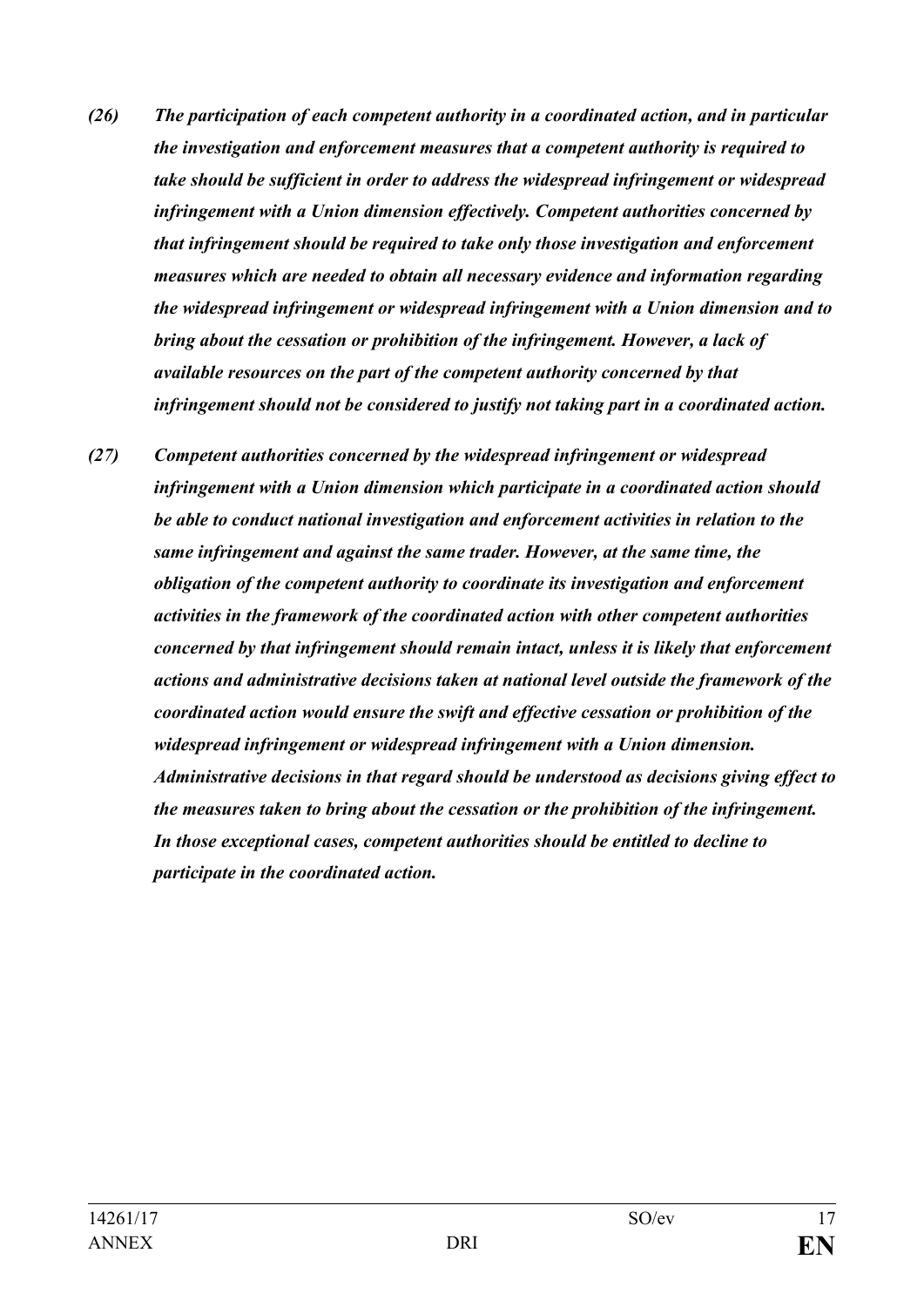- (*28) Where there is a reasonable suspicion of a widespread infringement, the competent authorities concerned by that infringement should, by agreement, launch a coordinated action. In order to establish which competent authorities are concerned by a widespread infringement, all relevant aspects of that infringement should be considered, and in particular the place where the trader is established or resides, the location of the trader's assets, the location of the consumers who were harmed by the alleged infringement, and the place of the points of sale of the trader, namely, shops and websites.*
- (29) *The Commission should cooperate more closely with Member States to prevent largescale infringements from occurring. The Commission should therefore notify competent authorities if it suspects any infringements covered by this Regulation. If, for example by monitoring the alerts issued by competent authorities, the Commission has a reasonable suspicion that a widespread infringement with a Union dimension has occurred, it should notify Member States, through the competent authorities and single liaison offices concerned by that alleged infringement, stating the grounds which justify a possible coordinated action in the notification. Competent authorities concerned should conduct appropriate investigations on the basis of information that is available or easily accessible to them. They should notify the results of their investigations to the other competent authorities, to the single liaison offices concerned by that infringement and to the Commission. Where the competent authorities concerned conclude that such investigations reveal that an infringement might be taking place, they should start the coordinated action by taking the measures set out in this Regulation. A coordinated action tackling a widespread infringement with a Union dimension should always be coordinated by the Commission. If it is apparent that the Member State is concerned by that infringement, it should take part in a coordinated action in order to help to collect all necessary evidence and information related to the infringement and to bring about its cessation or prohibition. As regards the enforcement measures, criminal and judicial proceedings in Member States should not be affected by the application of this Regulation. The principle of ne bis in idem should be respected. However, if the same trader repeats the same act or omission that constituted an infringement covered by this Regulation which had already been addressed by enforcement proceedings that resulted in the cessation or prohibition of that infringement, it should be considered to be a new infringement and the competent authorities should address it.*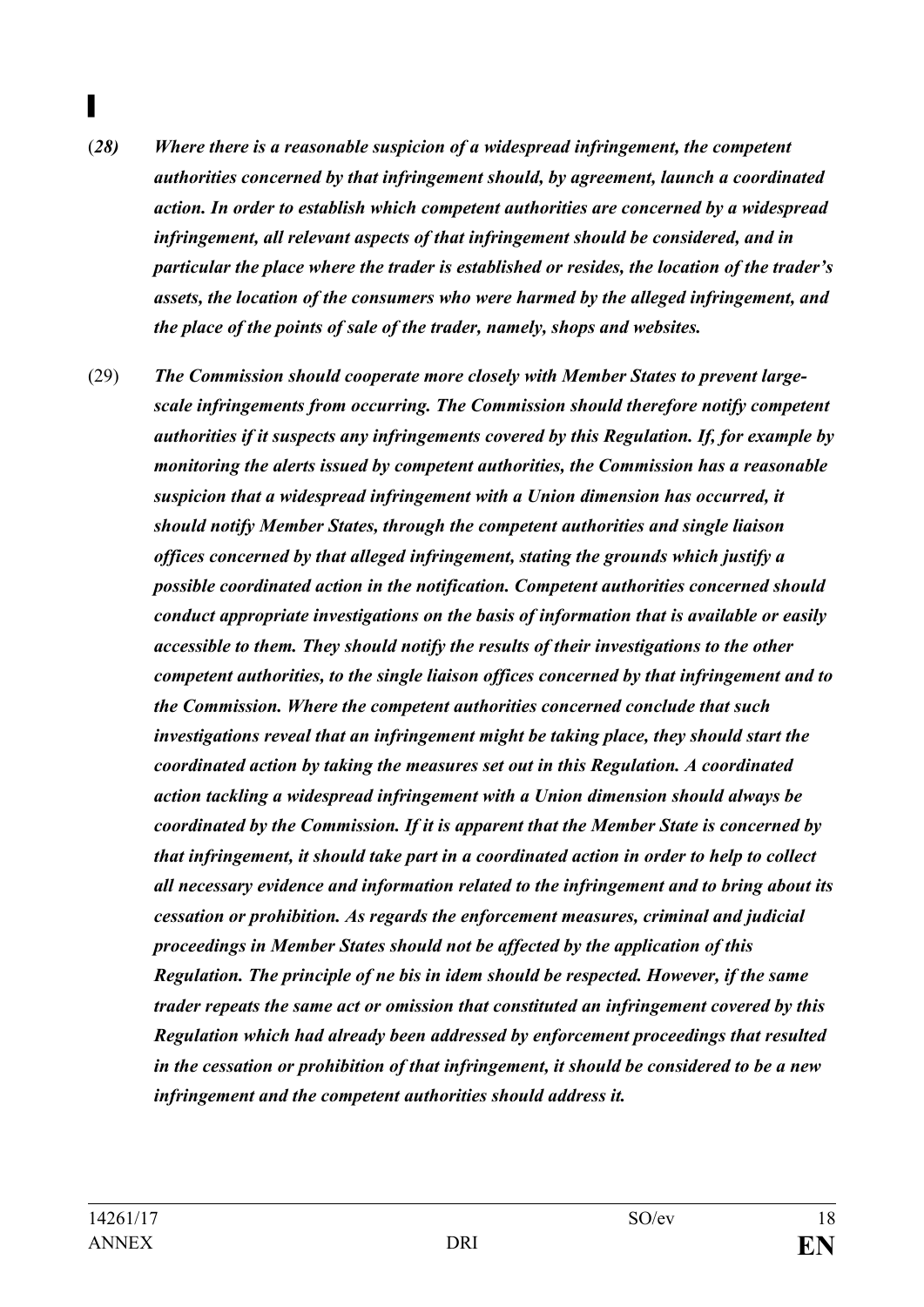- *(30) Competent authorities concerned should take the necessary investigation measures to establish the details of the widespread infringement or widespread infringement with a Union dimension, and in particular the identity of the trader, acts or omissions committed by the trader, and the effects of the infringement. The competent authorities should take enforcement measures based on the outcome of the investigation. Where appropriate, the outcome of the investigation and the assessment of the widespread infringement or the widespread infringement with a Union dimension should be set out in a common position agreed among the competent authorities of the Member States concerned by the coordinated action, and should be addressed to the trader responsible for that infringement. The common position should not constitute a binding decision of the competent authorities. It should, however, give the addressee the opportunity to be heard on the matters which are part of the common position.*
- (31) In the context of widespread infringements or widespread infringements with a Union dimension ▌, the rights of defence of the traders should be respected. This requires, in particular, giving the trader the rights to be heard and to use, *during the proceedings,* the *official* language *or one of the official languages used for official purposes in the Member State in which the trader is established or resides. It is also essential to ensure compliance with Union law on the protection of undisclosed know-how and business information.*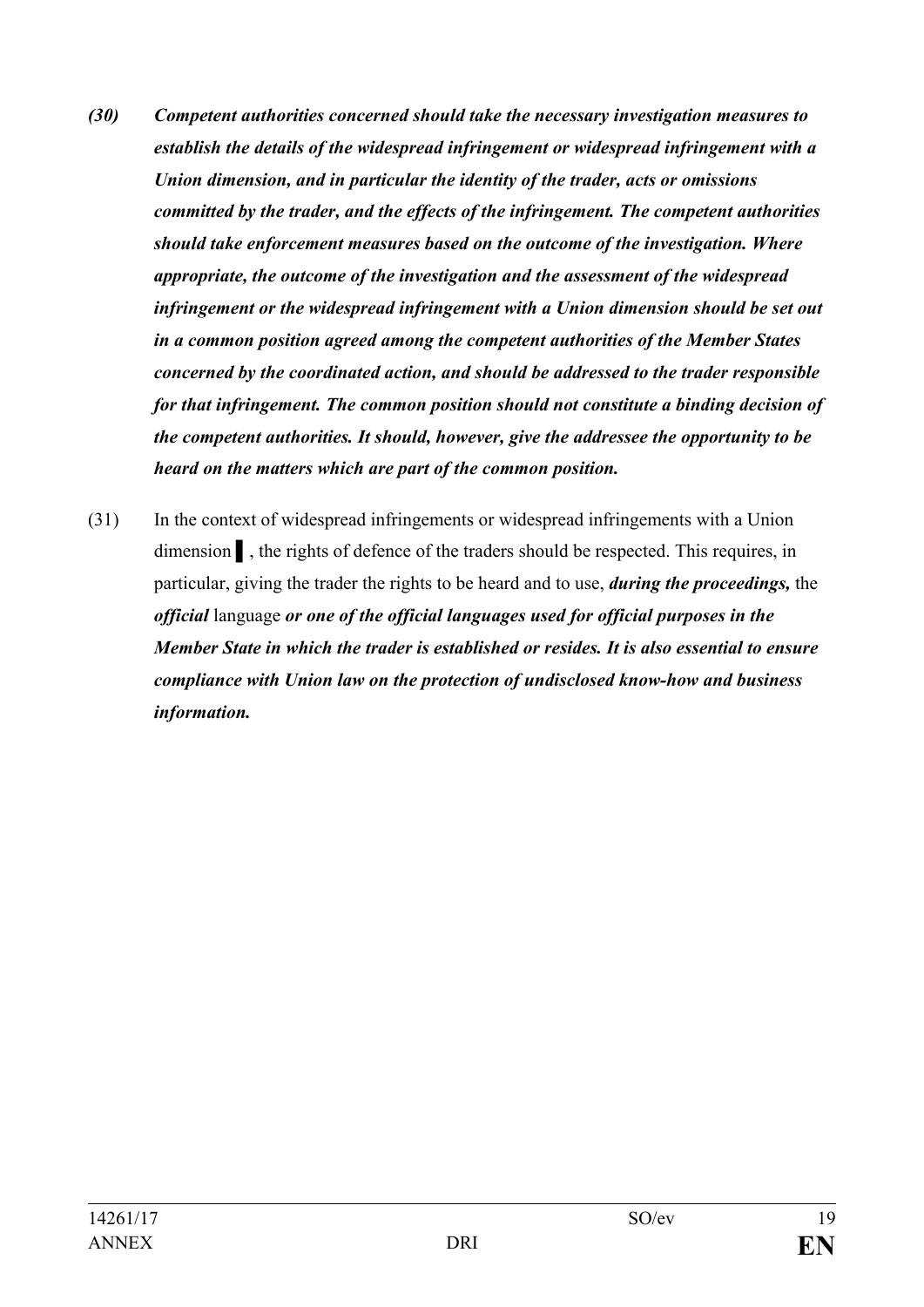- (32) *Competent authorities concerned should take within their jurisdiction the necessary investigation and enforcement measures. However, the effects of widespread infringements or widespread infringements with a Union dimension are not limited to a single Member State. Therefore cooperation between competent authorities is required to address those infringements and to bring about their cessation or prohibition.*
- (33) ▌The effective detection of infringements *covered by this Regulation should be supported by exchanging information between competent authorities and the Commission by the means of issuing alerts if there is a reasonable suspicion of such infringements*. ▌The Commission should coordinate the functioning of the *exchange of information.*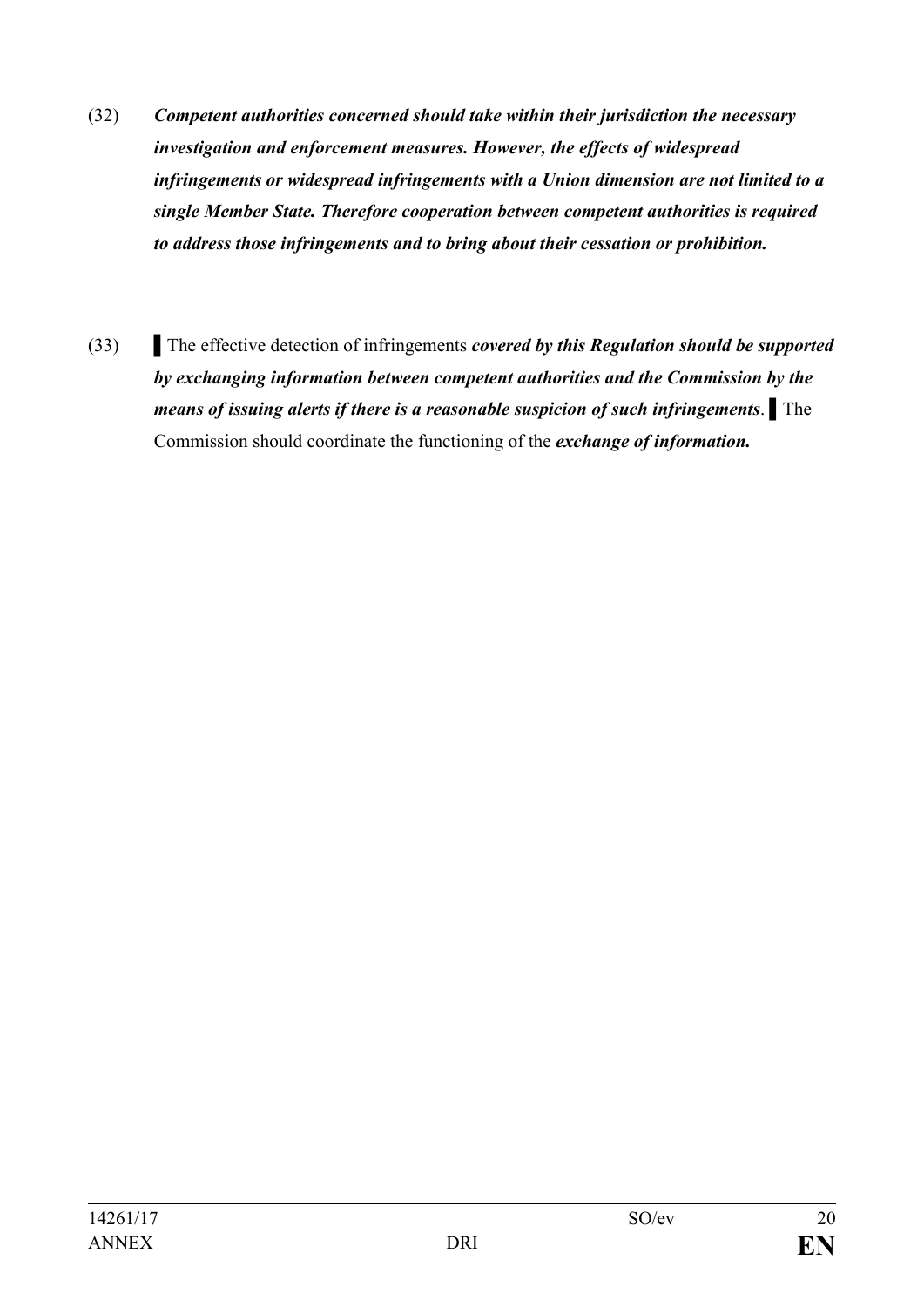- (34) Consumer organisations play an essential role in informing consumers about their rights and educating them and protecting their interests, including the settlement of disputes. Consumers should be encouraged to cooperate with the competent authorities to strengthen the application of this Regulation. ▌
- *(35) Consumer organisations, and where appropriate trader associations, should be allowed to notify competent authorities of suspected infringements covered by this Regulation and to share with them the information needed to detect, investigate and stop infringements, to give their opinion about investigations or infringements and to notify competent authorities of abuses of Union laws that protect consumers' interests.*
- *(36) In order to ensure the correct implementation of this Regulation, Member States should confer on designated bodies, European Consumer Centres, consumer organisations and associations, and, where appropriate, trader associations, that have the necessary expertise, the power to issue external alerts to the competent authorities of the relevant Member States and the Commission of suspected infringements covered by this Regulation and to provide the necessary information available to them. Member States might have appropriate reasons for not conferring on such entities the power to undertake those actions. In this context, where a Member State decides not to allow one of those entities to issue external alerts, it should provide an explanation justifying its reasons for doing so.*
- *(37) Sweeps are another form of enforcement coordination that has proven to be an effective tool against infringements of Union laws that protect consumers' interests, and should be retained and strengthened in the future, for both online and offline sectors. In particular, sweeps should be conducted where market trends, consumer complaints or other indications suggest that infringements of Union laws that protect consumers' interests have occurred or are occurring.*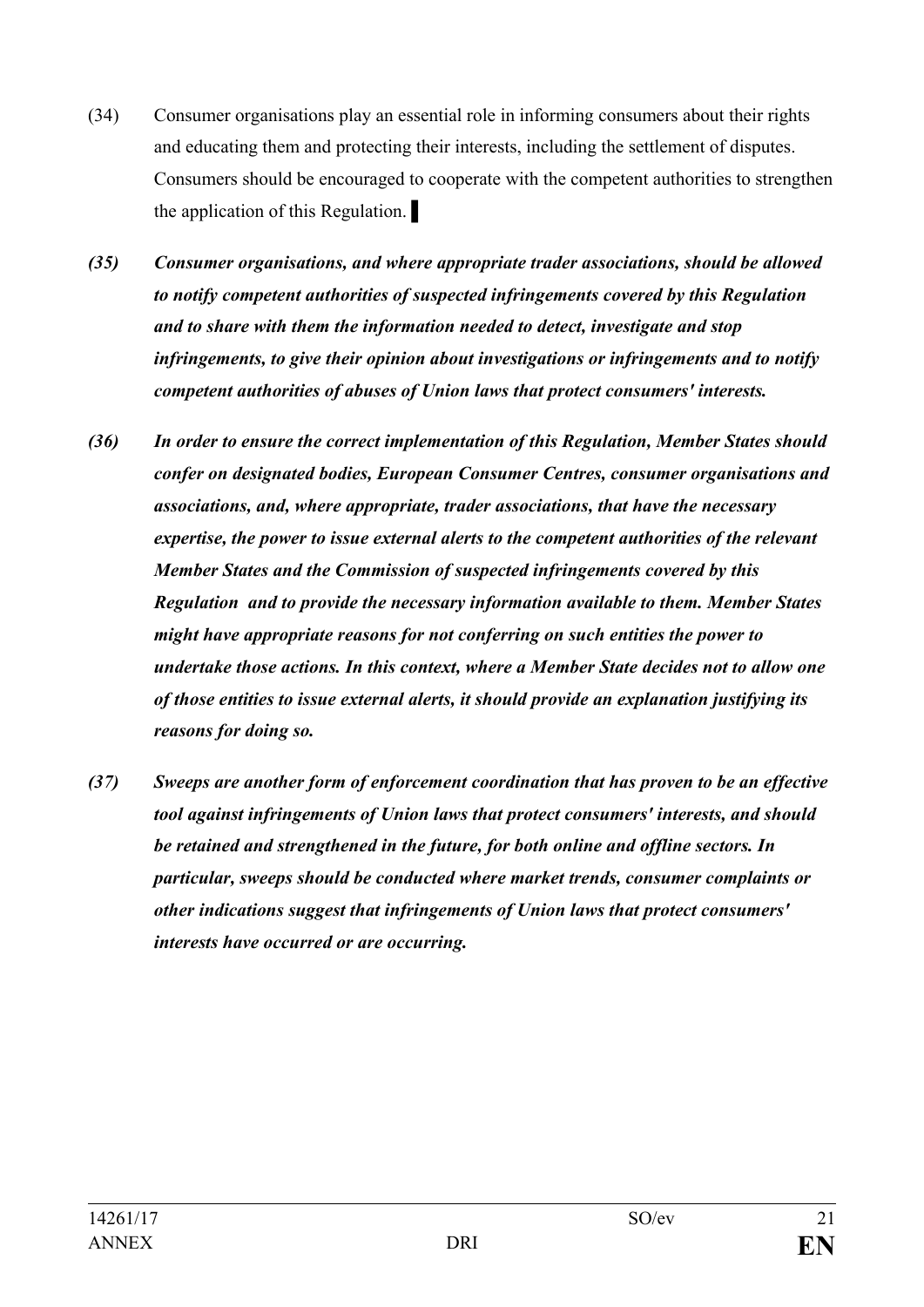- (38) Data related to consumer complaints might help policymakers at ▌Union and national level to assess the functioning of consumer markets and *to* detect infringements. ▌The exchange of such data at *Union level should be promoted.*
- *(39) It is essential that, to the extent necessary to contribute to achieving the objective of this Regulation, Member States inform each other and the Commission about their activities in protecting consumers' interests, including about their support for the activities of consumer representatives, their support for the activities of bodies responsible for the extra-judicial settlement of consumer disputes and their support for consumers' access to justice. In cooperation with the Commission, Member States should be able to carry out joint activities with respect to the exchange of consumer policy information in the aforementioned areas.*
- (40) The enforcement challenges that exist go beyond the frontiers of the Union, and the interests of Union consumers need to be protected from rogue traders based in third countries. Hence, international agreements with third countries regarding mutual assistance in the enforcement of Union laws that protect consumers' interests should be negotiated. Those international agreements should include the subject matter laid down in this Regulation and should be negotiated at Union level in order to ensure the optimum protection of Union consumers and smooth cooperation with third countries*.*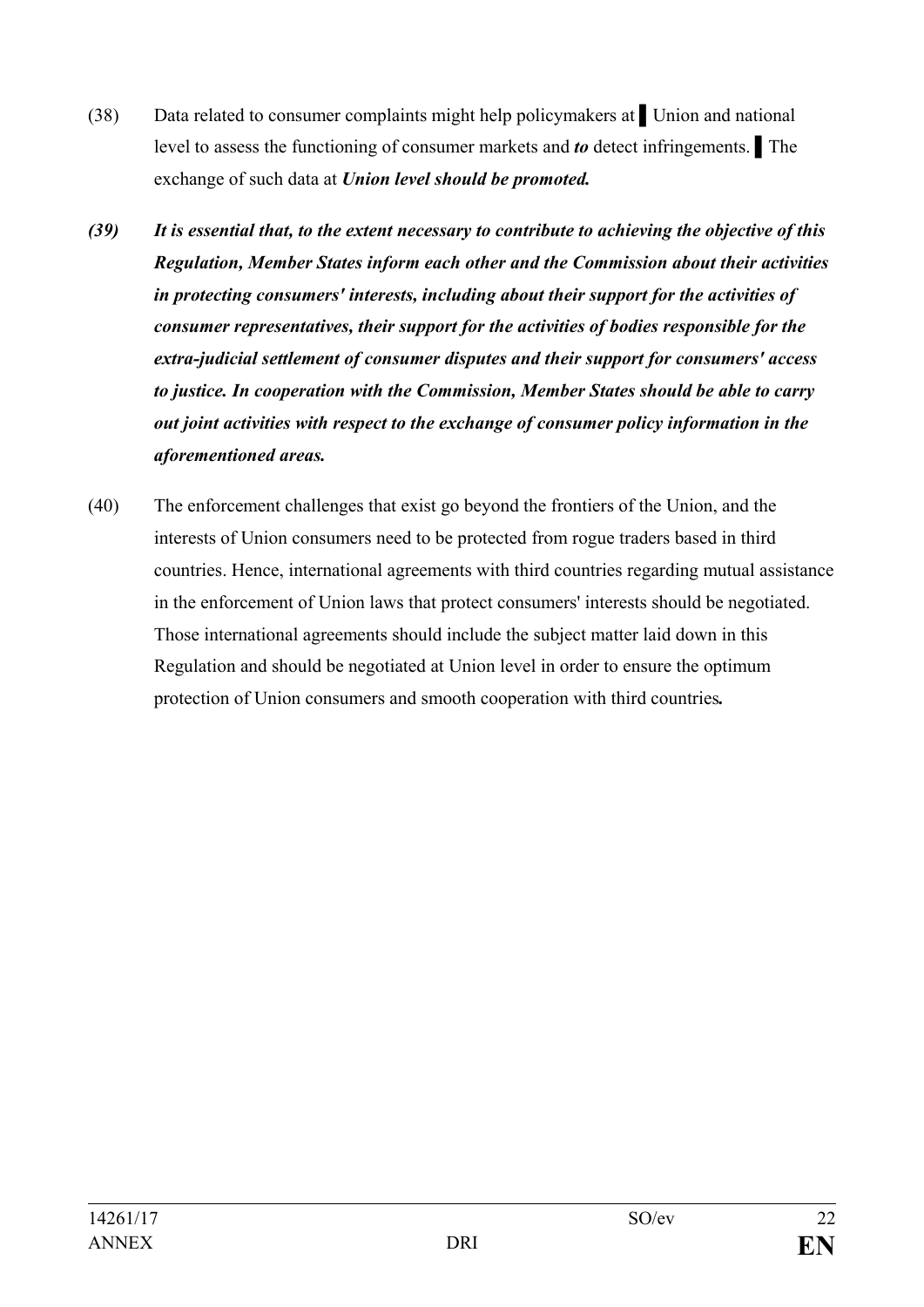*(41) Information exchanged between competent authorities should be subject to strict rules on confidentiality and on professional and commercial secrecy, in order to ensure investigations are not compromised or that the reputations of traders are not unfairly harmed. Competent authorities should decide to disclose such information only when appropriate and necessary, in accordance with the principle of proportionality, taking into account the public interest, such as public safety, consumer protection, public health, environmental protection or proper conduct of criminal investigations, and on a case-by-case basis.*

- *(42) In order to enhance the transparency of the cooperation network, and to raise awareness amongst consumers and the public in general, every two years the Commission should produce an overview of the information, statistics and developments in the area of consumer law enforcement, collected within the enforcement framework of the cooperation provided for by this Regulation, and make it publicly available.*
- (43) Widespread infringements should be resolved effectively and efficiently. ▌A system of *biennial exchange of* enforcement *priorities* should be put in place to achieve this*.*
- (44) In order to ensure uniform conditions for the implementation of this Regulation, implementing powers should be conferred on the Commission, *to lay down the practical and operational arrangements for the functioning of the electronic database*. Those powers should be exercised in accordance with Regulation (EU) No 182/2011 of the European Parliament and of the Council<sup>[8](#page-22-0)</sup>.

<span id="page-22-0"></span> $\bf{8}$ **<sup>8</sup>** Regulation (EU) No 182/2011 of the European Parliament and of the Council of 16 February 2011 laying down the rules and general principles concerning mechanisms for control by Member States of the Commission's exercise of implementing powers (OJ L 55, 28.2. 2011, p. 13).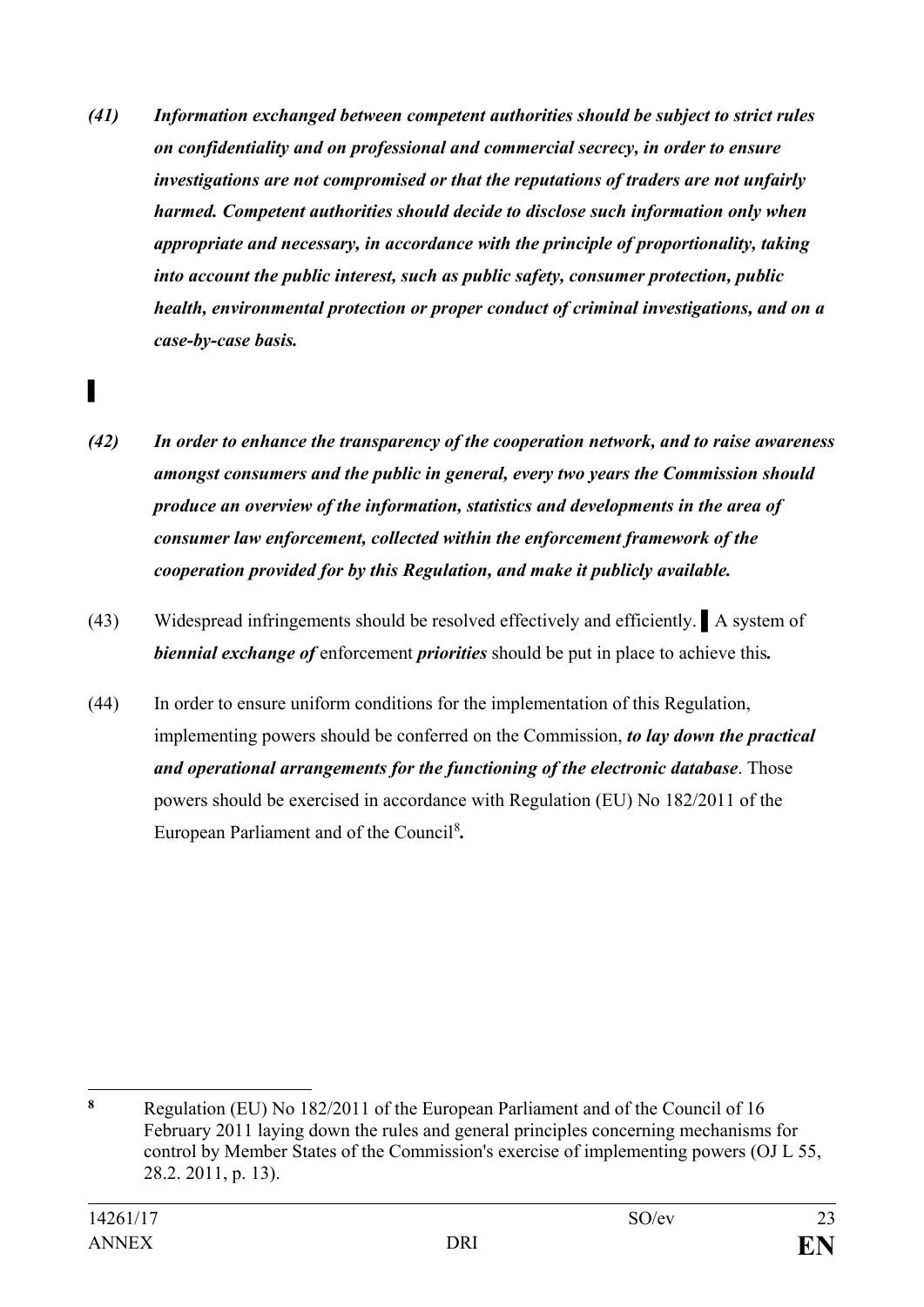- (45) This Regulation *is without prejudice to* sectoral Union rules providing for cooperation among sectoral regulators or to *applicable* sectoral Union rules on the compensation of consumers for harm resulting from infringements of those rules. This Regulation is also without prejudice to other cooperation systems and networks set out in sectoral Union legislation. This Regulation promotes cooperation and coordination among the consumer protection network and the networks of regulatory bodies and authorities established by sectoral Union legislation. *This Regulation is without prejudice to the application in the Member States of measures relating to judicial cooperation in civil and criminal matters.*
- *(46) This Regulation is without prejudice to the right to claim individual or collective compensation, which is subject to the national law, and does not provide for the enforcement of those claims.*
- *(47) Regulation (EC) No 45/2001 of the European Parliament and of the Council[9](#page-23-0) , Regulation (EU) 2016/679 of the European Parliament and of the Council[10](#page-23-1) and Directive (EU) 2016/680 of the European Parliament and of the Council[11](#page-23-2) should apply in the context of this Regulation.*
- (48) This Regulation is without prejudice to the applicable Union rules concerning the powers of national regulatory bodies established by Union sectoral legislation. Where appropriate and possible, those bodies should use the powers available to them under Union law and national law to bring about the cessation or prohibition of infringements covered by this Regulation, and to assist the competent authorities in doing so*.*

<span id="page-23-0"></span> $\overline{9}$ *<sup>9</sup> Regulation (EC) No 45/2001 of the European Parliament and of the Council of 18 December 2000 on the protection of individuals with regard to the processing of personal data by the Community institutions and bodies and on the free movement of such data (OJ L 8, 12.1.2001, p. 1).*

<span id="page-23-1"></span>*<sup>10</sup> Regulation (EU) 2016/679 of the European Parliament and of the Council of 27 April 2016 on the protection of natural persons with regard to the processing of personal data and on the free movement of such data, and repealing Directive 95/46/EC (General Data Protection Regulation) (OJ L 119, 4.5.2016, p. 1).*

<span id="page-23-2"></span>*<sup>11</sup> Directive (EU) 2016/680 of the European Parliament and of the Council of 27 April 2016 on the protection of natural persons with regard to the processing of personal data by competent authorities for the purposes of the prevention, investigation, detection or prosecution of criminal offences or the execution of criminal penalties, and on the free movement of such data, and repealing Council Framework Decision 2008/977/JHA (OJ L 119, 4.5.2016, p. 89).*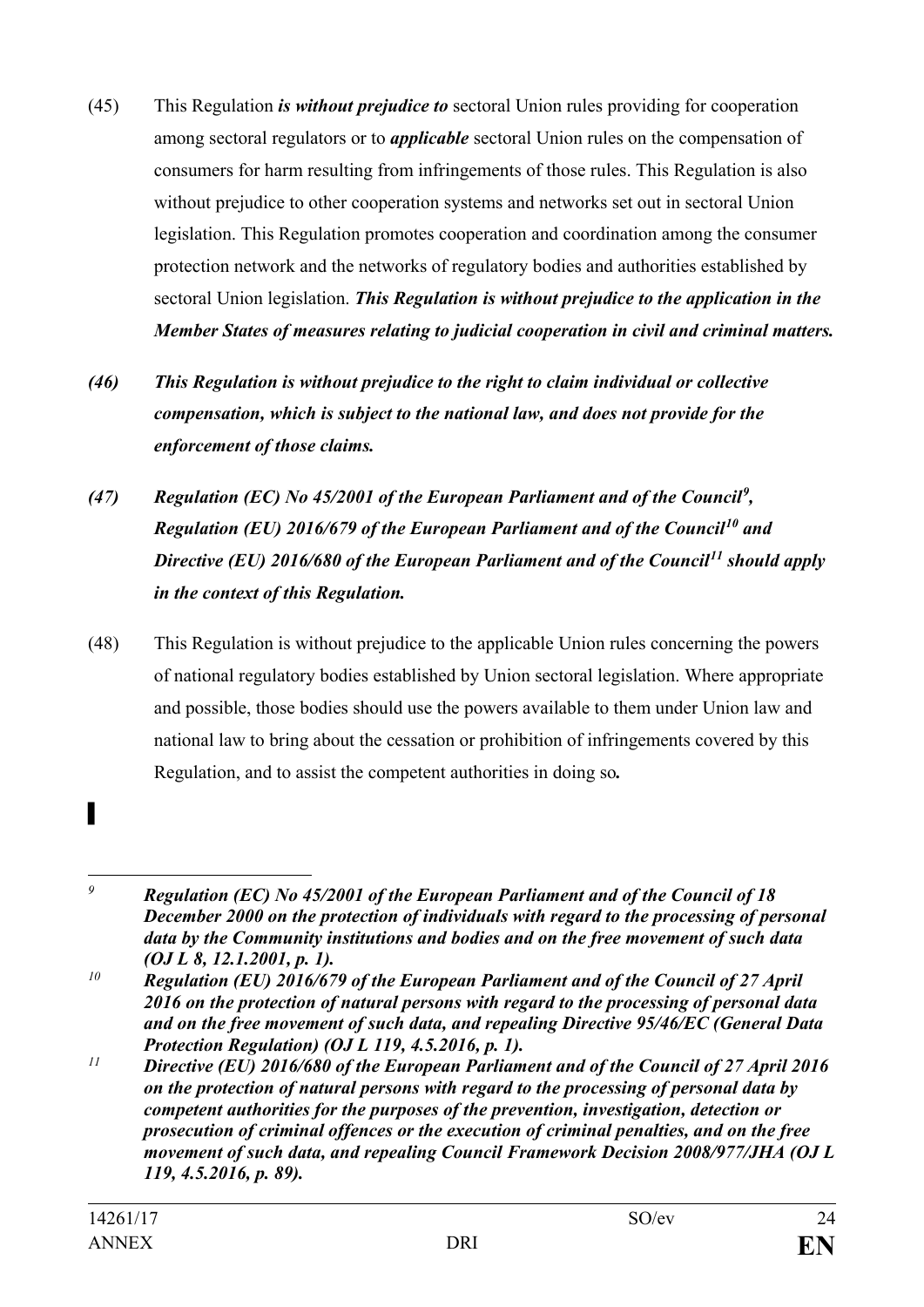- (49) This Regulation is without prejudice to the role and the powers of the competent authorities and of the European Banking Authority in relation to the protection of the collective economic interests of consumers in matters concerning payment accounts services and credit agreements relating to residential immovable property under Directive 2014/17/EU of the European Parliament and of the Council**[12](#page-24-0)** and Directive 2014/92/EU of the European Parliament and of the Council**[13](#page-24-1)**.
- (50) In view of the existing cooperation mechanisms under Directive 2014/17/EU and Directive 2014/92/EU, the mutual assistance mechanism should not apply to intra-Union infringements of those Directives.

*(51) This Regulation is without prejudice to Council Regulation No 1[14.](#page-24-2)*

<span id="page-24-0"></span> $\overline{a}$ **<sup>12</sup>** Directive 2014/17/EU of the European Parliament and of the Council of 4 February 2014 on credit agreements for consumers relating to residential immovable property and amending Directives 2008/48/EC and 2013/36/EU and Regulation (EU) No 1093/2010 (OJ L 60, 28.2.2014, p. 34).

<span id="page-24-1"></span>**<sup>13</sup>** Directive 2014/92/EU of the European Parliament and of the Council of 23 July 2014 on the comparability of fees related to payment accounts, payment account switching and access to payment accounts with basic features (OJ L 257, 28.8.2014, p. 214).

<span id="page-24-2"></span>*<sup>14</sup> Council Regulation No 1 determining the languages to be used by the European Economic Community (OJ 17, 6.10.1958, p. 385).*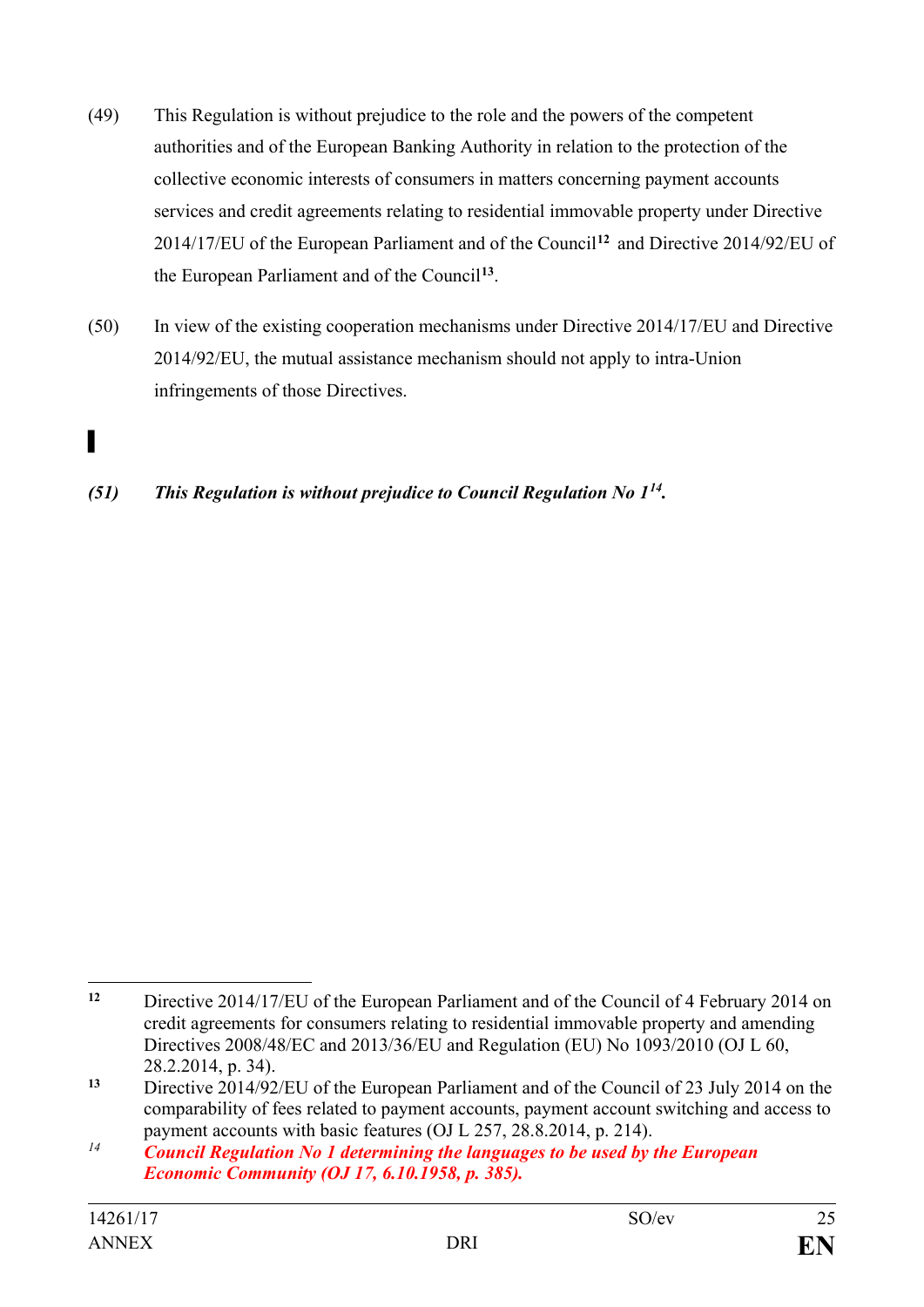- (52) This Regulation respects fundamental rights and observes the principles recognised in particular by the Charter of Fundamental Rights of the European Union *and present in the constitutional traditions of the Member States*. Accordingly, this Regulation should be interpreted and applied *in accordance* with ▌those rights and principles*, including those related to the freedom of expression and the freedom and pluralism of the media*. When exercising the minimum powers set out in this Regulation, the competent authorities should strike an appropriate balance between the interests protected by fundamental rights such as a high level of consumer protection, the freedom to conduct a business and the freedom of information.
- (53) Since the objective of this Regulation, namely, cooperation between national authorities responsible for the enforcement of consumer protection laws, cannot be sufficiently achieved by the Member States because they cannot ensure cooperation and coordination by acting alone, but can rather, by reason of its territorial and personal scope, be better achieved at the Union level, the Union may adopt measures, in accordance with the principle of subsidiarity as set out in Article 5 of the Treaty on European Union. In accordance with the principle of proportionality, as set out in that Article, this Regulation does not go beyond what is necessary in order to achieve that objective*.*
- (54) Regulation (EC) No 2006/2004 should therefore be repealed,

HAVE ADOPTED THIS REGULATION: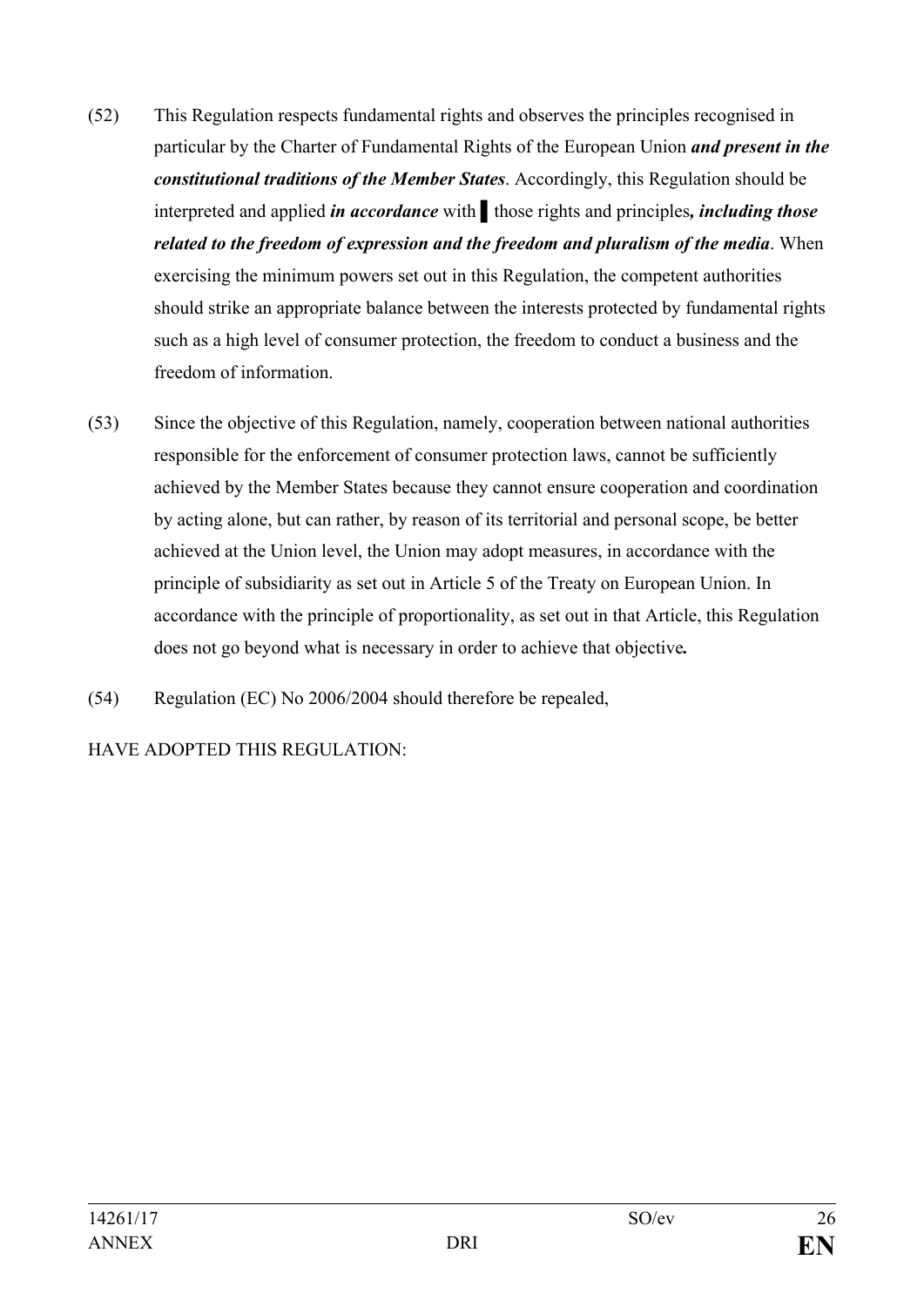# CHAPTER I INTRODUCTORY PROVISIONS

### Article 1

## Subject matter

This Regulation lays down the conditions under which competent authorities, having been designated by their Member States as responsible for the enforcement of *Union* laws that protect consumers' interests, cooperate and coordinate actions with each other and with the Commission, in order to enforce compliance with those laws and to ensure the smooth functioning of the internal market, and in order to enhance the protection of consumers' economic interests.

# Article 2

# Scope

- 1. This Regulation applies to intra-Union infringements, widespread infringements and *widespread infringements with a Union dimension, even if those infringements have ceased before enforcement starts or is completed*.
- ▌
- 2. This Regulation is without prejudice to the Union rules on private international law, in particular rules related to court jurisdiction and applicable laws.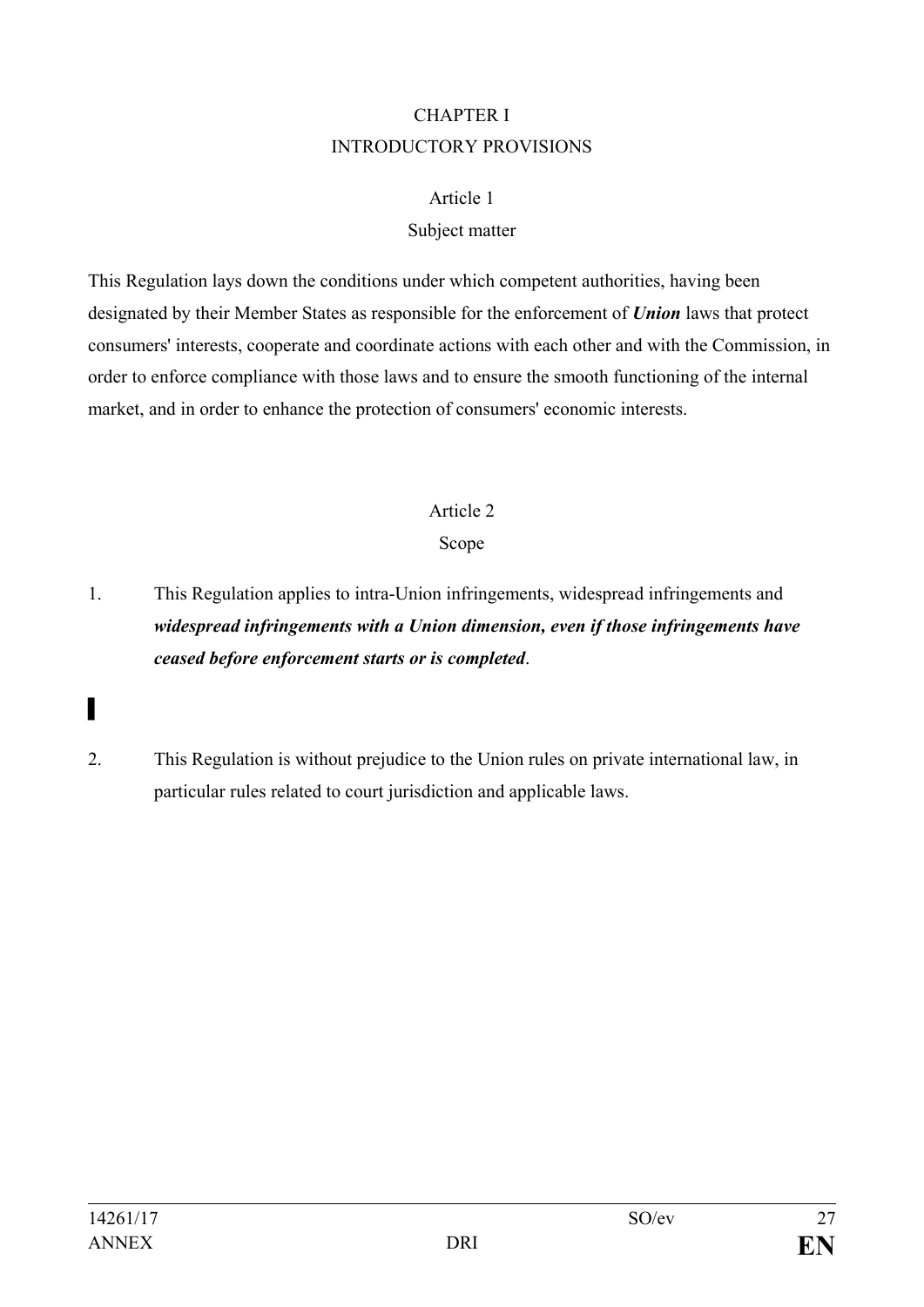- 3. This Regulation is without prejudice to the application in the Member States of measures relating to judicial cooperation in civil and criminal matters, in particular the operation of the European Judicial Network.
- 4. This Regulation is without prejudice to the fulfilment by the Member States of any additional obligations in relation to mutual assistance for the protection of the collective economic interests of consumers, including in criminal matters, stemming from other legal acts, including bilateral or multilateral agreements.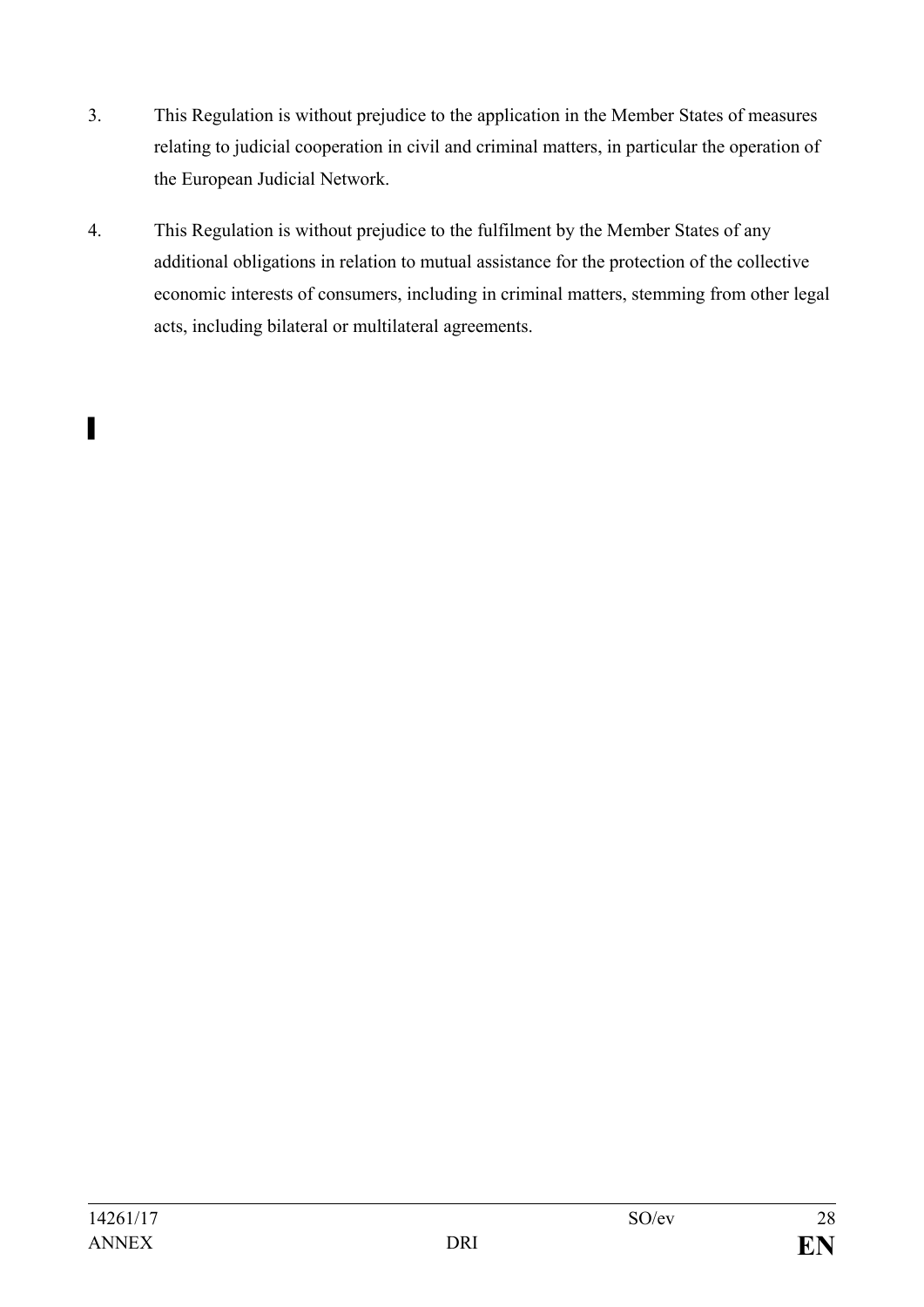- 5. This Regulation is without prejudice to Directive 2009/22/EC of the European Parliament and of the Council<sup>15</sup>.
- *6. This Regulation is without prejudice to the possibility of bringing further public or private enforcement actions under national law.*
- *7. This Regulation is without prejudice to relevant Union law applicable to the protection of individuals with regard to the processing of personal data.*
- *8. This Regulation is without prejudice to national law applicable to compensation of consumers for harm caused by infringements of Union laws that protect consumers' interests.*
- *9. This Regulation is without prejudice to the right of the competent authorities to conduct investigation and enforcement actions against more than one trader for similar infringements covered by this Regulation.*
- *10. Chapter III of this* Regulation does *not apply to intra-Union infringements* of Directives 2014/17/EU and 2014/92/EU.

<span id="page-28-0"></span> $15$ **<sup>15</sup>** Directive 2009/22/EC of the European Parliament and of the Council of 23 April 2009 on injunctions for the protection of consumers' interests (OJ L 110, 1.5.2009, p. 30).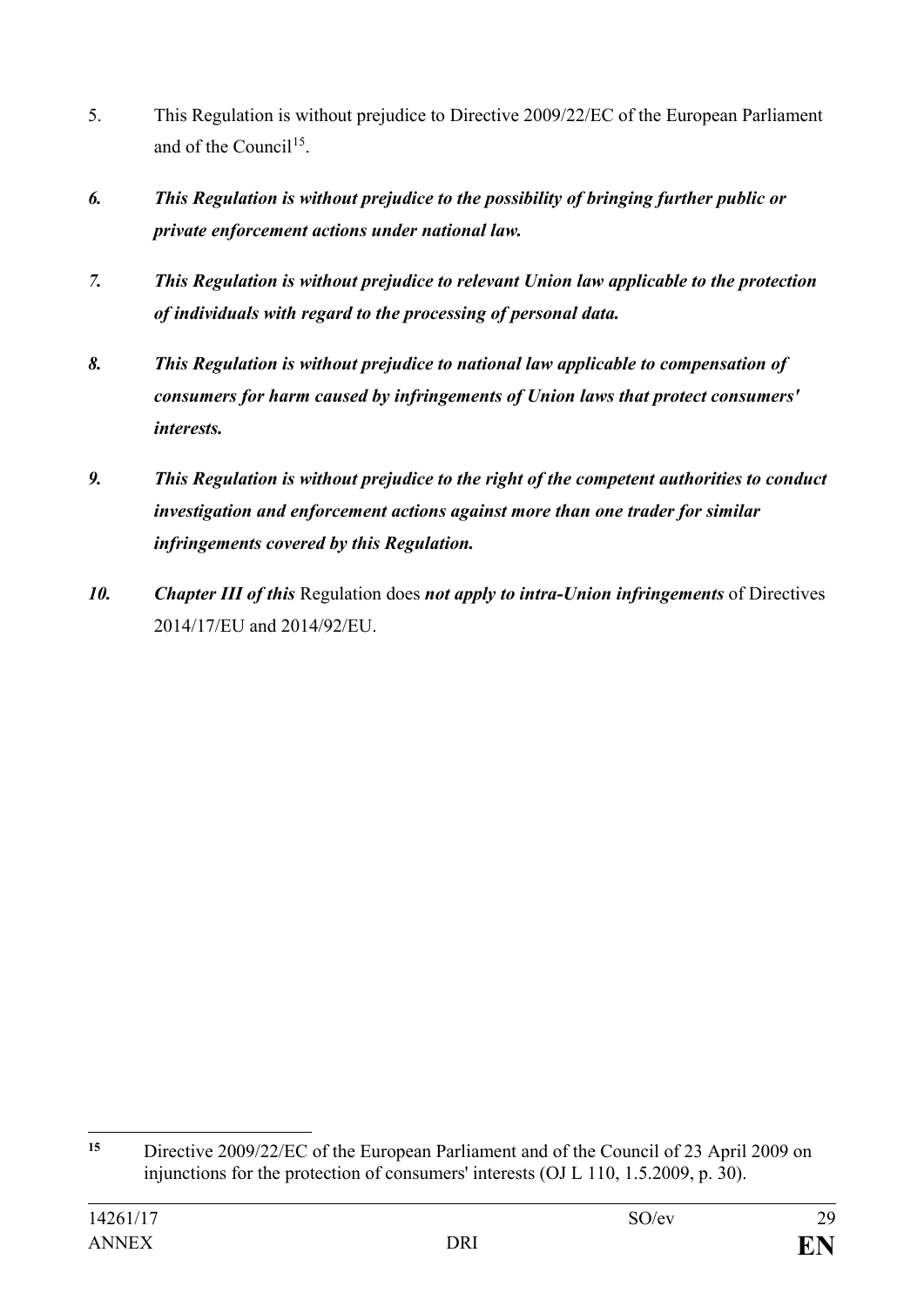## Definitions

For the purposes of this Regulation, the following definitions apply:

- (1) '*Union* laws that protect consumers' interests' means the Regulations and the Directives, as transposed into the internal legal order of the Member States, that are listed in the Annex *hereto*;
- (2) 'intra-Union infringement' means any ▌act or omission contrary to *Union* laws that protect consumers' interests that has done, does or is likely to do harm to the collective interests of consumers residing in a Member State other than the Member State in which:
	- (a) the act or omission originated or took place;
	- (b) the trader responsible for the act or omission is established*;* or
	- (c) evidence or assets of the trader pertaining to the act or omission are to be found;
- (3) 'widespread infringement' means:
	- (a) any act or omission contrary to *Union* laws that protect consumers' interests that has done, does or is likely to do harm to the collective interests of consumers residing in at least two Member States other than the Member State in which:
		- (i) the act or omission originated or took place;
		- (ii) the trader responsible for the act or omission is established; or
		- (iii) evidence or assets *of the trader* pertaining to the act or omission are to be found; or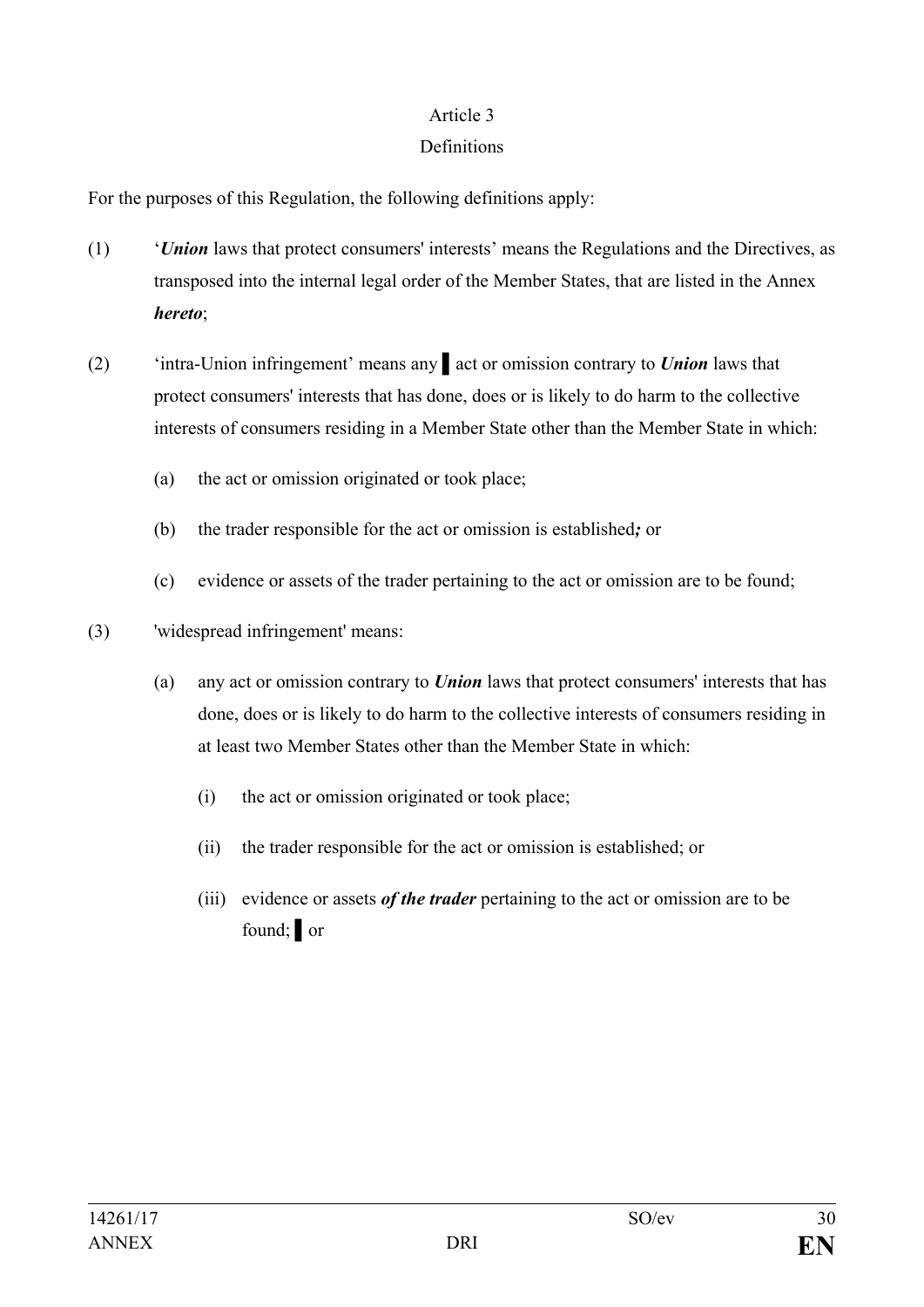- (b) any acts or omissions contrary to *Union* laws that protect consumers interests *that have done, do or are likely to do harm to the collective interests of consumers and* that have common features, *including* the same unlawful practice, the same interest being infringed *and* that are occurring concurrently, *committed by the same trader,*  in at least *three* Member States;
- *(4) 'widespread infringement with a Union dimension' means a widespread infringement that has done, does or is likely to do harm to the collective interests of consumers in at least two-thirds of the Member States, accounting, together, for at least two-thirds of the population of the Union;*
- *(5) 'infringements covered by this Regulation' means intra-Union infringements, widespread infringements and widespread infringements with a Union dimension;*
- *(6) 'competent authority' means any public authority established either at national, regional or local level and designated by a Member State as responsible for enforcing the Union laws that protect consumers' interests;*
- *(7) 'single liaison office' means the public authority designated by a Member State as responsible for coordinating the application of this Regulation within that Member State;*
- *(8) 'designated body' means a body having a legitimate interest in the cessation or prohibition of infringements of the Union laws that protect consumers' interests which is designated by a Member State and instructed by a competent authority for the purpose of gathering the necessary information and to take the necessary enforcement measures available to that body under national law in order to bring about the cessation or prohibition of the infringement, and which is acting on behalf of that competent authority;*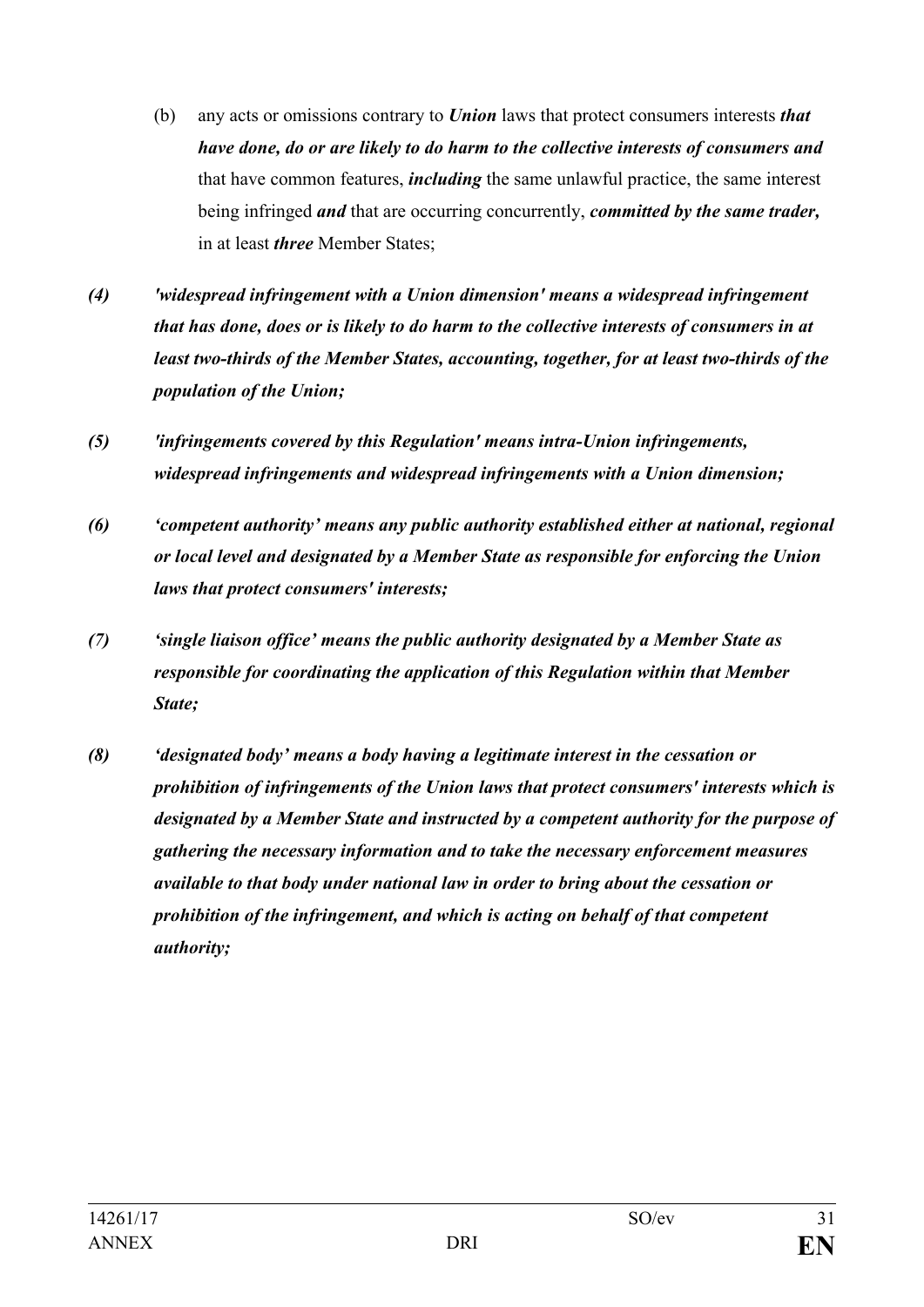- (9) 'applicant authority' means the competent authority that makes a request for mutual assistance;
- (10) 'requested authority' means the competent authority that receives a request for mutual assistance;
- (11) 'trader' means any natural person or any legal person, irrespective of whether privately or publicly owned, who is acting, including through any other person acting in his name or on his behalf, for purposes relating to his trade, business, craft or profession;

# *(12) 'consumer' means any natural person who is acting for purposes which are outside his trade, business, craft or profession;*

- (13) 'consumer complaint' means a statement, supported by reasonable evidence, that a trader has committed, is committing, or is likely to commit, an infringement of the Union laws that protect consumers' interests;
- (14) 'harm to collective interests of consumers' means actual or potential harm to the interests of a number of consumers that are affected by intra-Union infringements*, by widespread infringements or* by widespread infringements *with a Union dimension*; ▌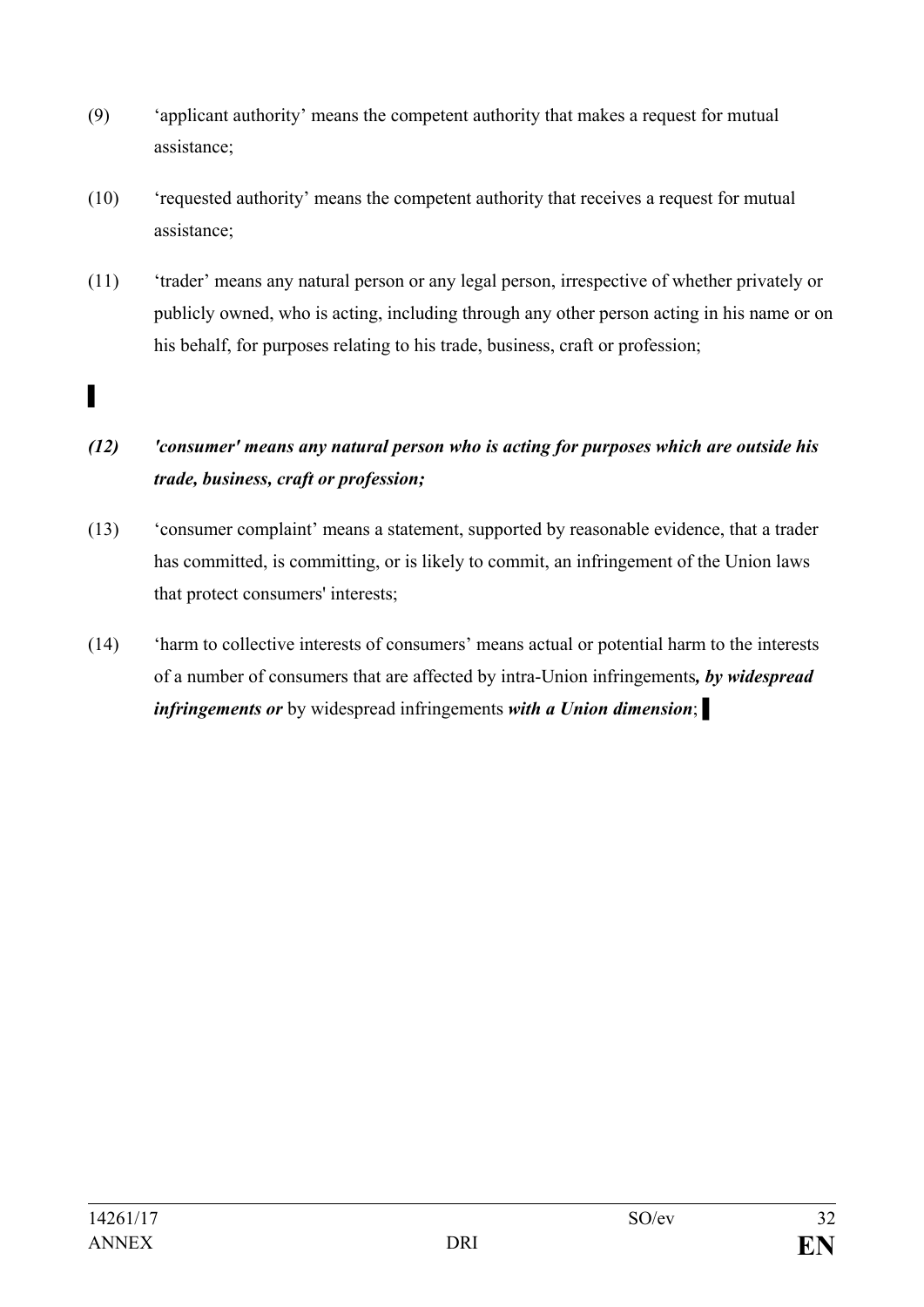- *(15) 'online interface' means any software, including a website, part of a website or an application, that is operated by or on behalf of a trader, and which serves to give consumers access to the trader's goods or services;*
- *(16) 'sweeps' means concerted investigations of consumer markets through simultaneous coordinated control actions to check compliance with, or to detect infringements of, Union laws that protect consumers' interests.*

#### *Notification of limitation periods*

*Each single liaison office shall notify the Commission of the limitation periods that are in place in its own Member State and that apply to enforcement measures referred to in Article 9(4). The Commission shall summarise the notified limitation periods and shall make that summary available to the competent authorities.*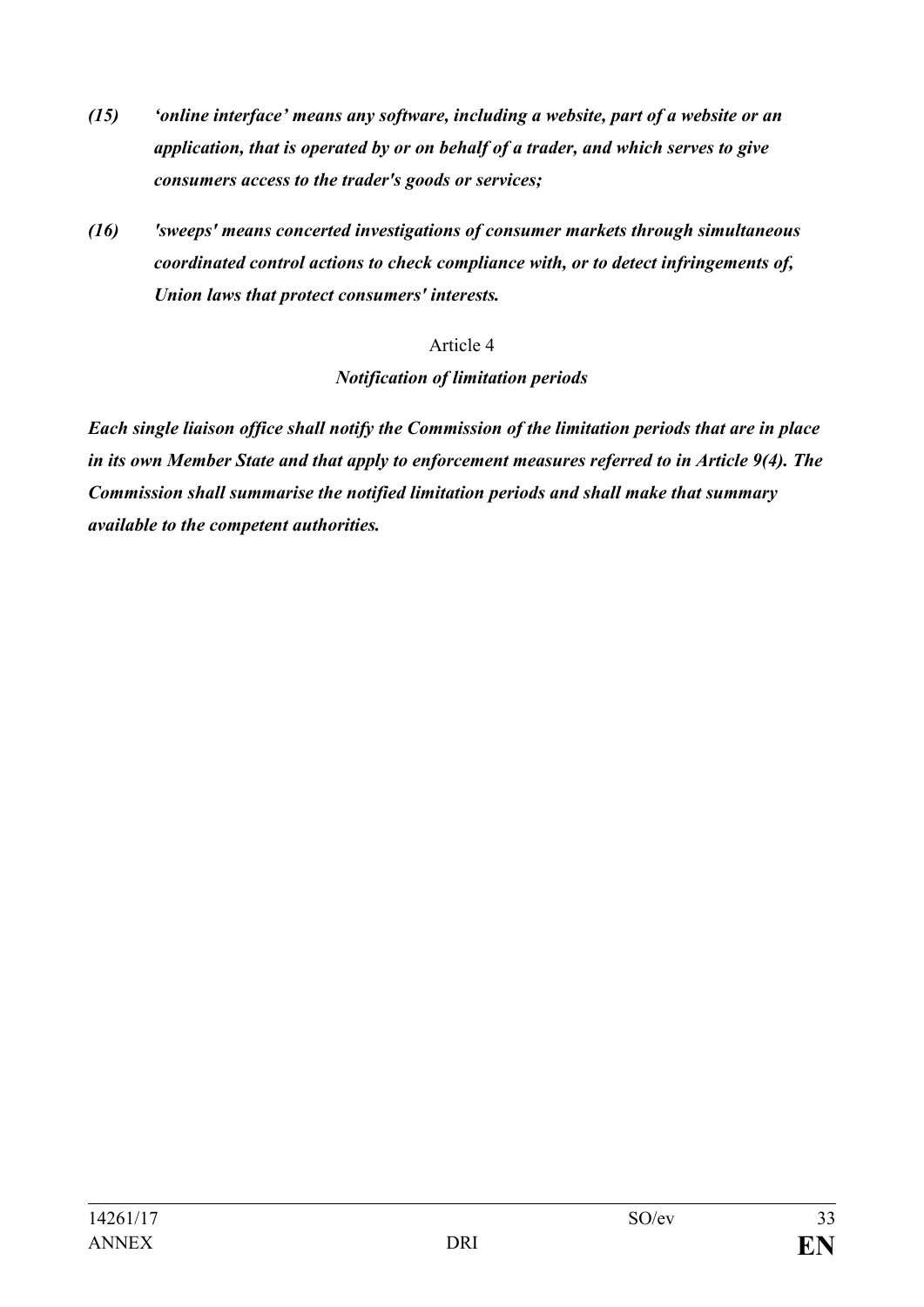# CHAPTER II COMPETENT AUTHORITIES AND THEIR POWERS

## Article 5

# Competent authorities and single liaison offices

# 1. Each Member State shall designate ▌one or more competent authorities *and the single liaison office that are responsible for the application of this Regulation*.

- 2. Competent authorities shall fulfil their obligations under this Regulation as though acting on behalf of consumers in their own Member State and on their own account.
- 3. *Within each Member State,* the single liaison office shall be responsible for coordinating the investigation and enforcement activities of the competent authorities, other public authorities referred to in Article 6 and, if applicable, designated bodies, in relation to infringements covered by this Regulation.
- 4. Member States shall ensure that competent authorities and single liaison offices have the necessary *resources* for the application of this Regulation ▌, including sufficient budgetary and other resources, expertise, procedures and other arrangements.
- 5. Where there is more than one competent authority in their territory, Member States shall ensure that the respective duties of those competent authorities are clearly defined and that they collaborate closely in order to discharge those duties effectively.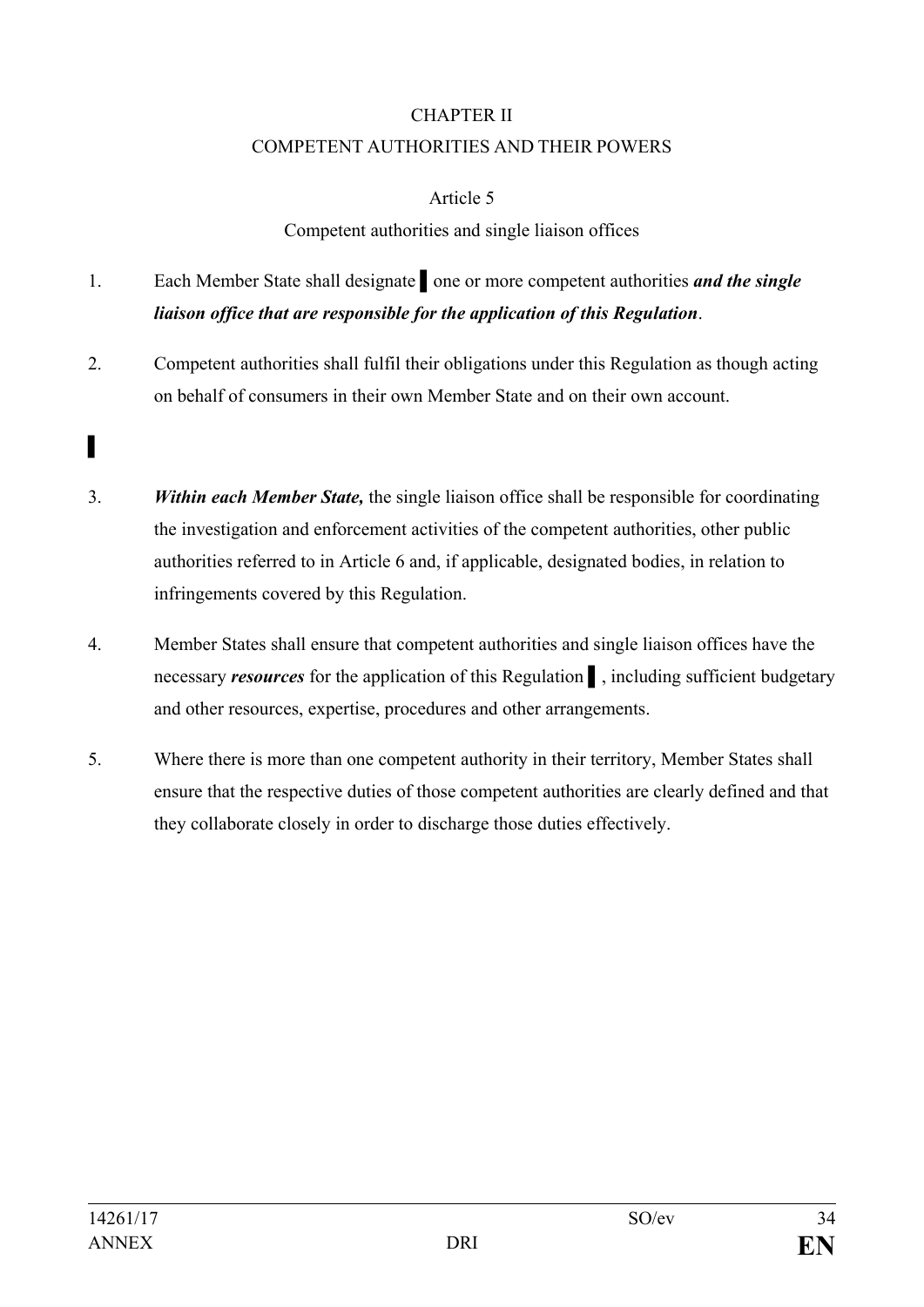Cooperation *for the application of this Regulation within Member States*

- 1. *For the purpose of the proper application of this Regulation each Member State shall ensure that its competent authorities, other public authorities and, if applicable, designated bodies cooperate effectively with one another*.
- 2. **If the public authorities referred to in paragraph 1** *shall, at the request of a competent authority, take* all necessary ▌measures available to them under national law *in order* to bring about the cessation or prohibition of infringements covered by this Regulation.
- 3. The Member States shall ensure that the other public authorities referred to in paragraph 1 have the means and powers necessary to cooperate effectively with the competent authorities in the application of this Regulation. Those other public authorities shall regularly inform the competent authorities about the measures taken in the application of this Regulation.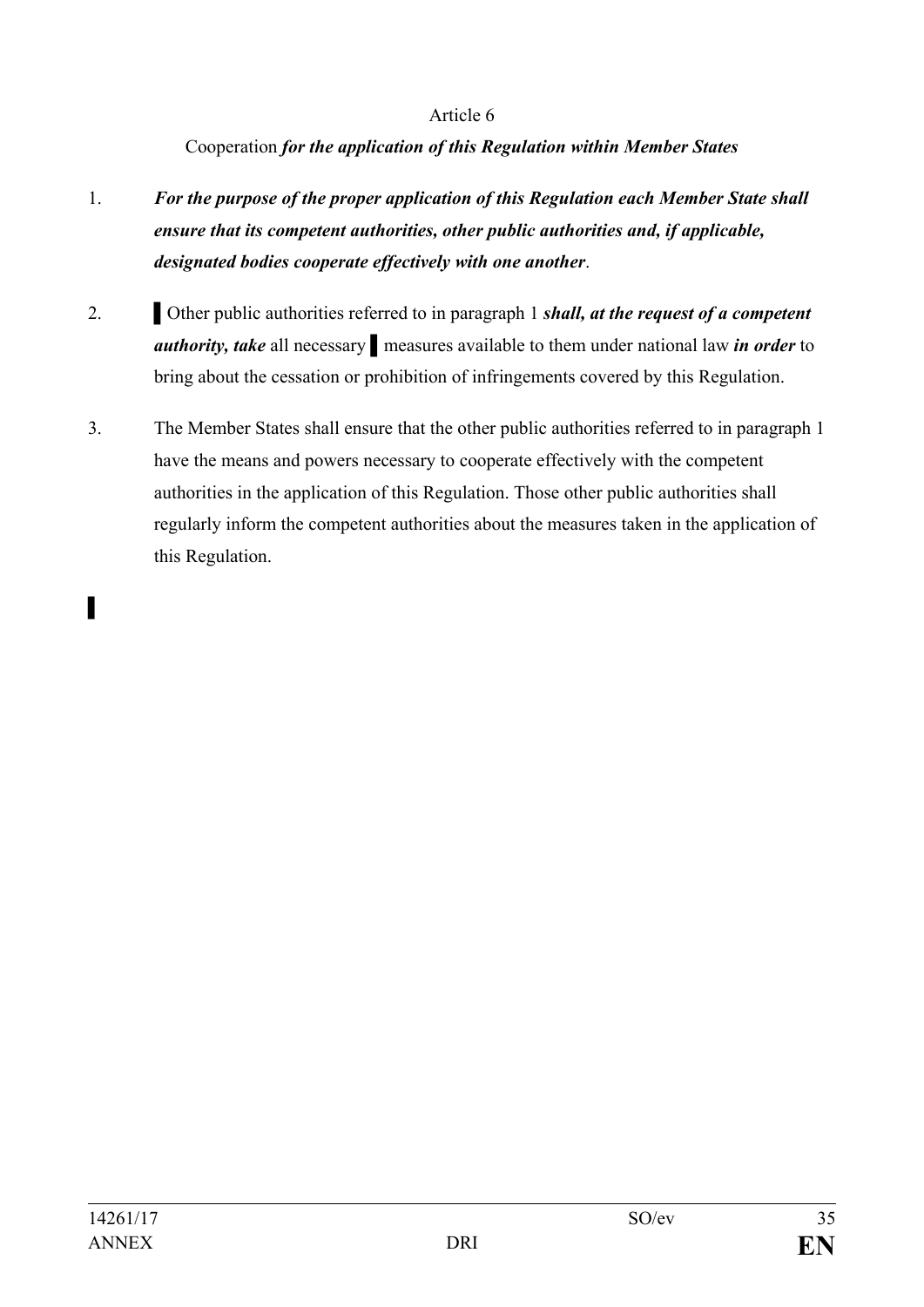#### *Role of designated bodies*

- *1. Where applicable, a competent authority ('instructing authority') may, in accordance with its national law, instruct a designated body to gather the necessary information regarding an infringement covered by this Regulation or to take the necessary enforcement measures available to it under national law, in order to bring about the cessation or prohibition of that infringement. The instructing authority shall only instruct a designated body if, after consulting the applicant authority or the other competent authorities concerned by the infringement covered by this Regulation, both the applicant authority and requested authority, or all competent authorities concerned, agree that the designated body is likely to obtain the necessary information or to bring about the cessation or the prohibition of the infringement in a manner that is at least as efficient and effective as the instructing authority would have done.*
- *2. If the applicant authority or the other competent authorities concerned by an infringement covered by this Regulation are of the view that the conditions set out in paragraph 1 have not been fulfilled, they shall inform the instructing authority in writing without delay, setting out the reasons justifying that view. If the instructing authority does not share that view, it may refer the matter to the Commission, which shall issue an opinion on the matter without delay.*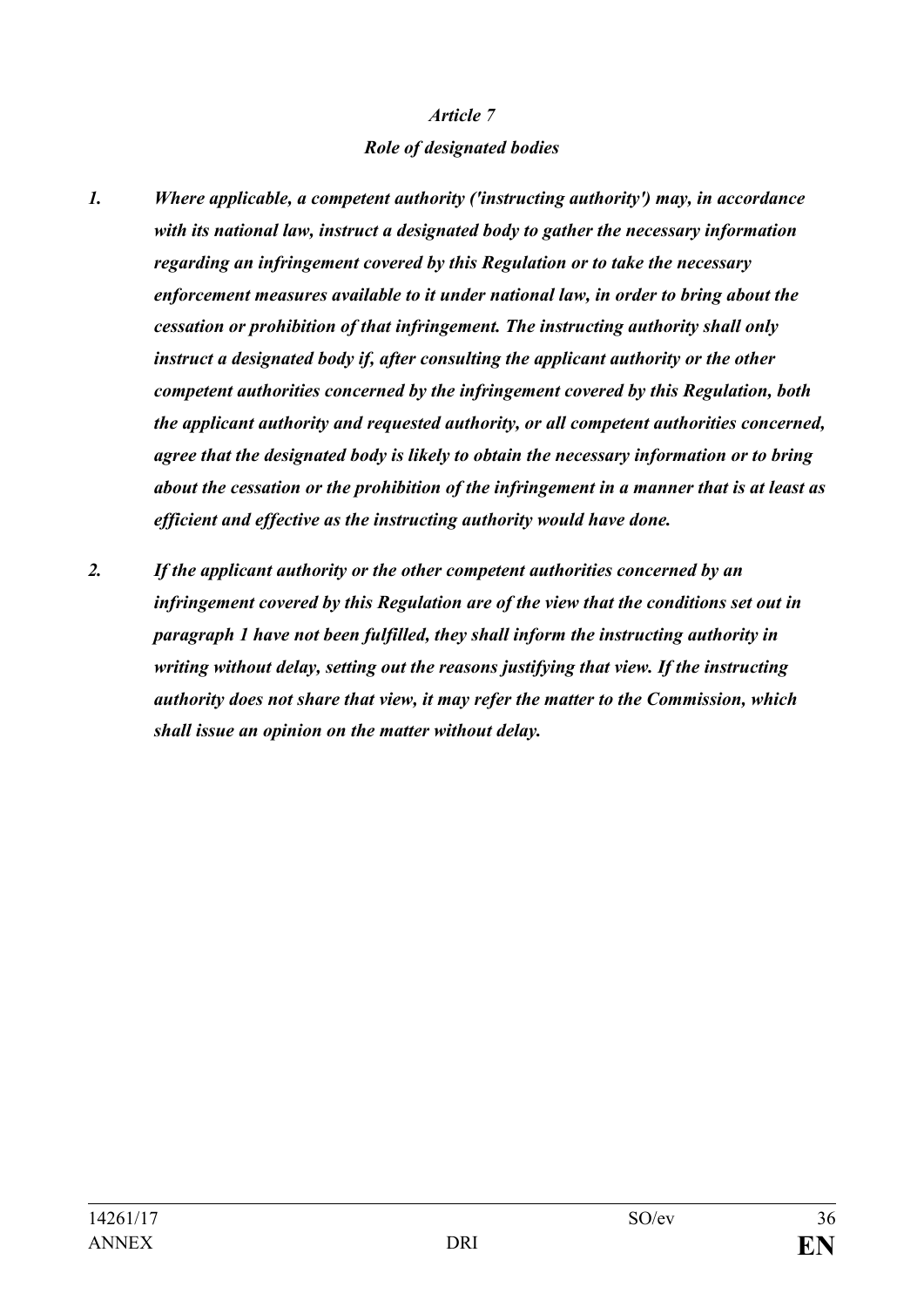- *3. The instructing authority shall continue to be obliged to gather the necessary information or to take the necessary enforcement measures if:*
	- *(a) the designated body fails to obtain the necessary information or to bring about the*  cessation *or prohibition of the infringement covered by this Regulation without delay; or*
	- *(b) the* competent *authorities concerned by an infringement covered by this Regulation do not agree that the designated body may be instructed pursuant to paragraph 1.*
- *4. The instructing authority shall take all necessary measures to prevent the disclosure of information which is subject to the rules on confidentiality and on professional and commercial secrecy laid down in Article 33.*

#### Information and lists

- 1. Each Member State shall, without delay, communicate to the Commission the following information and any changes thereto*:*
	- *(a)* the identities *and contact details* of the competent authorities, of the single liaison office, of the designated bodies ▌and of the entities issuing external alerts pursuant to Article *27(1); and*
	- *(b) information about the organisation, powers and responsibilities of the competent authorities.*
- 2. The Commission shall maintain and update on its website a publicly available list of competent authorities, single liaison offices, designated bodies and entities issuing external alerts pursuant to *Article 27(1) or (2)*.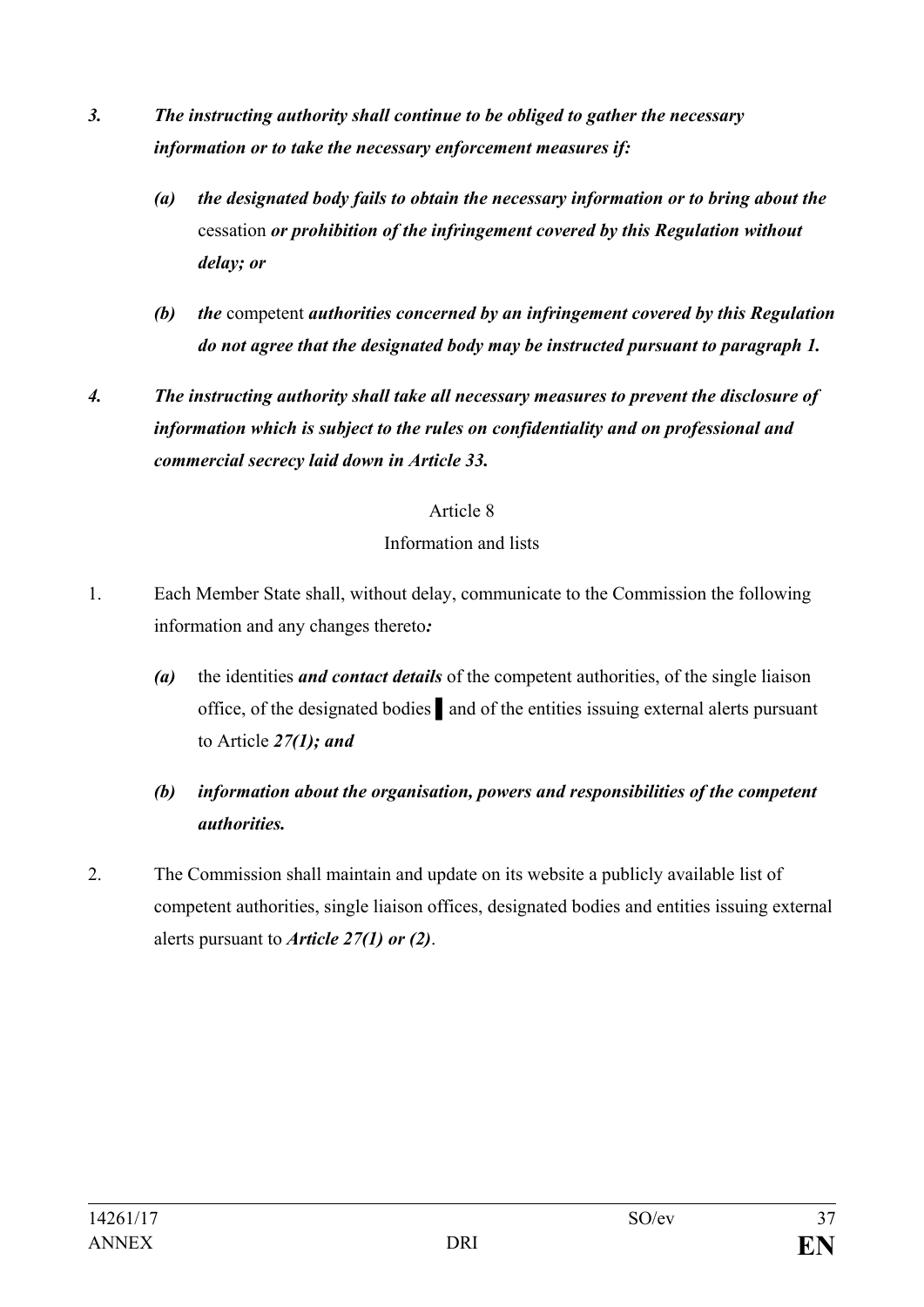Minimum powers of competent authorities

- 1. Each competent authority shall have the minimum investigation and enforcement powers *set out in paragraphs 3, 4, 6 and 7 of this Article that are necessary for the application of* this Regulation and shall exercise those powers *in accordance with Article 10.*
- *2. Notwithstanding paragraph 1, Member States may decide not to confer all the powers on every competent authority, provided that each of those powers can be exercised effectively and as necessary in relation to any infringement covered by this Regulation in accordance with Article 10.*
- 3. ▌Competent *authorities* shall have at least the following *investigation* powers ▌:
	- (a) *the power of* access to any relevant documents, data or information related to an infringement covered by this Regulation, in any form or format and irrespective of their storage medium, or the place where, they are stored;
	- (b) the power to require *any public authority, body or agency within their Member State or any natural person or legal person* to provide any relevant information, data or documents, in any form or format and irrespective of their storage medium, or the place where they are stored, *for the purposes of establishing whether an infringement covered by this Regulation has occurred or is occurring, and for the purposes of establishing the details of such infringement, including tracing* financial and data flows, ascertaining the identity of persons involved in financial and data flows, and ascertaining bank account information and ownership of websites;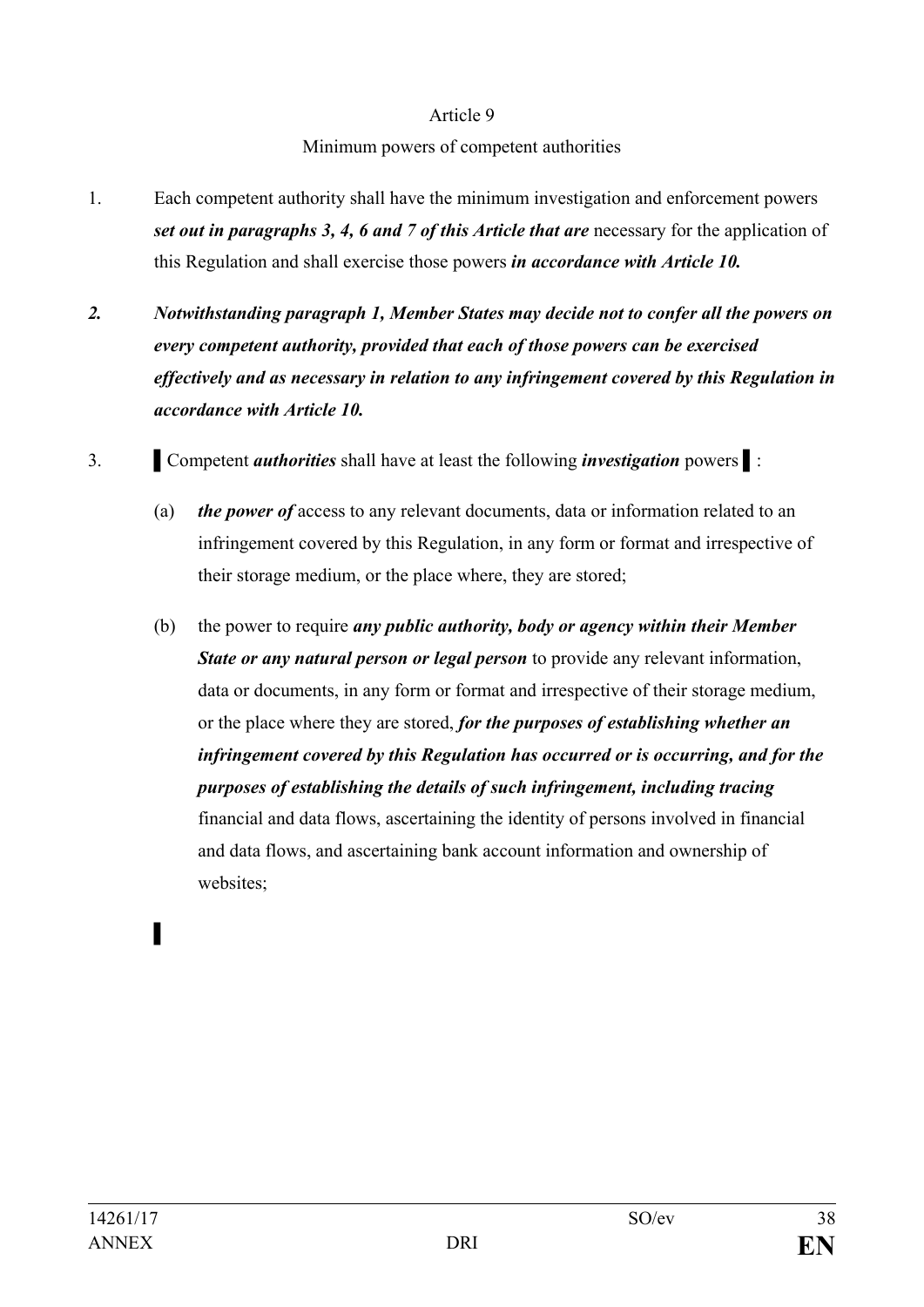- (c) *the power to* carry out necessary on-site inspections, including ▌ the power to enter any premises, land or means of transport *that the trader* concerned by the inspection *uses for purposes related to his trade, business, craft or profession,* or to request other public authorities to do so, in order to examine, seize, take or obtain copies of information, data or documents, irrespective of their storage medium; the power to *seize* any ▌ information, data or documents for a necessary period and to the extent necessary for the inspection; the power to request any representative or member of the staff of the trader concerned by the inspection to give explanations of facts, information, data or documents relating to the subject matter of the inspection and to record the answers;
- (d) *the power to purchase* goods or services as test purchases*, where necessary, under a cover identity,* in order to detect infringements covered by this Regulation and to obtain evidence, including *the power to inspect, observe, study, disassemble or test goods or services*.
- ▌
- *4. Competent authorities shall have at least the following enforcement powers:*
	- *(a) the power to adopt interim measures to avoid the risk of serious harm to the collective interests of consumers*;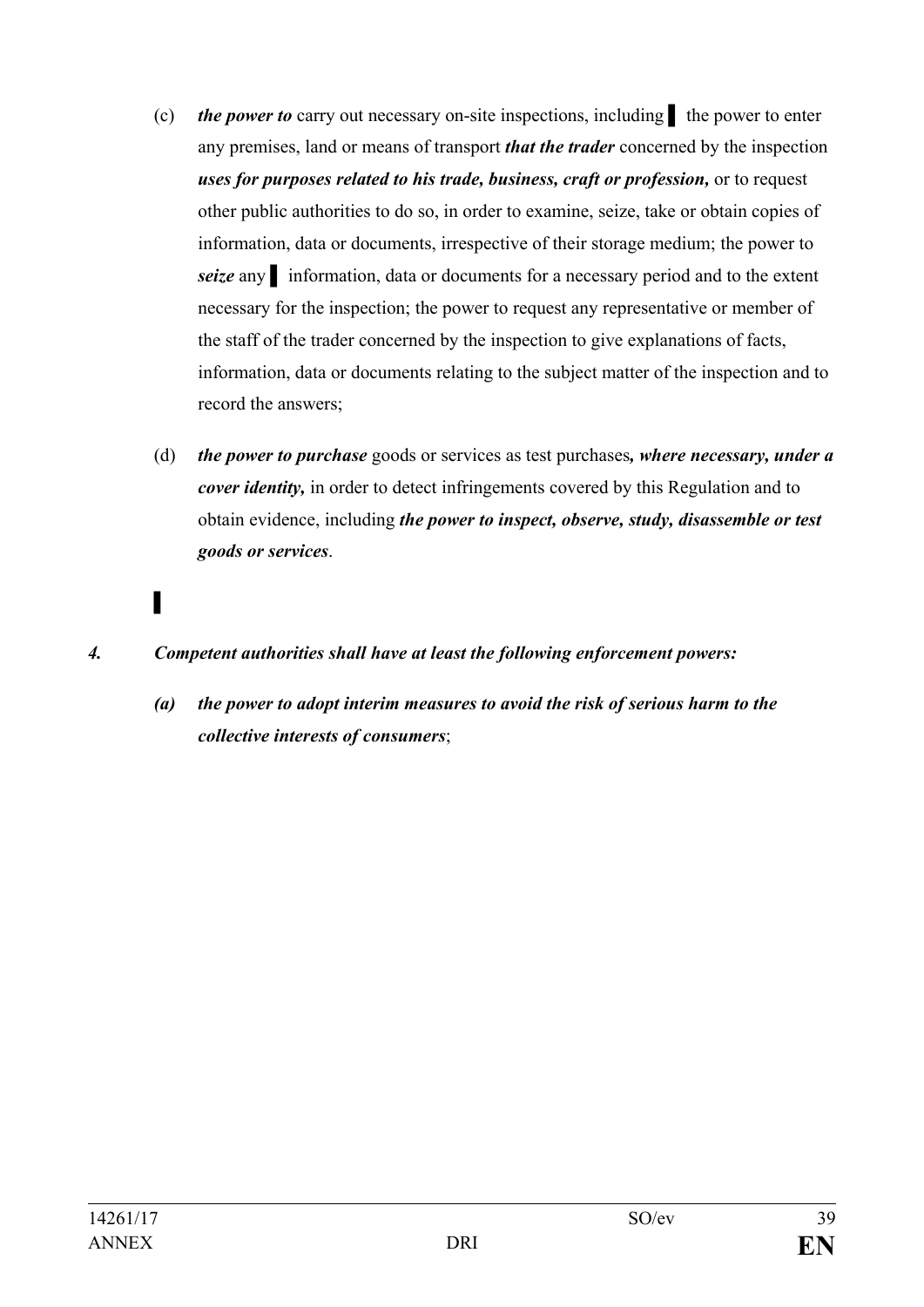- *(b) the power to seek to obtain or to accept commitments from the trader responsible for the infringement covered by this Regulation to cease that infringement***;**
- *(c) the power to receive from the trader, on the trader's initiative, additional remedial commitments for the benefit of consumers that have been affected by the alleged infringement covered by this Regulation, or, where appropriate, to seek to obtain commitments from the trader to offer adequate remedies to the consumers that have been affected by that infringement;*
- *(d) where applicable, the power to inform, by appropriate means, consumers that claim that they have suffered harm as a consequence of an infringement covered by this Regulation about how to seek compensation under national law;*
- *(e) the power to order in writing the cessation of infringements covered by this Regulation by the trader;*
- *(f) the power to bring about the cessation or the prohibition of infringements covered by this Regulation;*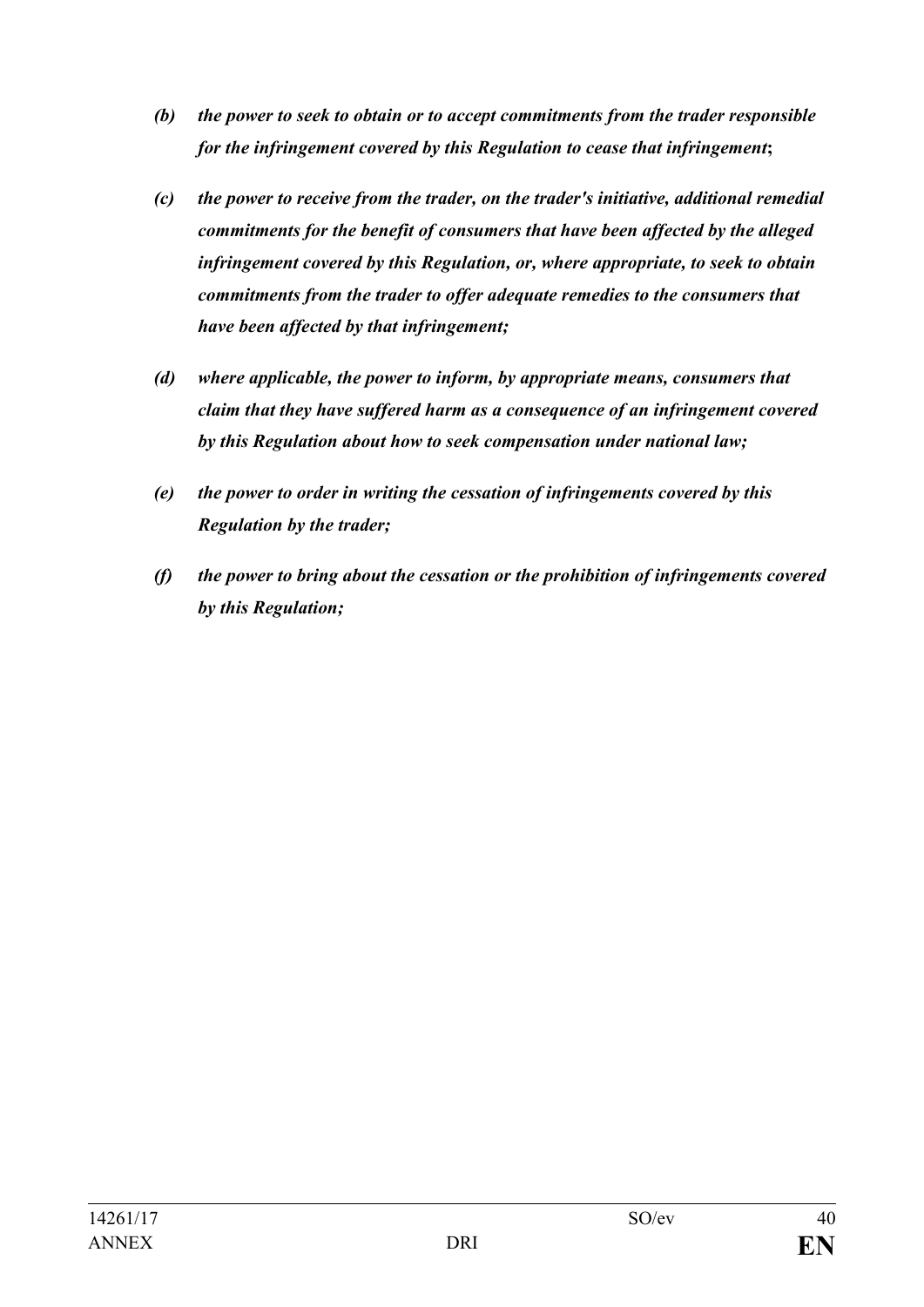- *(g) where no other effective means are available to bring about the cessation or the prohibition of the infringement covered by this Regulation and in order to avoid the risk of serious harm to the collective interests of consumers:*
	- *(i) the power to remove content or to restrict access to an online interface or to order the explicit display of a warning to consumers when they access an online interface;*
	- *(ii) the power to order a hosting service provider to remove, disable or restrict access to an online interface; or*
	- *(iii) where appropriate, the power to order domain registries or registrars to delete a fully qualified domain name and to allow the competent authority concerned to register it;*

*including by requesting a third party or other public authority to implement such measures;*

*(h) the power to impose penalties, such as fines or periodic penalty payments, for infringements covered by this Regulation and for the failure to comply with any decision, order, interim measure, trader's commitment or other measure adopted pursuant to this Regulation.*

*The penalties referred to in point (h) shall be effective, proportionate and dissuasive, in accordance with the requirements of Union laws that protect consumers' interests. In particular, due regard shall be given, as appropriate, to the nature, gravity and duration of the infringement in question.*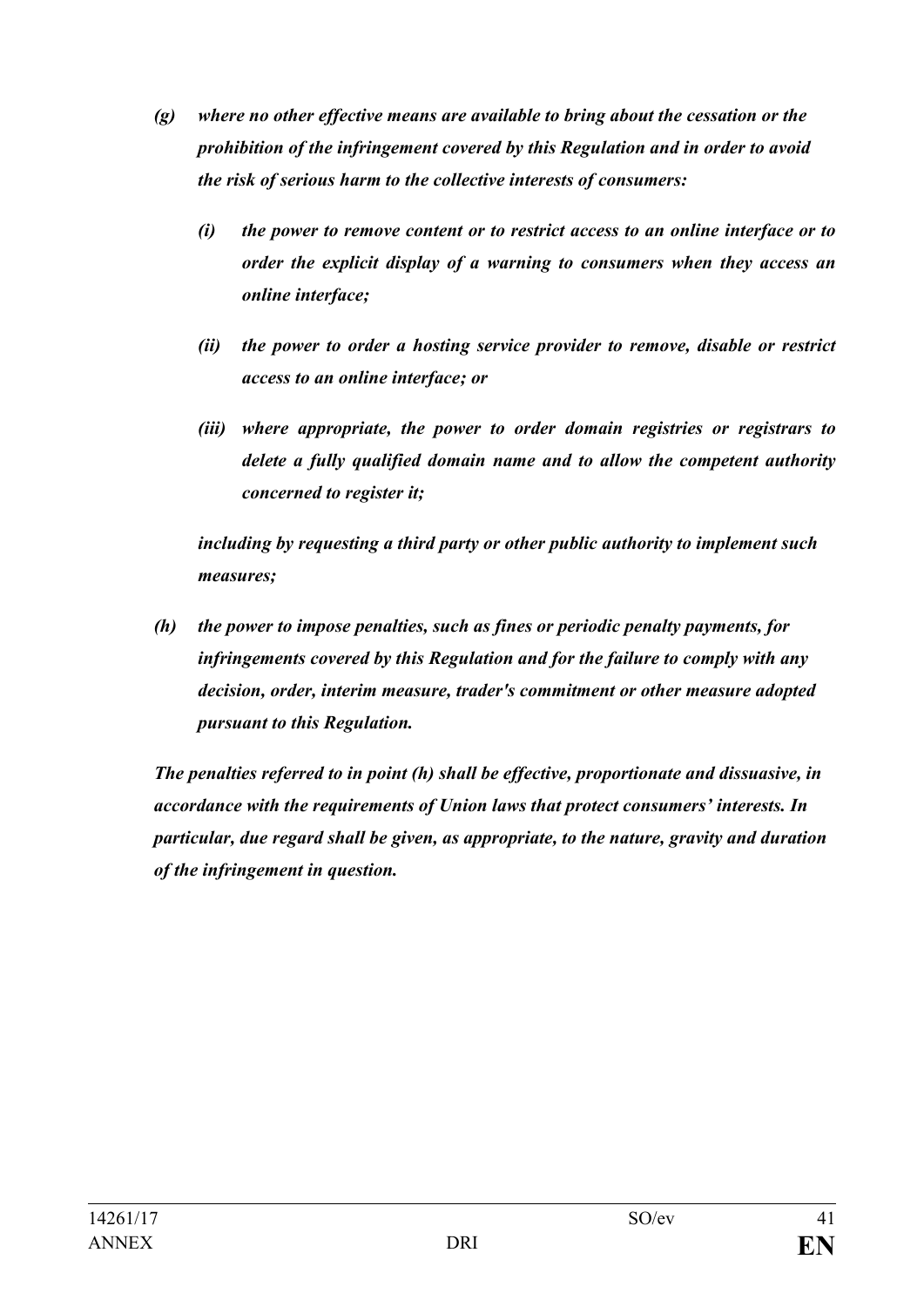- *5. The power to impose penalties, such as fines or periodic penalty payments, for infringements covered by this Regulation applies to any infringement of Union laws that protect consumers' interests, where the relevant Union legal act listed in the Annex provides for penalties. This is without prejudice to the power of national authorities under national law to impose penalties, such as administrative or other fines, or periodic penalty payments, in cases where the Union legal acts listed in the Annex do not provide for penalties.*
- *6. Competent authorities shall have the power to start investigations or proceedings on their own initiative to bring about the cessation or prohibition of infringements covered by this Regulation.*
- *7. Competent authorities may publish any final decision, trader's commitments or orders adopted pursuant to this Regulation, including the publication of the identity of the trader responsible for an infringement covered by this Regulation.*
- *8. Where applicable, competent authorities may consult consumer organisations, trader associations, designated bodies or other persons concerned, regarding the effectiveness of the proposed commitments in bringing the infringement covered by this Regulation to an end.*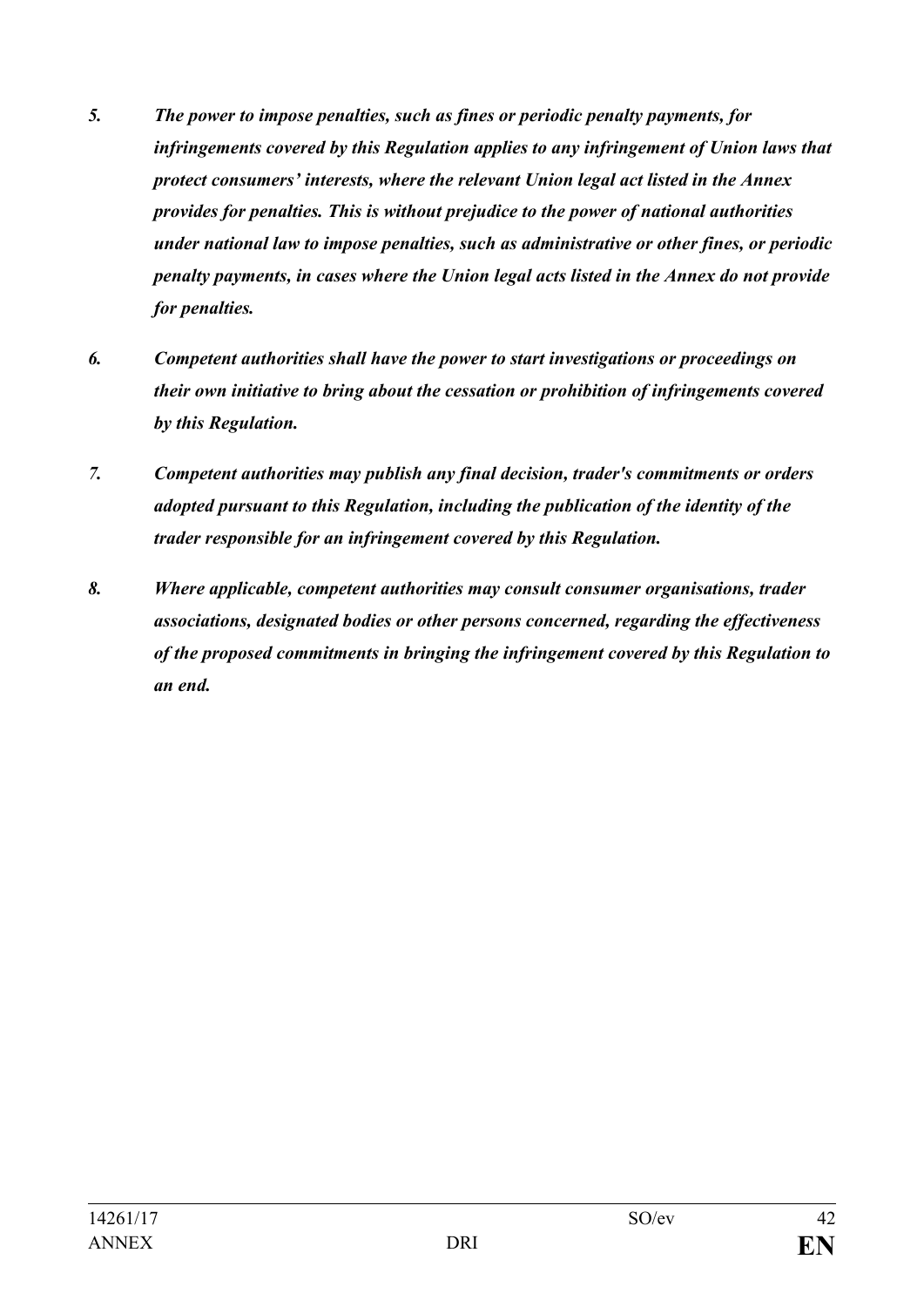#### Exercise of minimum powers

- 1. The powers set out in Article 9 *shall be exercised* either:
	- (a) directly *by competent authorities* under their own authority; ▌
	- *(b) where appropriate, by recourse to other competent authorities or other public authorities;*
	- *(c) by instructing designated bodies, if applicable; or*
	- (d) by application to courts competent to grant the necessary decision, including, where appropriate, by appeal, if the application to grant the necessary decision is not successful.
- 2. *The implementation and the exercise of powers set out in Article 9 in application of this Regulation shall be proportionate and shall comply with Union and national law, including with applicable procedural safeguards and with the principles of the Charter of Fundamental Rights of the European Union. The investigation and enforcement measures adopted in application of this Regulation shall be appropriate to the nature and the overall actual or potential harm of the infringement of Union laws that protect consumers' interests.*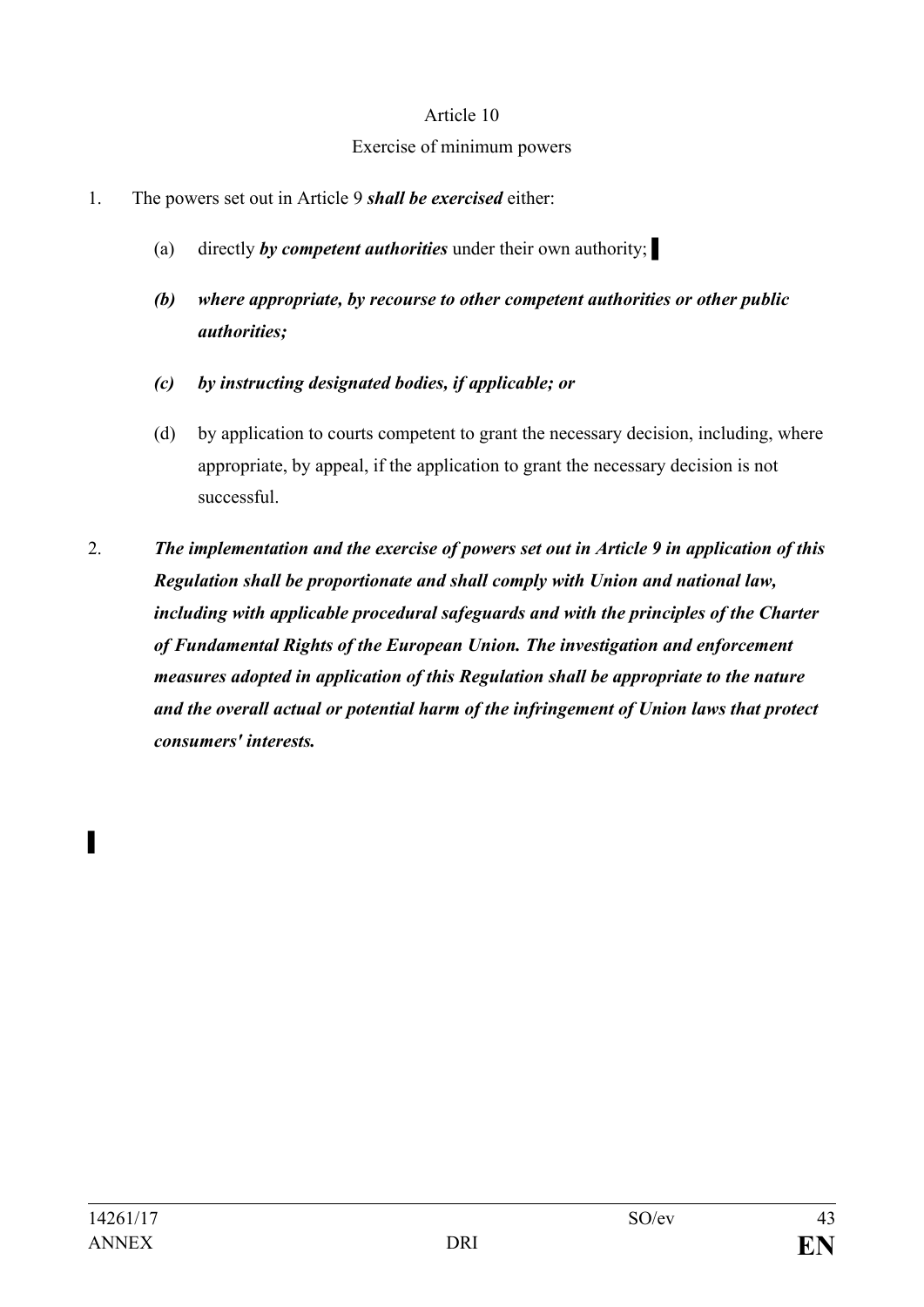## CHAPTER III MUTUAL ASSISTANCE MECHANISM

#### Article 11

## Requests for information

- 1. At the request of an applicant authority, a requested authority shall, *without delay, and in any event within 30 days unless otherwise agreed,* provide *to the applicant authority* any relevant information necessary to establish whether an intra-Union infringement has occurred or is occurring, and to bring about the cessation of that infringement. ▌
- 2. The requested authority shall undertake the appropriate *and necessary* investigations or take any other necessary or appropriate measures in order to gather the required information. If necessary, those investigations shall be carried out with the assistance of other public authorities or designated bodies.
- 3. On request from the applicant authority, the requested authority may allow officials of the applicant authority to accompany the officials of the requested authority in the course of their investigations.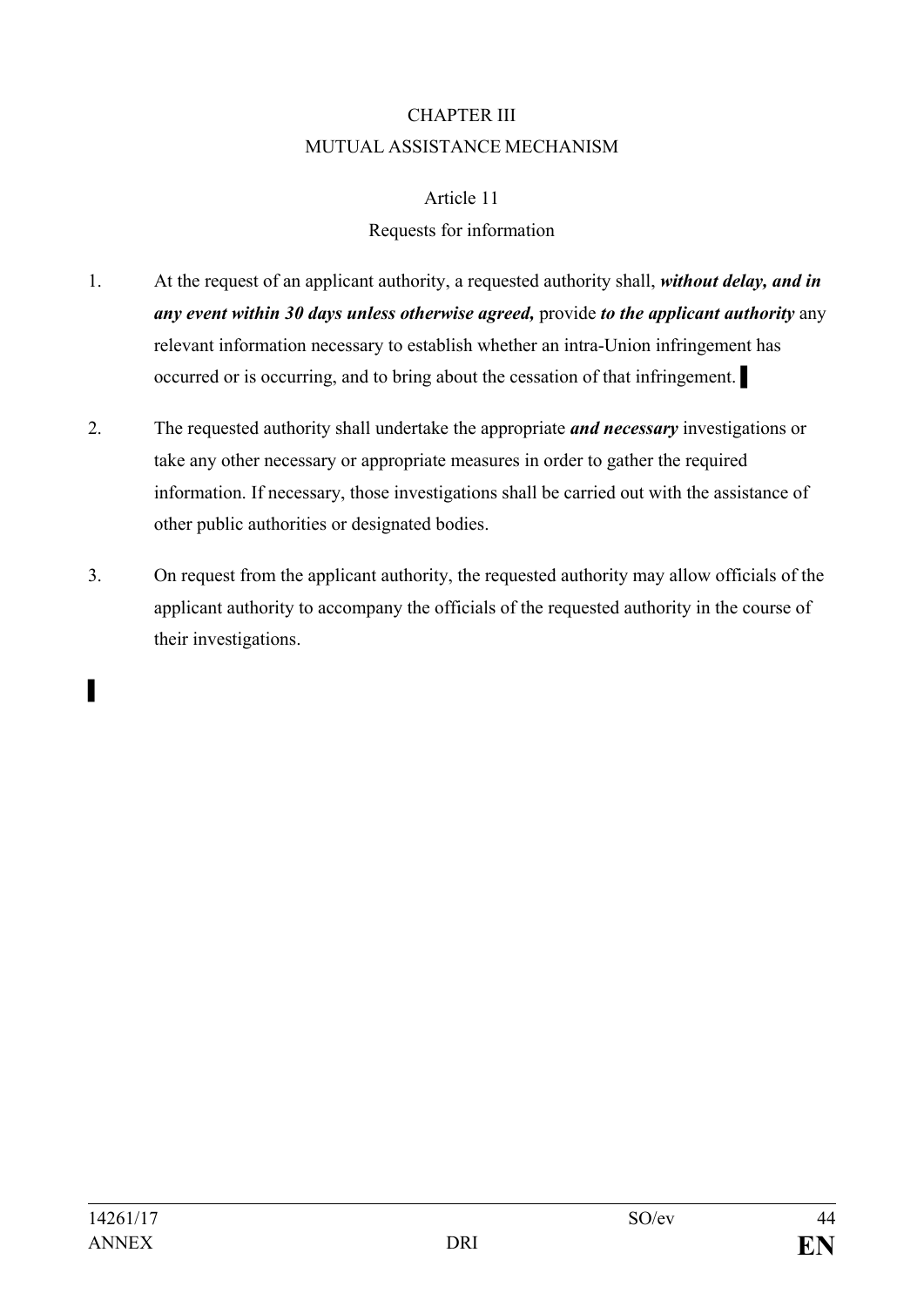#### Requests for enforcement measures

1. At the request of an applicant authority, a requested authority shall take all necessary *and proportionate* enforcement measures to bring about the cessation or prohibition of the intra-Union infringement *by exercising* the powers set out in Article 9 and any additional powers granted to it under national law. *The requested authority shall determine the appropriate enforcement measures needed to bring about the cessation or prohibition of the intra-Union infringement and shall take them without delay and not later than six months after receiving the request, unless it provides specific reasons for extending that period. Where appropriate, the requested authority shall impose penalties, such as fines or periodic penalty payments, on the trader responsible for the intra-Union infringement. The requested authority may receive from the trader, on the trader's initiative, additional remedial commitments for the benefit of consumers that have been affected by the alleged intra-Union infringement, or, where appropriate, may seek to obtain commitments from the trader to offer adequate remedies to consumers that have been affected by that infringement.*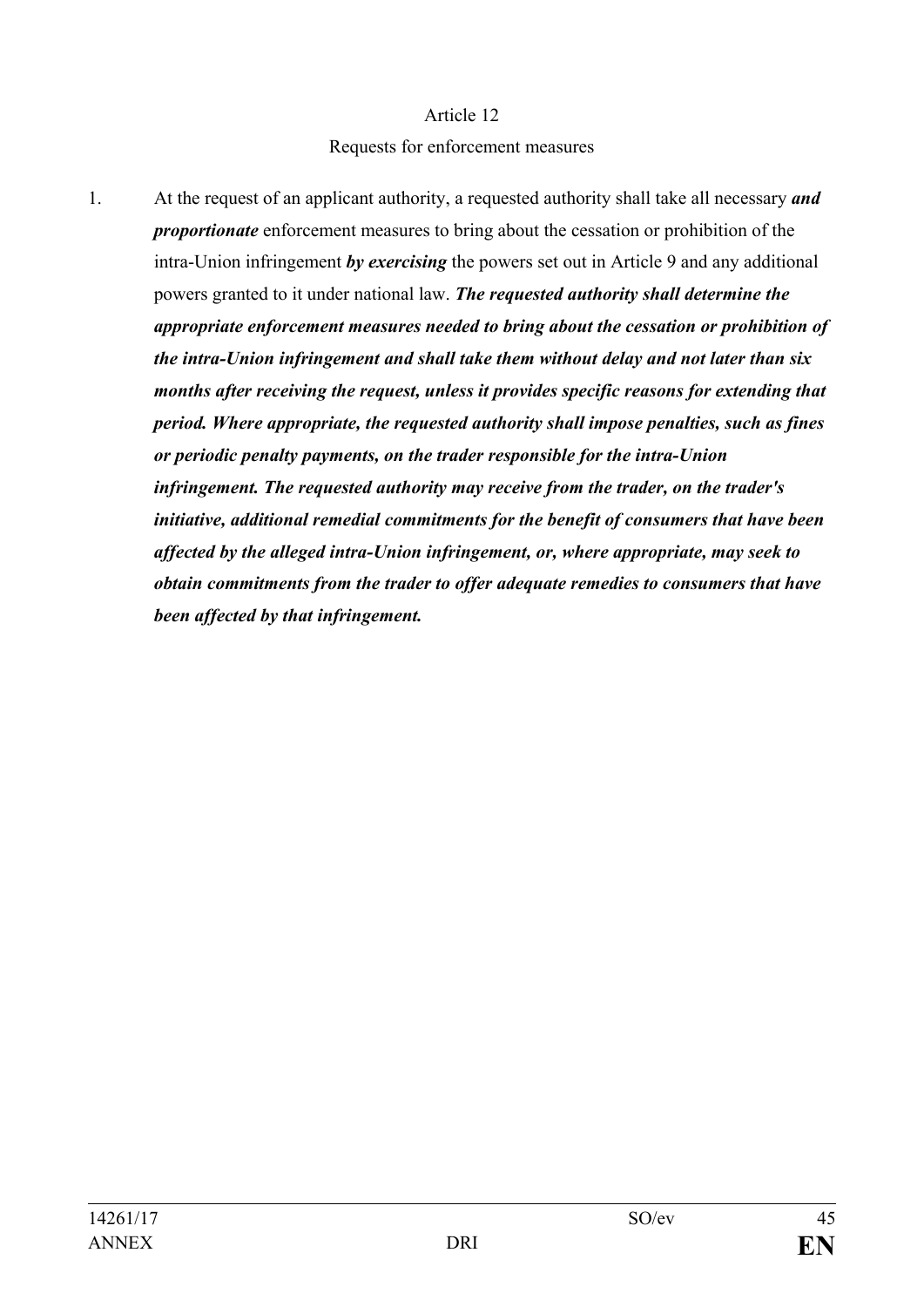# ▌

- 2. The requested authority shall regularly inform the applicant authority about the steps and measures taken *and the steps and measures that it intends to take*. The requested authority shall use the electronic database *provided for* in Article 35 *to notify* without delay the applicant authority, the competent authorities of other Member States and the Commission of the measures taken and *the* effect *of those measures* on the intra-Union infringement, including the following:
	- (a) whether interim measures have been imposed;
	- (b) whether the infringement has ceased;
	- (c) which *measures* have been *adopted, and whether those measures have been implemented*;
	- (d) the extent to which consumers affected by the alleged infringement have been offered *remedial commitments.*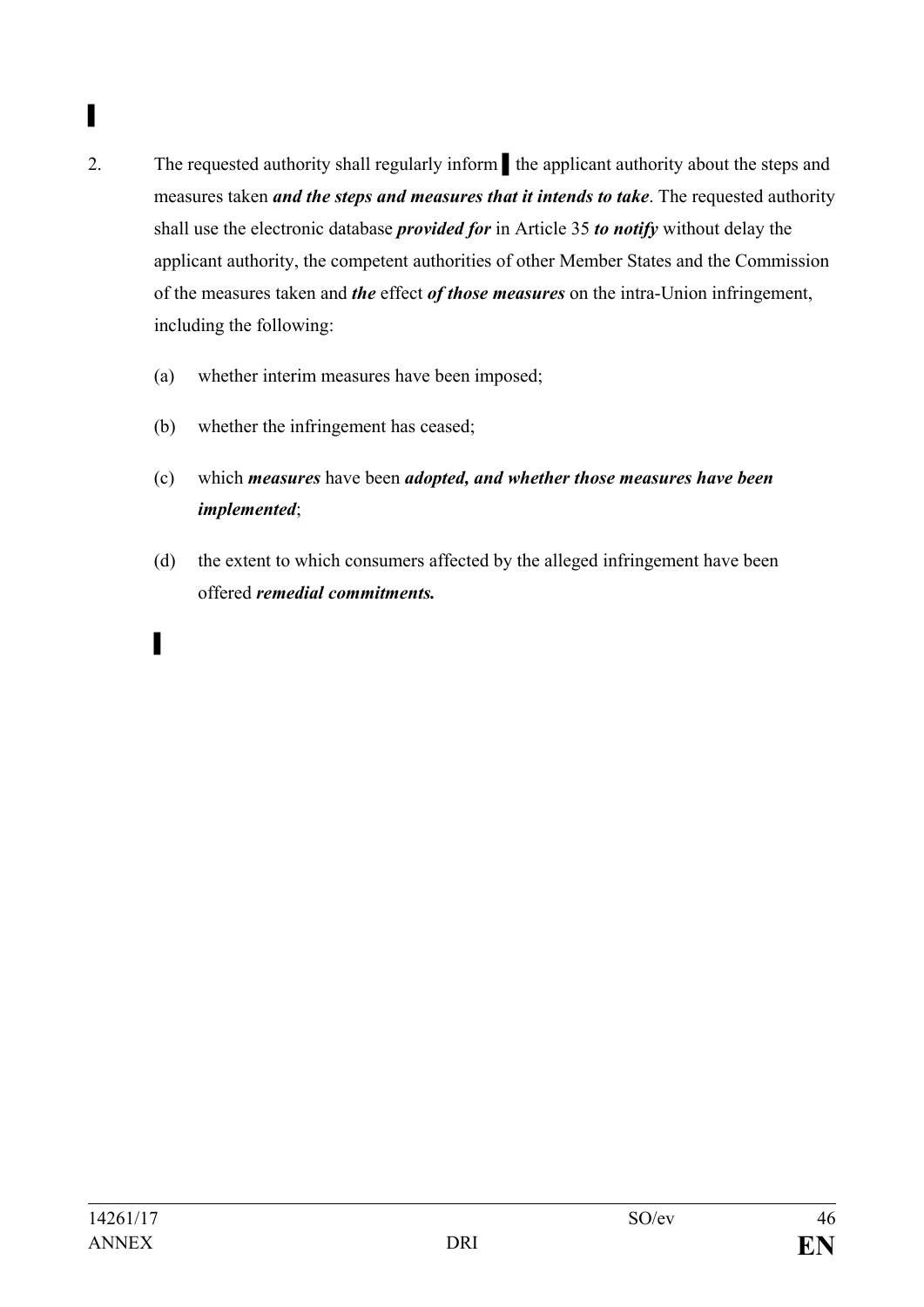#### Procedure for requests for mutual assistance

- 1. When making a request for mutual assistance, the applicant authority shall provide the information necessary to enable the requested authority to fulfil that request, including any necessary evidence which can only be obtained in the Member State of the applicant authority.
- 2. The applicant authority shall send such requests for mutual assistance to the single liaison office of the Member State of the requested authority and to the single liaison office of the Member State of the applicant authority for information. The single liaison office of the Member State of the requested authority shall pass the requests on to the appropriate competent authority without delay.
- 3. Requests for mutual assistance and all communications linked to them shall be made in writing using standard forms and shall be communicated electronically via the electronic database provided for in Article 35.
- 4. The competent authorities concerned shall agree on the languages to be used for requests for mutual assistance and for all communications linked to them.
- 5. If no agreement about languages can be reached, requests for mutual assistance shall be sent in the official language, or one of the official languages, of the Member State of the applicant authority and replies in the official language, or one of the official languages, of the Member State of the requested authority. In that case, each competent authority shall be responsible for the necessary translations of the requests, replies and other documents that it receives from another competent authority.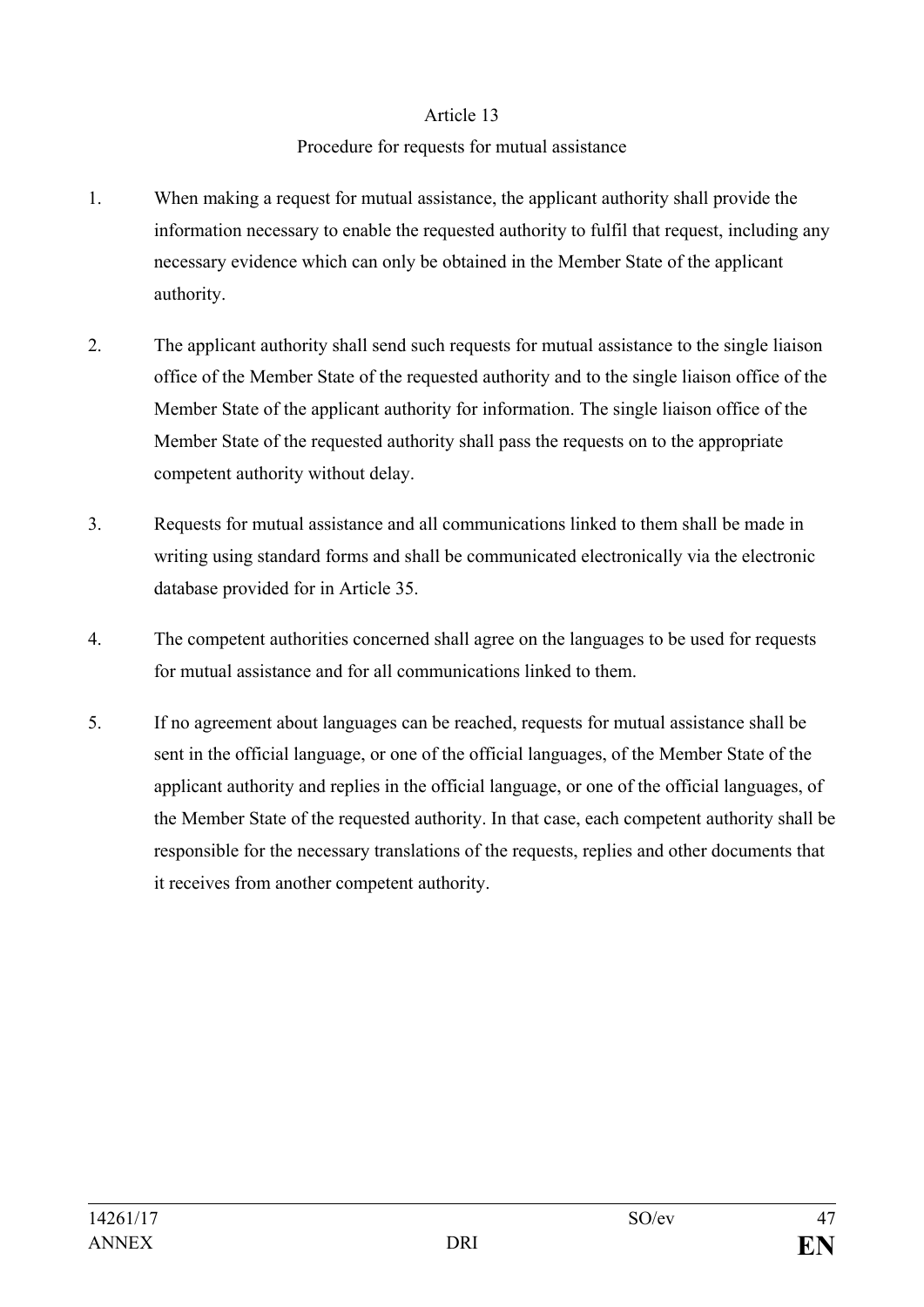6. The requested authority shall reply directly both to the applicant authority and to the single liaison offices of the Member States of the applicant authority and of the requested authority.

## Article 14

Refusal to comply with a request for mutual assistance

- 1. A requested authority may refuse to comply with a request for information under Article 11 if one or more of the following applies:
	- (a) ▌following a consultation with the applicant authority, *it appears that* the information requested is not needed by the applicant authority to establish whether an intra-Union infringement has occurred or is occurring, or to establish whether there is a reasonable suspicion that it may occur;
	- (b) the *applicant* authority does not agree that the information is subject to the rules on confidentiality and on professional and commercial secrecy laid down in Article 33;
	- (c) criminal investigations or judicial proceedings have already been initiated against the same trader in respect of the same intra-Union infringement before the judicial authorities in the Member State of the requested authority or of the applicant authority.
- 2. A requested authority may refuse to comply with a request for enforcement measures under Article 12 if, having consulted with the applicant authority, one or more of the following applies: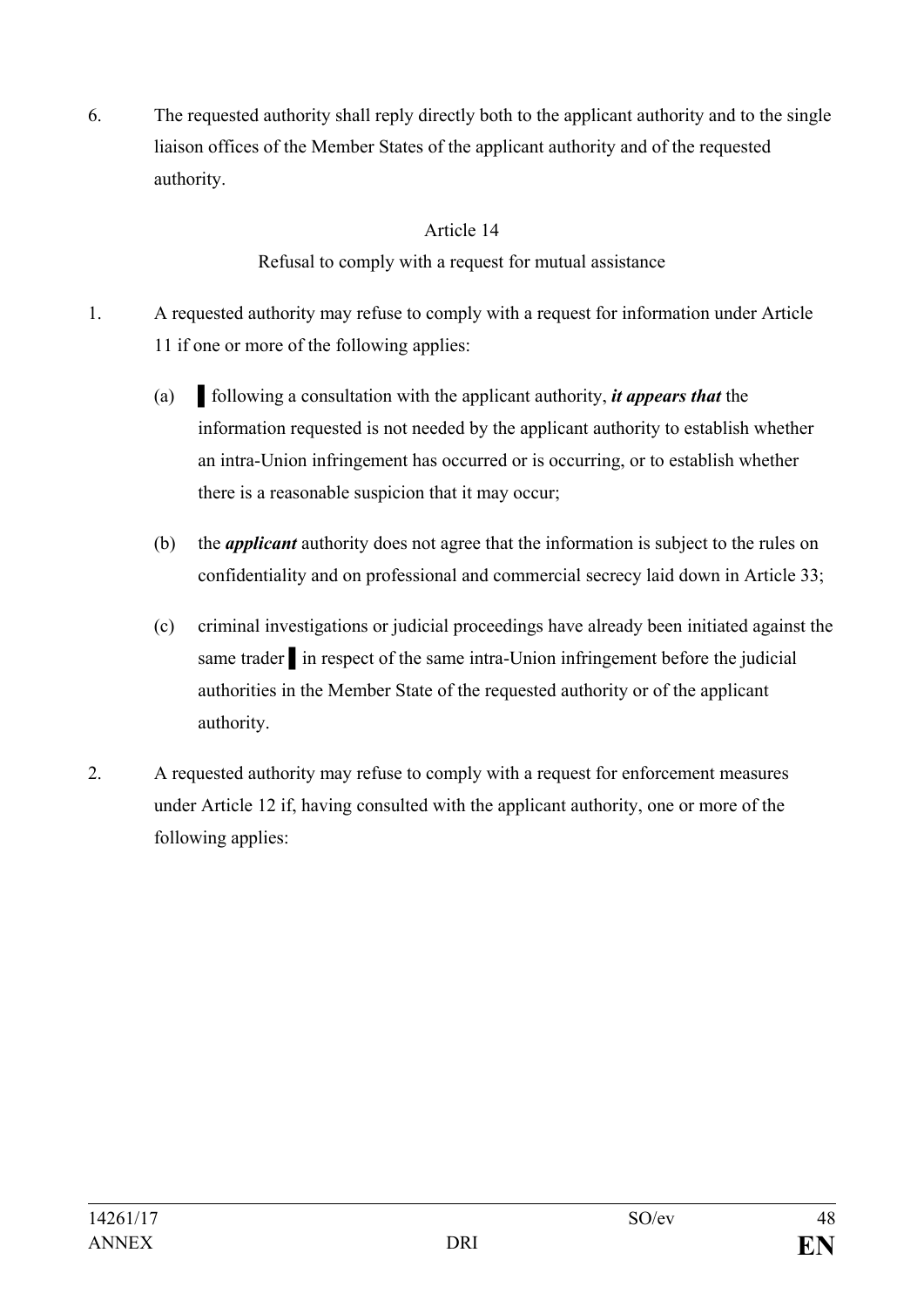- (a) criminal investigations or judicial proceedings have already been initiated*,* or *there is a* judgment*, a court settlement or a judicial order* in respect of the same intra-Union infringement and against the same trader before the judicial authorities in the Member State of the requested authority;
- *(b) the exercise of the necessary enforcement powers has already been initiated, or an administrative decision has already been adopted in respect of the same intra-Union infringement and against the same trader in the Member State of the requested authority in order to bring about the swift and effective cessation or prohibition of the intra-Union infringement;*
- (c) following an appropriate investigation ▌, the requested authority concludes that no intra-Union infringement has occurred;
- (d) the requested authority concludes that the applicant authority has not provided the information that is necessary in accordance with Article *13*(1);
- *(e) the requested authority has accepted commitments proposed by the trader to cease the intra-Union infringement within a set time limit and that time limit has not yet passed.*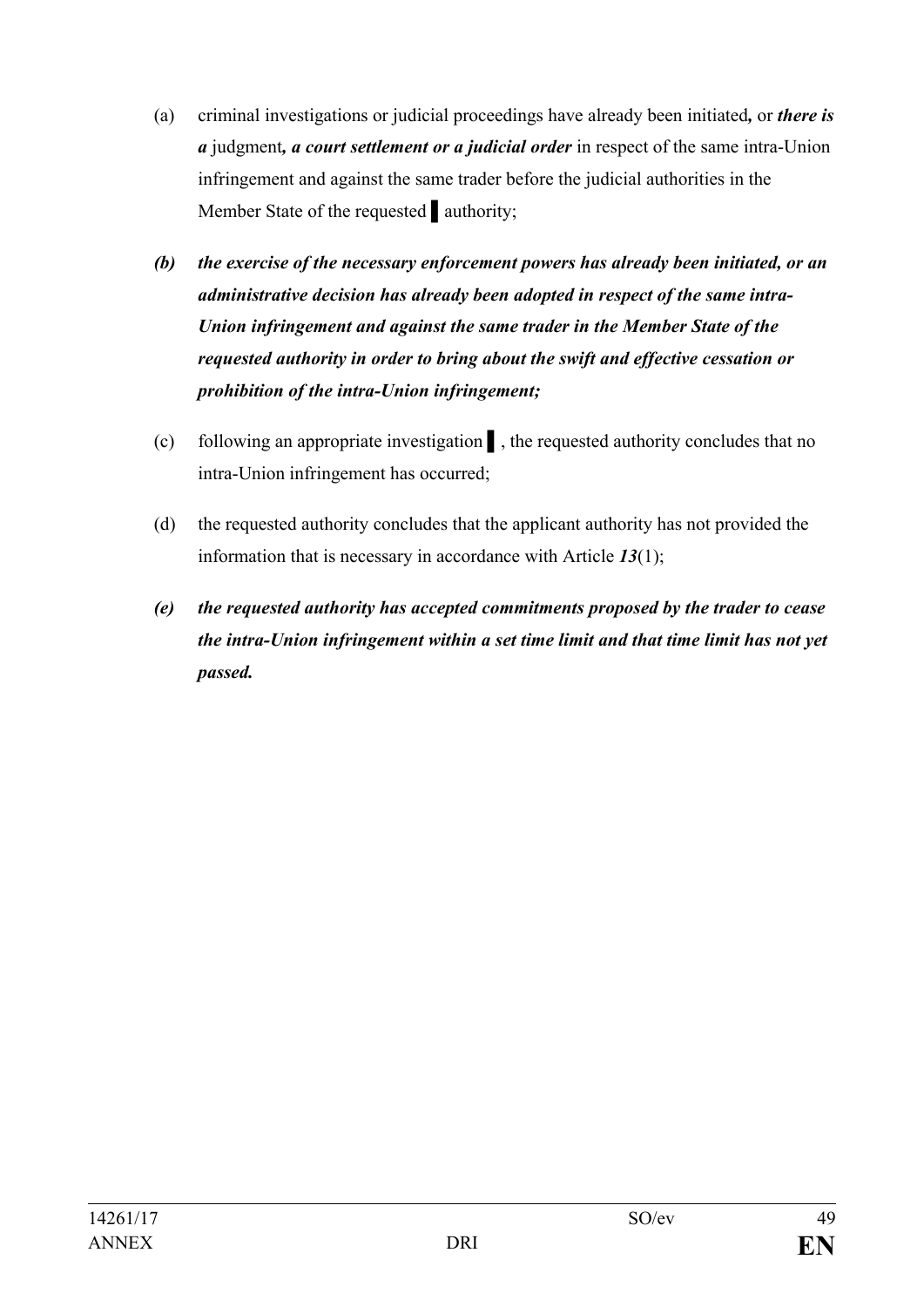*However, the requested authority shall comply with the request for enforcement measures under Article 12 if the trader fails to implement accepted commitments within the time limit referred to in point (e) of the first subparagraph.*

- 3. The requested authority shall inform the applicant authority and the Commission of any refusal to comply with a request for mutual assistance, together with the reasons for that refusal.
- 4. In the event of a disagreement between the applicant *authority* and the requested authority, either the applicant authority or the requested authority *may* refer the matter to the Commission, which shall issue an opinion on the matter *without delay*. Where the matter has not been referred to the Commission, the Commission may nevertheless issue an opinion on its own initiative. *For the purpose of issuing that opinion, the Commission may ask for relevant information and documents that have been exchanged between the applicant authority and the requested authority*.
- 5. The Commission shall monitor the functioning of the mutual assistance mechanism and the compliance of competent authorities with the procedures and the time limits for handling requests for mutual assistance. The Commission shall have access to the requests for mutual assistance and to the information and documents that have been exchanged between the applicant authority and requested authority.
- 6. Where appropriate, the Commission may issue guidance and provide advice to the Member States to ensure the effective and efficient functioning of the mutual assistance mechanism.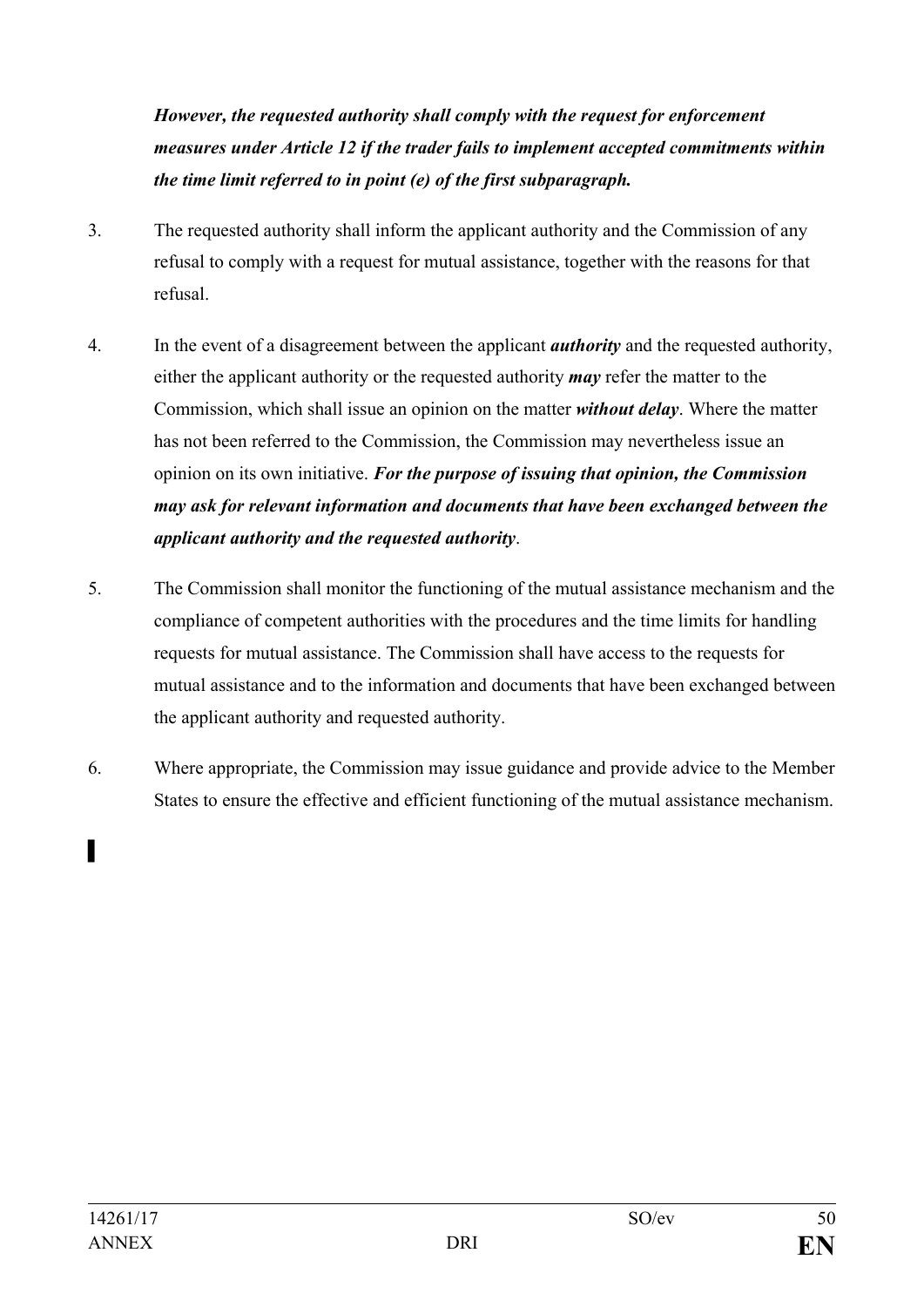#### CHAPTER IV

# **▌** COORDINATED INVESTIGATION AND ENFORCEMENT MECHANISMS FOR WIDESPREAD INFRINGEMENTS *AND FOR WIDESPREAD INFRINGEMENTS WITH A UNION DIMENSION*

#### *Article 15*

#### *Procedure for decisions amongst Member States*

*For matters covered by this Chapter, the competent authorities concerned shall act by consensus.*

*Article 16*

## *General principles of cooperation*

- *1. Where there is a reasonable suspicion that a widespread infringement or widespread infringement with a Union dimension is taking place, competent authorities concerned by that infringement and the Commission shall inform each other and the single liaison offices concerned by that infringement without delay, by issuing alerts pursuant to Article 26.*
- *2. The competent authorities concerned by the widespread infringement or widespread infringement with a Union dimension shall coordinate the investigation and enforcement measures that they take to address those infringements. They shall exchange all necessary evidence and information and provide each other and the Commission with any necessary assistance without delay.*
- *3. The competent authorities concerned by the widespread infringement or widespread infringement with a Union dimension shall ensure that all necessary evidence and information are gathered, and that all necessary enforcement measures are taken to bring about the cessation or prohibition of that infringement.*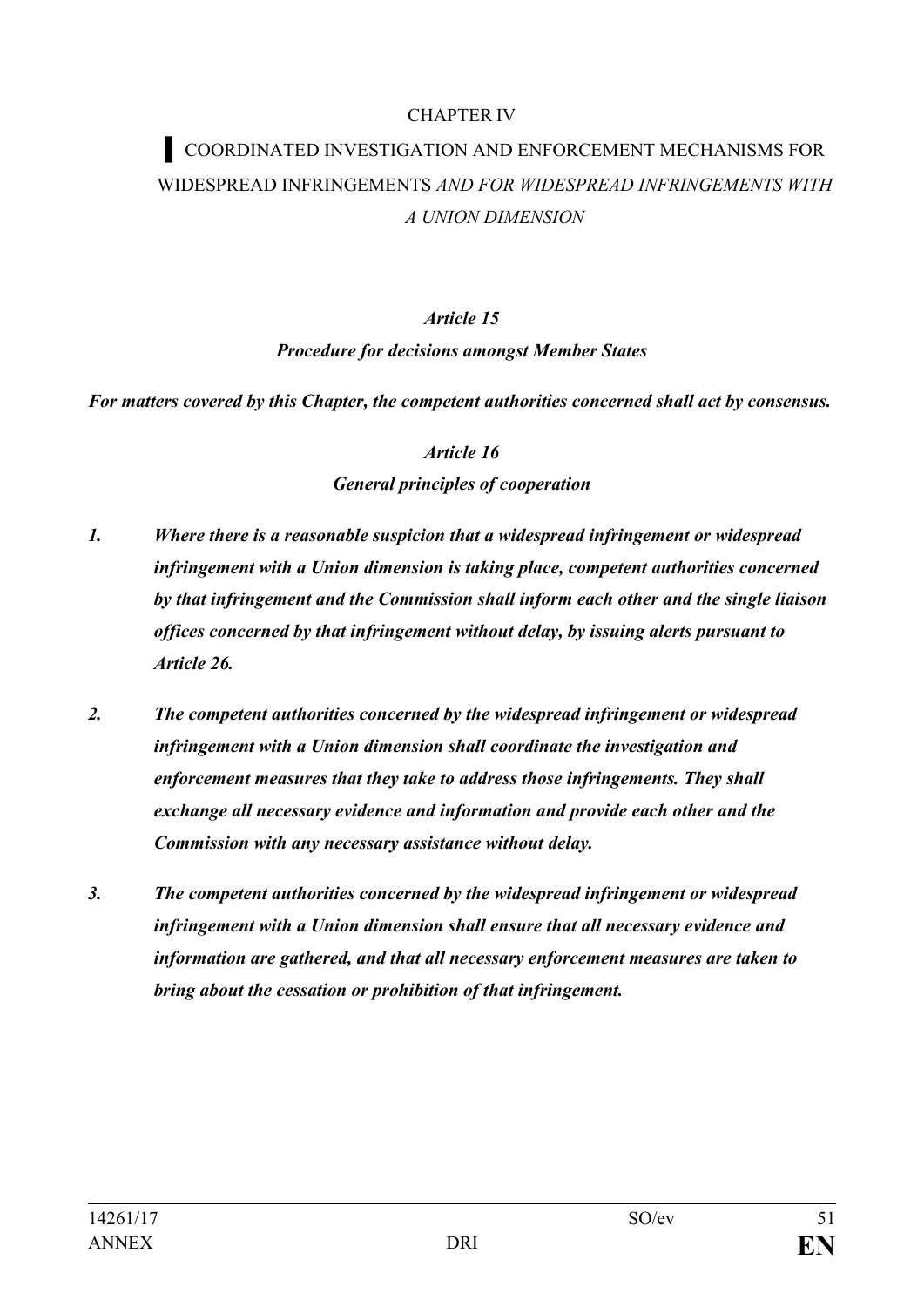- *4. Without prejudice to paragraph 2, this Regulation shall not affect national investigation and enforcement activities carried out by competent authorities in respect of the same infringement by the same trader.*
- *5. Where appropriate, the competent authorities may invite Commission officials and other*  accompanying *persons, who have been authorised by the Commission, to participate in the coordinated investigations, enforcement actions and other measures covered by this Chapter.*

*Launch* of coordinated action and designation of the coordinator

- 1. *Where there is* a reasonable suspicion *of* a widespread infringement, ▌ the competent authorities *concerned by that infringement shall launch a coordinated action which shall be based on an agreement between them. The launch of the coordinated action shall be notified to the single liaison offices concerned by that infringement and to the Commission,* without delay.
- 2. *The competent authorities concerned by the suspected widespread infringement shall designate one competent authority concerned by the suspected widespread infringement to be the coordinator. If those competent authorities are unable to reach agreement on that designation, the Commission shall take the role of coordinator.*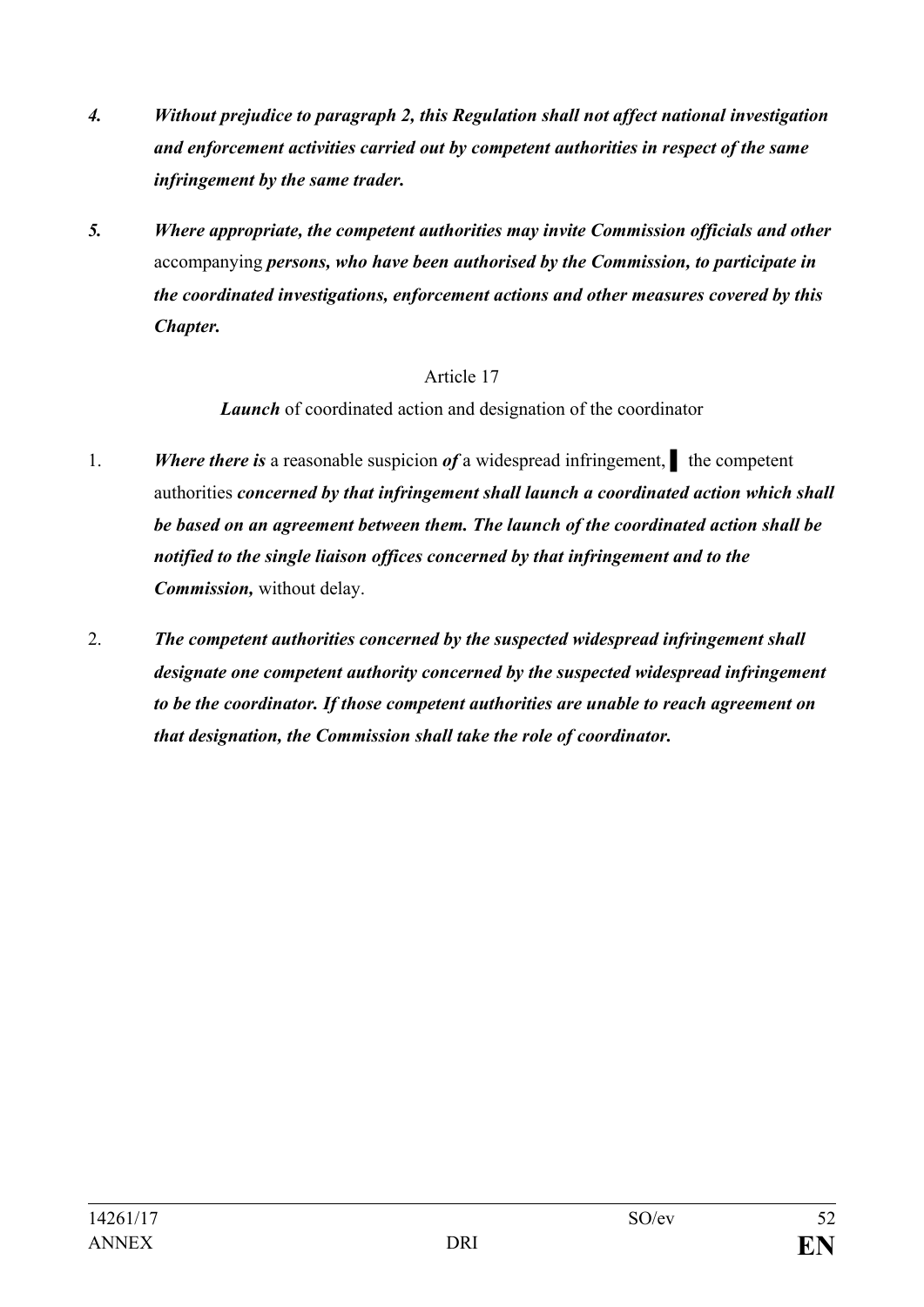- 3. *If the Commission has a reasonable suspicion of a widespread infringement with a Union dimension, it shall without delay notify the competent authorities and the single liaison offices concerned by that alleged infringement pursuant to Article 26. The Commission shall state in the notification the grounds which justify a possible coordinated action. The competent authorities concerned by the alleged widespread infringement with a Union dimension shall conduct appropriate investigations on the basis of information that is available or easily accessible to them. The competent authorities concerned by the alleged widespread infringement with a Union dimension shall notify the results of such investigations to the other competent authorities, the single liaison offices concerned by that infringement and the Commission pursuant to Article 26, within one month from the date of the Commission's notification. Where such investigations reveal that a widespread infringement with a Union dimension might be taking place, the competent authorities concerned by that infringement shall start with the coordinated action and shall take the measures set out in Article 19 as well as, where appropriate, the measures set out in Articles 20 and 21.*
- 4. *The coordinated actions referred to in paragraph 3 shall be coordinated by the Commission.*
- 5. *A competent authority shall join the coordinated action, if it becomes apparent during that coordinated action that the competent authority is concerned by the widespread infringement or the widespread infringement with a Union dimension.*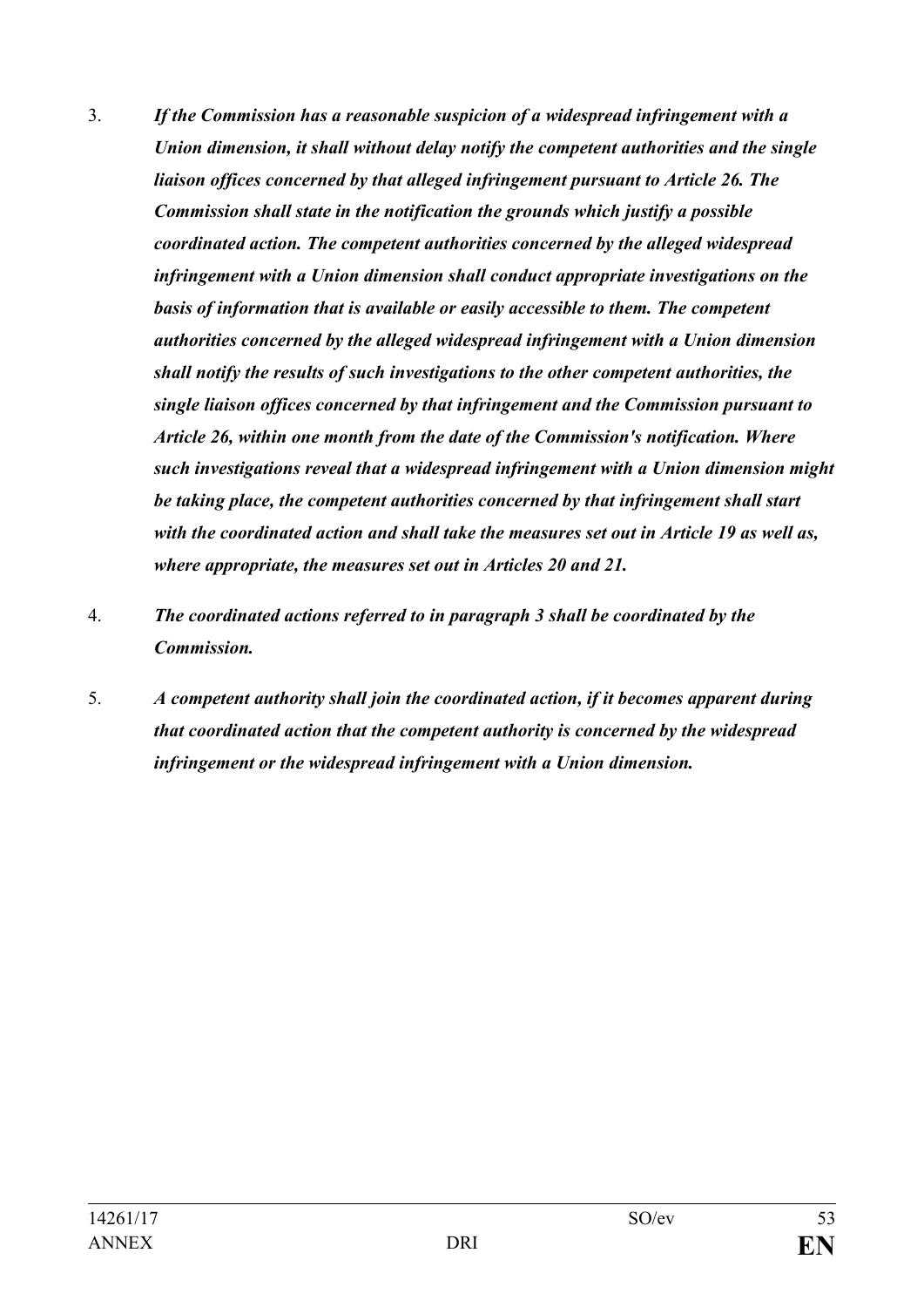#### *Reasons for declining to take part in the coordinated action*

- *1. A competent authority may decline to take part in a coordinated action for any of the following reasons:*
	- *(a) in respect of the same trader, a criminal investigation or judicial proceedings have already been initiated, a judgement has been given, or a court settlement has been reached, concerning the same infringement in that competent authority's Member State;*
	- *(b) the exercise of the necessary enforcement powers has already been initiated before the issuing of an alert referred to in Article 17(3), or an administrative decision has been adopted against the same trader in respect of the same infringement in that competent authority's Member State in order to bring about the swift and effective cessation or prohibition of the widespread infringement or widespread infringement with a Union dimension;*
	- *(c) following an appropriate investigation, it is apparent that the actual or potential impact of the alleged widespread infringement or widespread infringement with a Union dimension in that competent authority's Member State is negligible and therefore no enforcement measures need to be adopted by that competent authority;*
	- *(d) the relevant widespread infringement or the widespread infringement with a Union dimension has not occurred in that competent authority's Member State and therefore no enforcement measures need to be adopted by that competent authority;*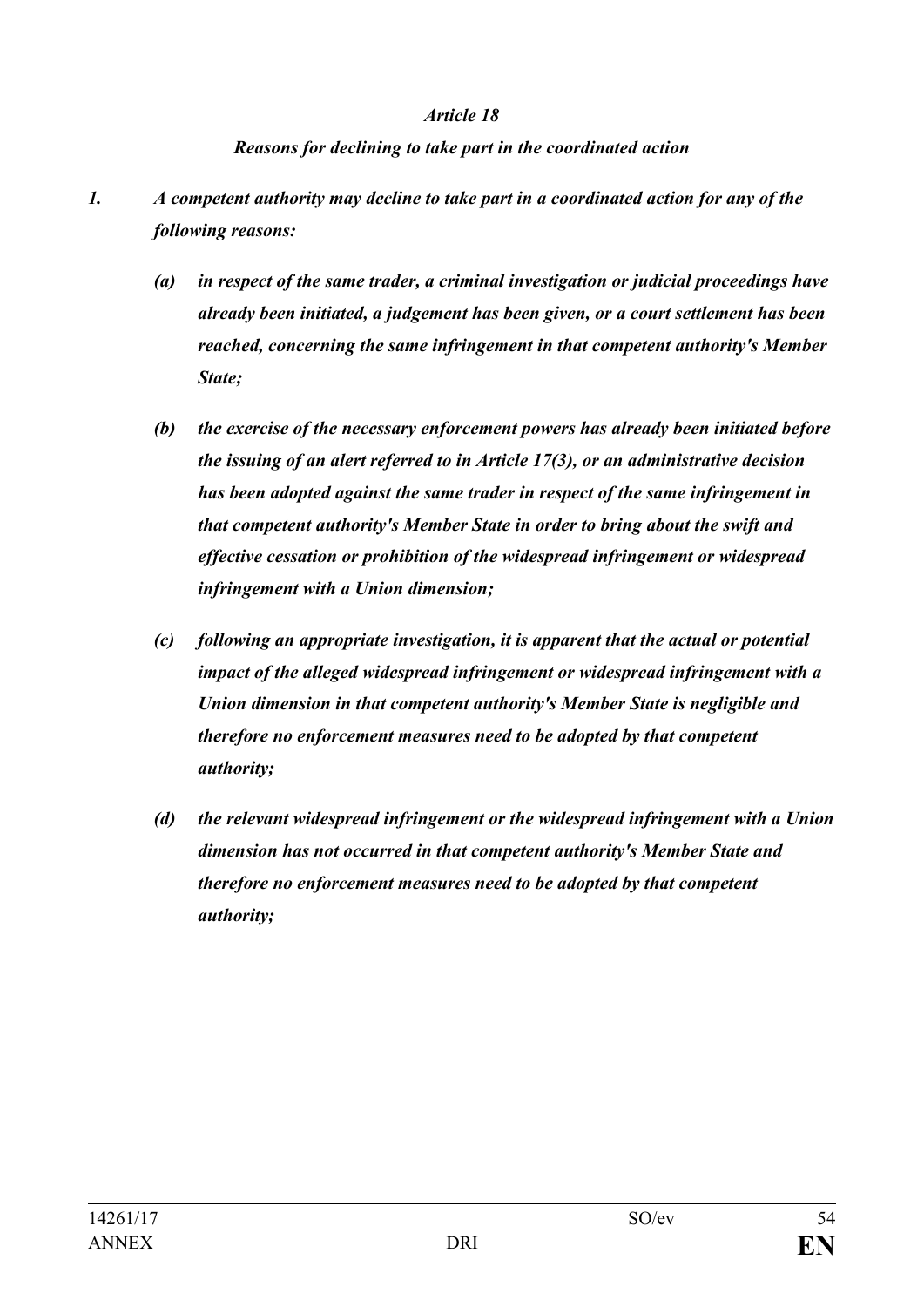- *(e) the competent authority has accepted commitments proposed by the trader responsible for the widespread infringement or widespread infringement with a Union dimension to cease that infringement in that competent authority's Member State and those commitments have been implemented, and therefore no enforcement measures need to be adopted by that competent authority.*
- *2. Where a competent authority declines to take part in the coordinated action, it shall inform the Commission and the other competent authorities and single liaison offices concerned by the widespread infringement or widespread infringement with a Union dimension about its decision without delay, stating the reasons for its decision and providing any necessary supporting documents.*

Investigation measures in coordinated actions

- 1. The competent authorities concerned by the coordinated action shall ensure that investigations and inspections are conducted in an *effective, efficient and coordinated manner. They shall seek, simultaneously with one another, to conduct investigations and inspections and, to the extent that national procedural law so allows, to apply* interim measures ▌.
- 2. The ▌mutual assistance mechanism pursuant to Chapter III *may be used if it is needed*, in particular to gather necessary evidence and other information from Member States other than the Member States concerned by the coordinated action or to ensure that the trader concerned does not circumvent enforcement measures.
- 3. Where appropriate, the competent authorities concerned by the coordinated action *shall* set out the outcome of the investigation and the assessment of the widespread infringement *or, where applicable, the widespread infringement with a Union dimension* in a common position agreed upon among themselves.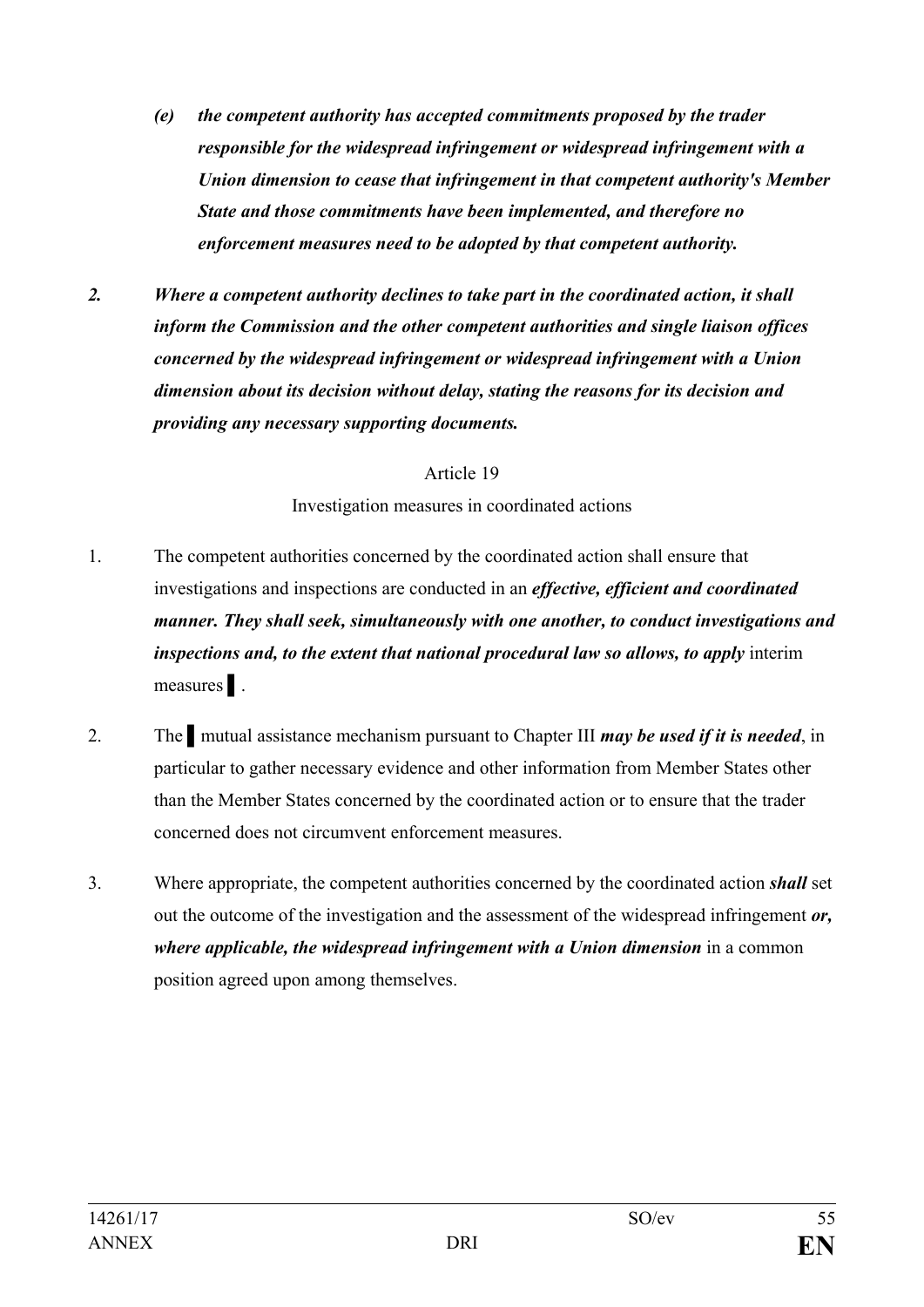- *4. Unless otherwise agreed between the competent authorities concerned by the coordinated action, the coordinator shall communicate the common position to the trader responsible for the widespread infringement or the widespread infringement with a Union dimension. The trader responsible for the widespread infringement or the widespread infringement with a Union dimension shall be given the opportunity to be heard on the matters forming part of the common position.*
- 5. Where appropriate, and without prejudice to *Article 15 or* to the rules on confidentiality and on professional and commercial secrecy laid down in Article *33*, the competent authorities concerned by the coordinated action *shall* decide to publish the common position or parts thereof on their websites, and *may* seek the views of *consumer organisations, trader associations and* other parties concerned. *The Commission shall publish the common position or parts thereof on its website with the agreement of the competent authorities concerned.*

## *Article 20 Commitments in coordinated actions*

1. *On the basis of a common position adopted pursuant to Article 19(3),* the competent authorities concerned by the coordinated action may invite the trader responsible for the *widespread* infringement *or the widespread infringement with a Union dimension* to propose *within a set time limit* commitments to cease that infringement. The trader may also, on his own initiative, propose commitments to cease that infringement *or offer remedial commitments to* consumers that have been affected by that infringement.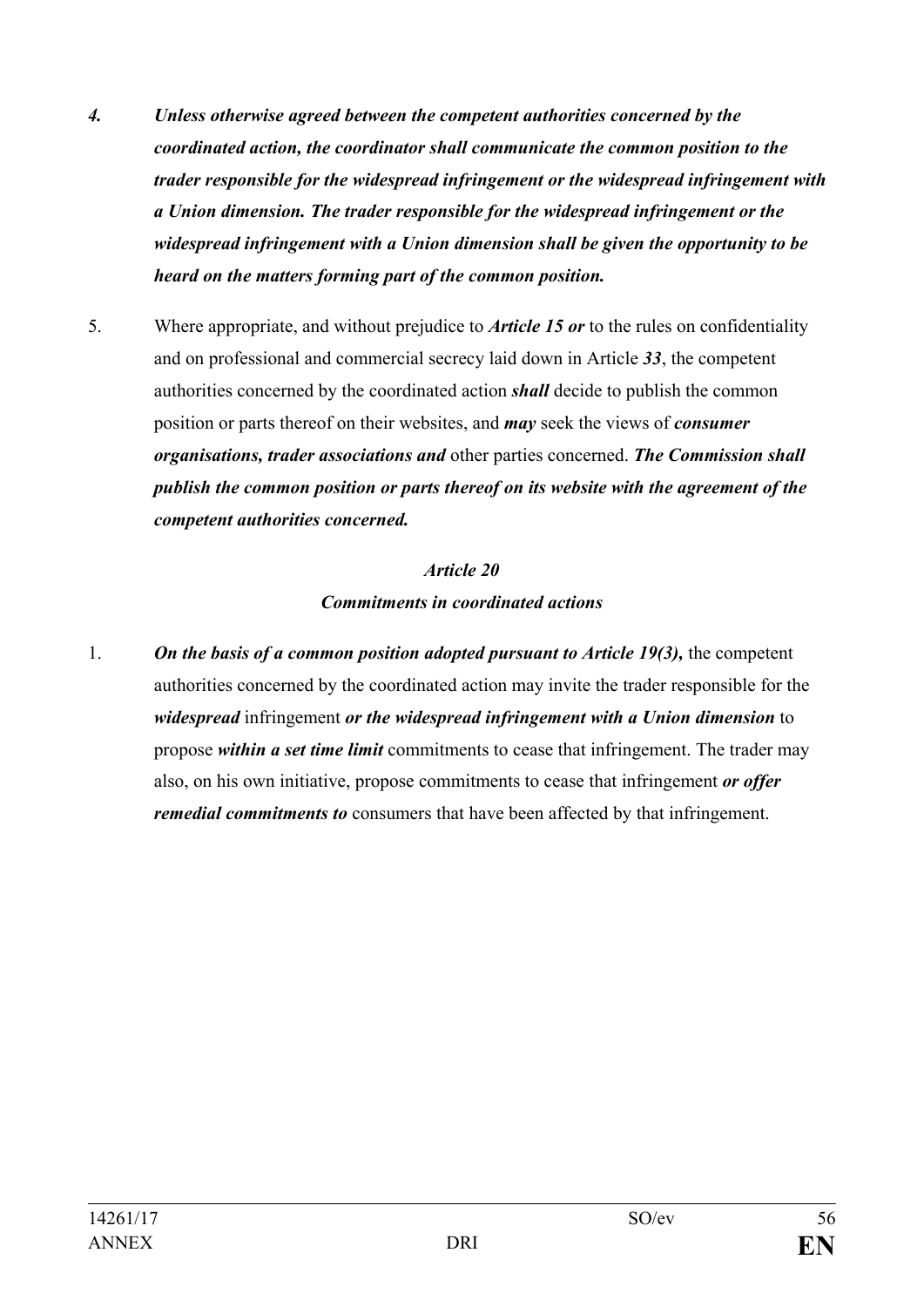- 2. Where appropriate *and without prejudice to the rules on confidentiality and on professional and commercial secrecy laid down in Article 33*, the competent authorities concerned by the coordinated action, may ▌publish the ▌commitments *proposed by the trader responsible for the widespread infringement or the widespread infringement with a Union dimension* on their websites or, if appropriate, ▌the Commission *may publish the commitments proposed by that trader on its* website *if so requested by the competent authorities concerned. Competent authorities and the Commission may* seek the views of *consumer organisations, trader associations* and other parties concerned*.*
- 3. *The competent authorities concerned by the coordinated action shall assess the proposed commitments and communicate the outcome of the assessment to the trader responsible for the widespread infringement or the widespread infringement with a Union dimension, and, where applicable, if remedial commitments have been offered by the trader, they shall inform consumers that claim that they have suffered harm as a consequence of that infringement. Where commitments are proportionate and are sufficient to bring about the cessation of the widespread infringement or the widespread infringement with a Union dimension, the competent authorities shall accept those commitments and set a time limit within which the commitments have to be implemented.*
- 4. The competent authorities *concerned by the coordinated action shall monitor the implementation of the commitments. They shall in particular ensure that the trader responsible for the widespread infringement or the widespread infringement with a Union dimension regularly reports to the coordinator about the progress of the implementation of the commitments. The competent authorities concerned by the coordinated action may, where appropriate, seek the views of consumer organisations and experts to verify whether the steps taken by the trader comply with the commitments*.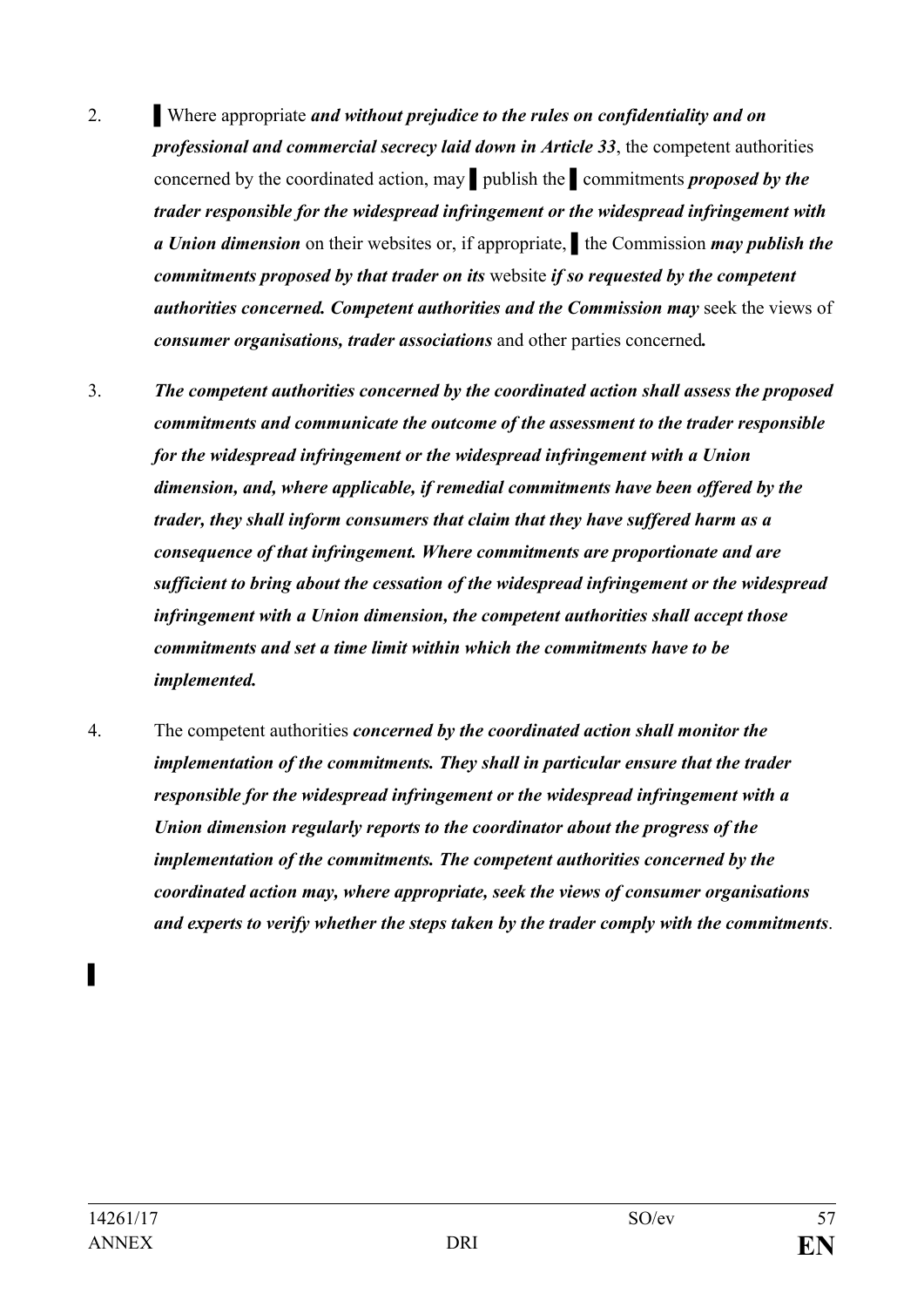#### *Enforcement measures in coordinated actions*

*1. The competent authorities concerned by the coordinated action shall take within their jurisdiction all necessary enforcement measures against the trader responsible for the widespread infringement or the widespread infringement with a Union dimension to bring about the cessation or prohibition of that infringement .* 

*Where appropriate, they shall impose penalties, such as fines or periodic penalty payments, on the trader responsible for the widespread infringement or the widespread infringement with a Union dimension. The competent authorities may receive from the trader, on the trader's initiative, additional remedial commitments for the benefit of consumers that have been affected by the alleged widespread infringement or the alleged widespread infringement with a Union dimension, or, where appropriate, may seek to obtain commitments from the trader to offer adequate remedies to the consumers that have been affected by that infringement.* 

*Enforcement measures are in particular appropriate where:*

- *(a) an immediate enforcement action is necessary to bring about the swift and effective cessation or prohibition of the infringement;*
- *(b) it is unlikely that the infringement will cease as a result of the commitments proposed by the trader responsible for the infringement;*
- *(c) the trader responsible for the infringement has not proposed commitments before the expiry of a time limit set by the competent authorities concerned*;
- *(d) the commitments that the trader responsible for the infringement proposed are insufficient to ensure the cessation of the infringement or, where appropriate, to provide a remedy to consumers harmed by the infringement; or*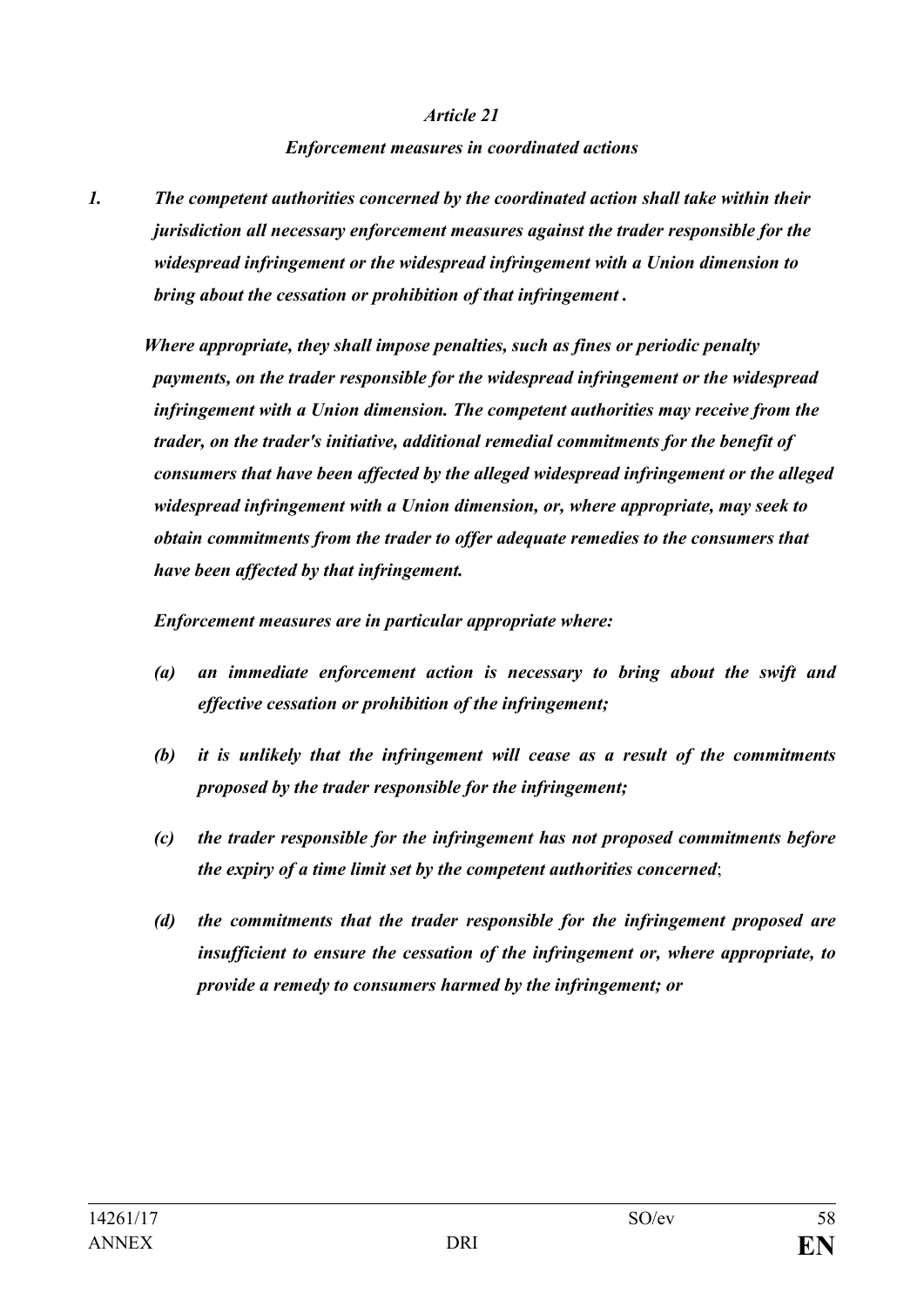- *(e) the trader responsible for the infringement has failed to implement the commitments to cease the infringement or, where appropriate, to provide a remedy to consumers harmed by the infringement, within the time limit referred to in Article 20(3)*.
- *2. Enforcement measures pursuant to paragraph 1 shall be taken in an effective, efficient and coordinated manner to bring about the cessation or prohibition of the widespread infringement or the widespread infringement with a Union dimension. The competent authorities concerned by the coordinated action shall seek to take enforcement measures simultaneously in the Member States concerned by that infringement.*

Closure of the coordinated actions

- *1. The coordinated action shall be closed if the competent authorities concerned by the coordinated action conclude that the widespread infringement or widespread infringement with a Union dimension has ceased or has been prohibited in all Member States concerned, or that no such infringement was committed.*
- *2.* The *coordinator* shall notify the *Commission and, where applicable, the* competent authorities *and the single liaison offices* of the Member States concerned *by the coordinated action* of the *closure of the coordinated* action without delay.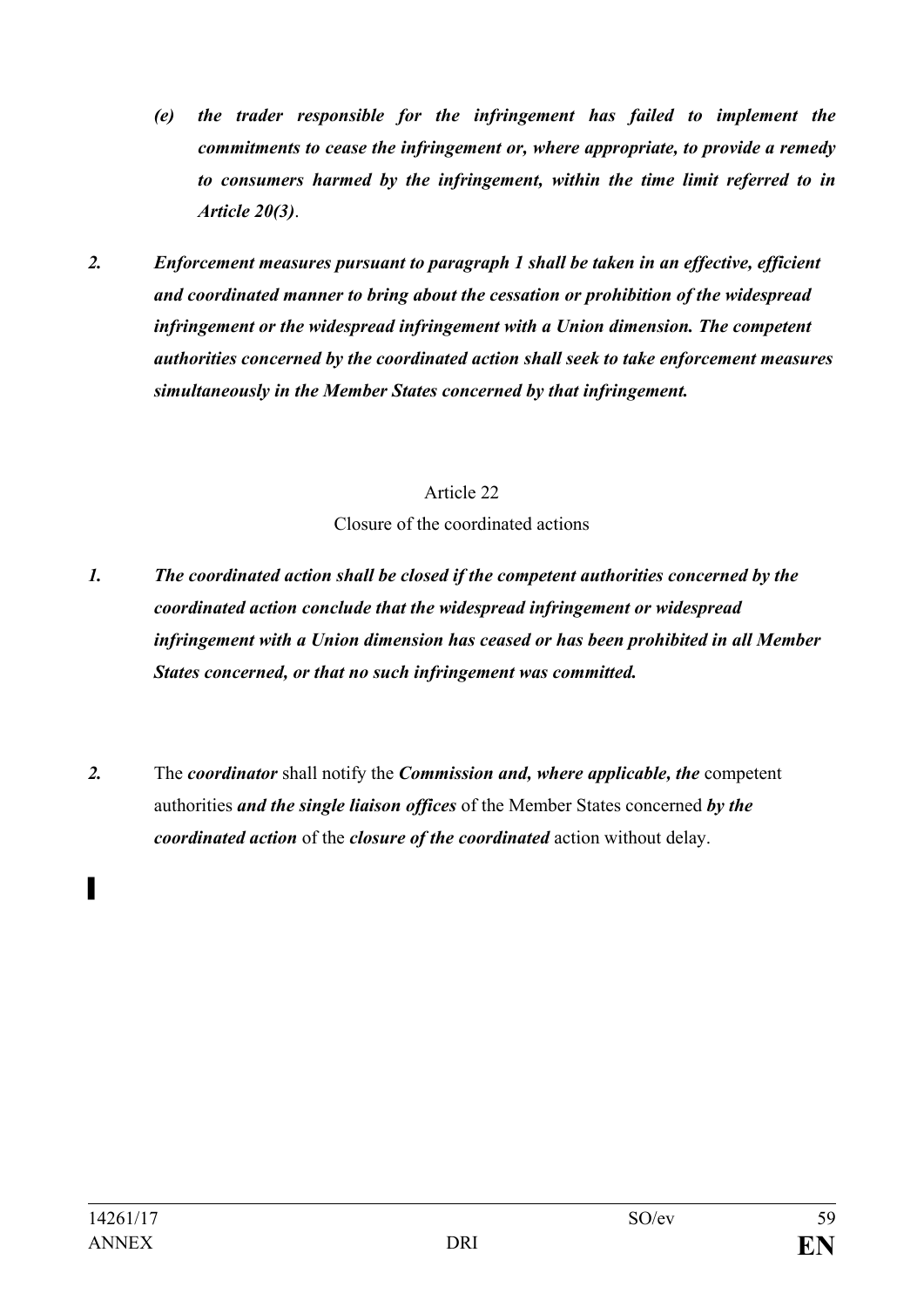#### Role of the coordinator

- 1. The coordinator appointed in accordance with Article *17* or *29* shall in particular:
	- (a) ensure that all the competent authorities concerned and the Commission are duly informed, in a timely manner, of the progress of the investigation or of the enforcement action, as applicable, and informed of any anticipated next steps and the measures to be adopted;
	- (b) coordinate *and monitor the investigation* measures *taken* by the competent authorities concerned in accordance with this *Regulation*;
	- (c) coordinate the preparation and sharing of all necessary documents among the competent authorities concerned and the Commission;
	- (d) maintain contact with the *trader* and other parties concerned by the ▌investigation or enforcement measures, as applicable, unless otherwise agreed by the competent authorities concerned and the *coordinator*;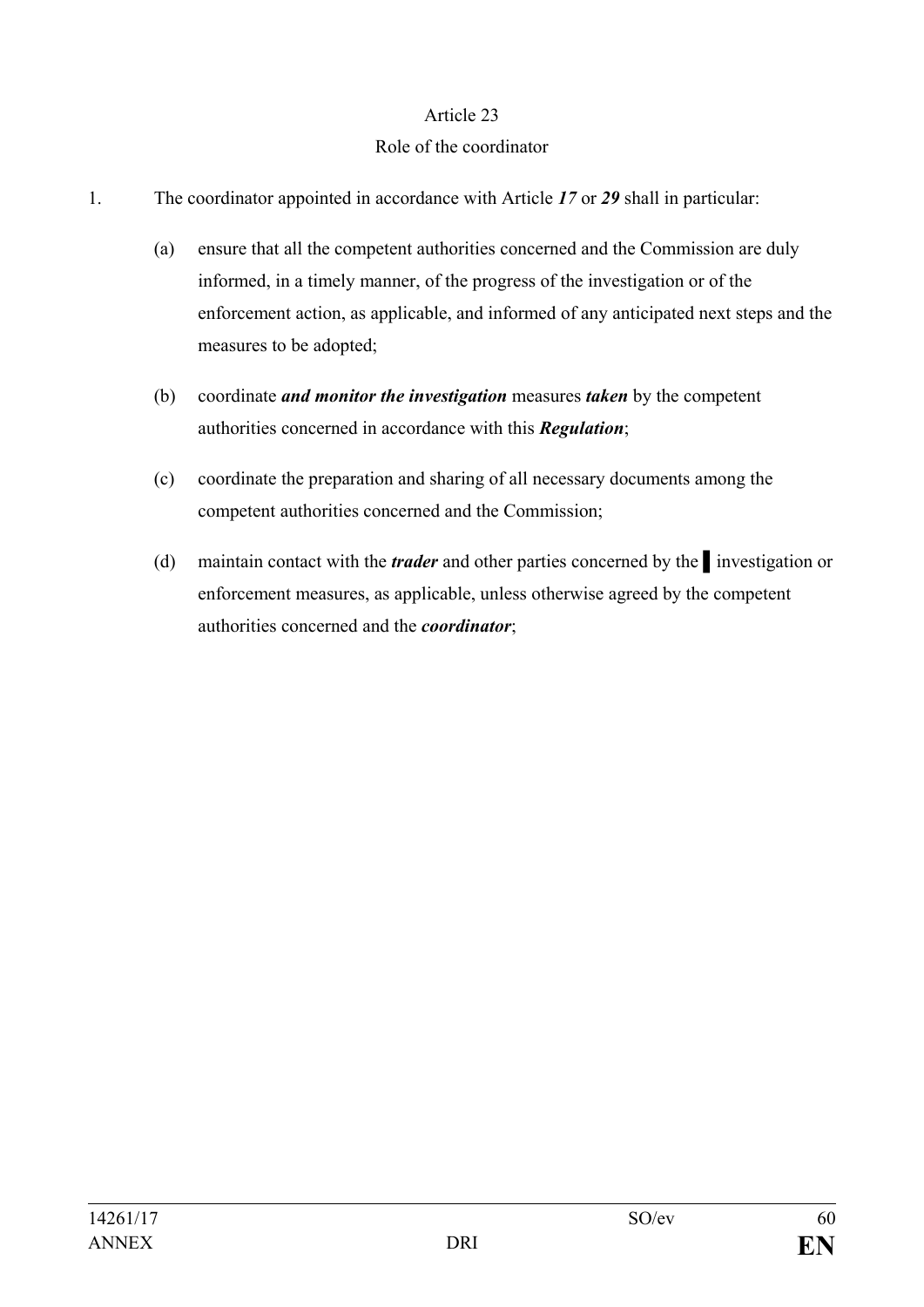- (e) where applicable, coordinate the assessment, the consultations and the monitoring by the competent authorities concerned as well as other steps necessary to process and implement commitments proposed by the traders concerned;
- (f) where applicable, coordinate ▌enforcement measures adopted by the competent authorities concerned ▌;
- (g) coordinate requests for mutual assistance submitted by the competent authorities concerned pursuant to Chapter III.
- 2. The coordinator shall not be held responsible for the actions or the omissions of the competent authorities concerned when they make use of the powers set out in Article 9.
- *3. Where the coordinated actions concern widespread infringements or widespread infringements with a Union dimension of the legal acts of the Union referred to in Article 2(10), the coordinator shall invite the European Banking Authority to act as an observer.*

▌Language arrangements

1. The languages used by the competent authorities ▌for notifications, as well as for all other communications covered by this Chapter which are linked to the coordinated actions *and sweeps* shall be agreed upon by the competent authorities concerned ▌.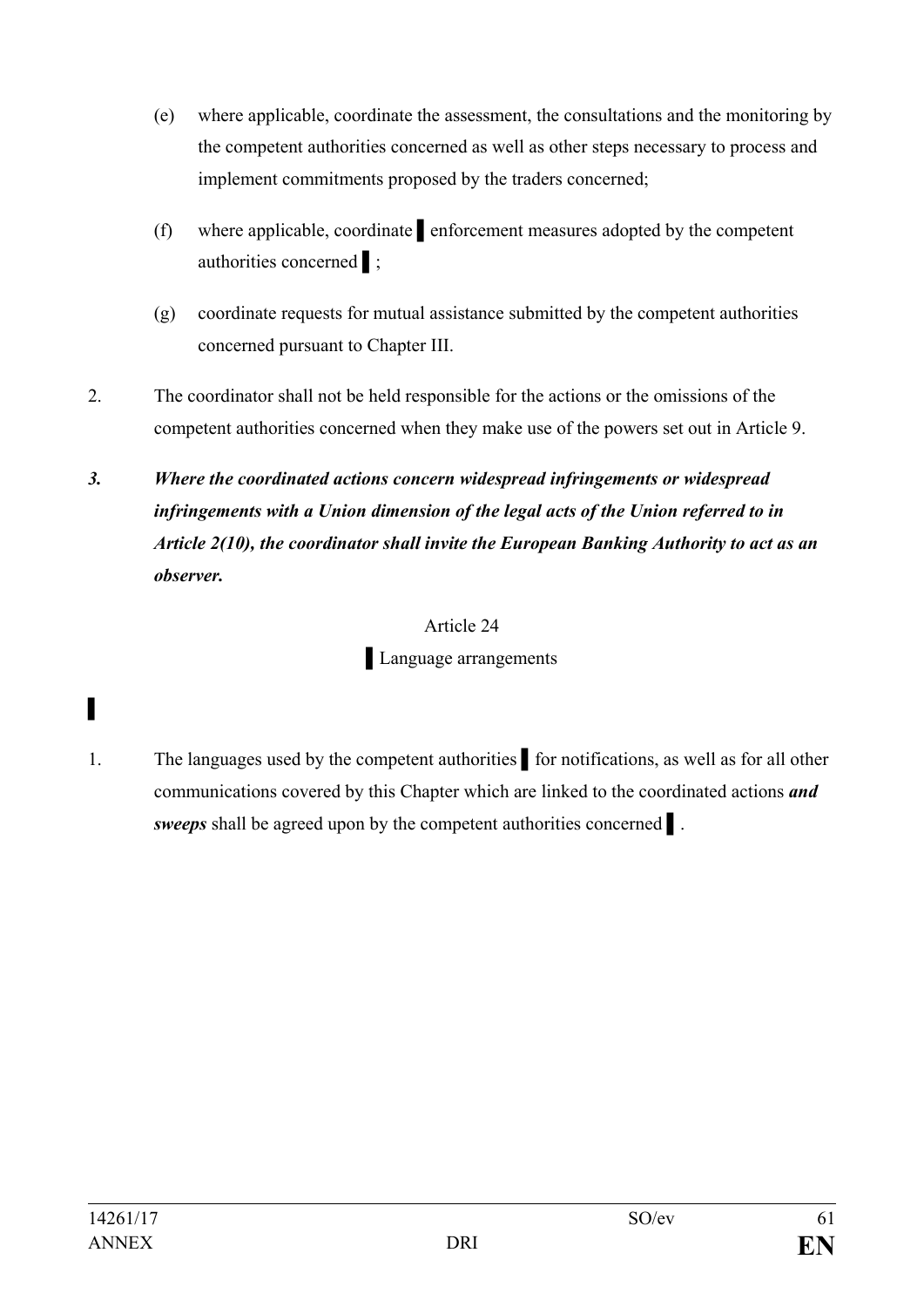2. If no agreement can be reached *between the competent authorities concerned*, notifications and other communications shall be sent in the official language or one of the official languages of the Member State making the notification or other communication. In that case, *if necessary*, each competent authority concerned shall be responsible for translating the notifications, communications and other documents that it receives from other competent authorities.

#### Article 25

#### *Language arrangements for communication with traders*

*For the purposes of the procedures set out in this Chapter, the trader shall be entitled to communicate in the official language or one of the official languages used for official purposes of the Member State in which the trader is established or resides.*

#### CHAPTER V *UNION-WIDE ACTIVITIES*

## Article 26

## *Alerts*

1. A competent authority shall without delay notify the Commission, other competent authorities and single liaison offices of any reasonable suspicion that an *infringement covered by this Regulation* that may affect consumers' interests in other Member States is taking place on its territory **i**.

▌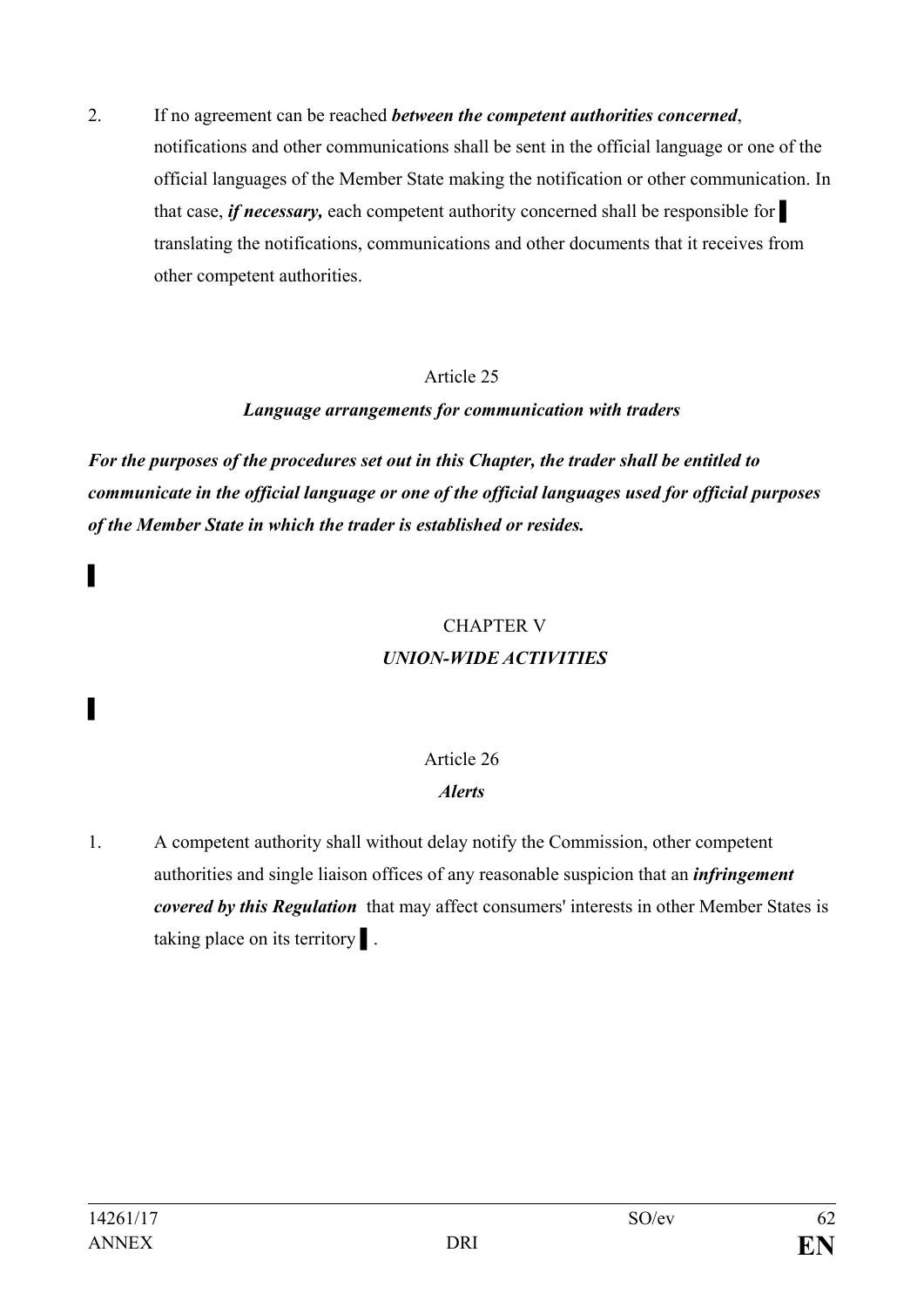- 2. The Commission shall without delay notify the competent authorities and single liaison offices concerned of any reasonable suspicion that an infringement *covered by this Regulation* has occurred ▌.
- 3. When notifying, that is to say issuing an alert, under paragraphs 1 and 2 the competent authority or the Commission shall provide information about the suspected *infringement covered by this Regulation*, and in particular, and, where available, the following:
	- (a) a description of the act or omission that constitutes the infringement;
	- (b) details of the product or service concerned by the infringement;
	- (c) the names of the Member States concerned or possibly concerned by the infringement;
	- (d) the identity of the trader or traders responsible or suspected of being responsible for the infringement;
	- (e) the legal basis for possible actions by reference to national law and the corresponding provisions of the Union legal acts *listed* in the Annex ▌;
	- (f) a *description* of any legal proceedings, enforcement measures or other measures taken concerning the infringement and their dates and duration, as well as the status thereof;
	- (g) the identities of the competent *authorities* bringing the legal proceedings and taking other measures.

▌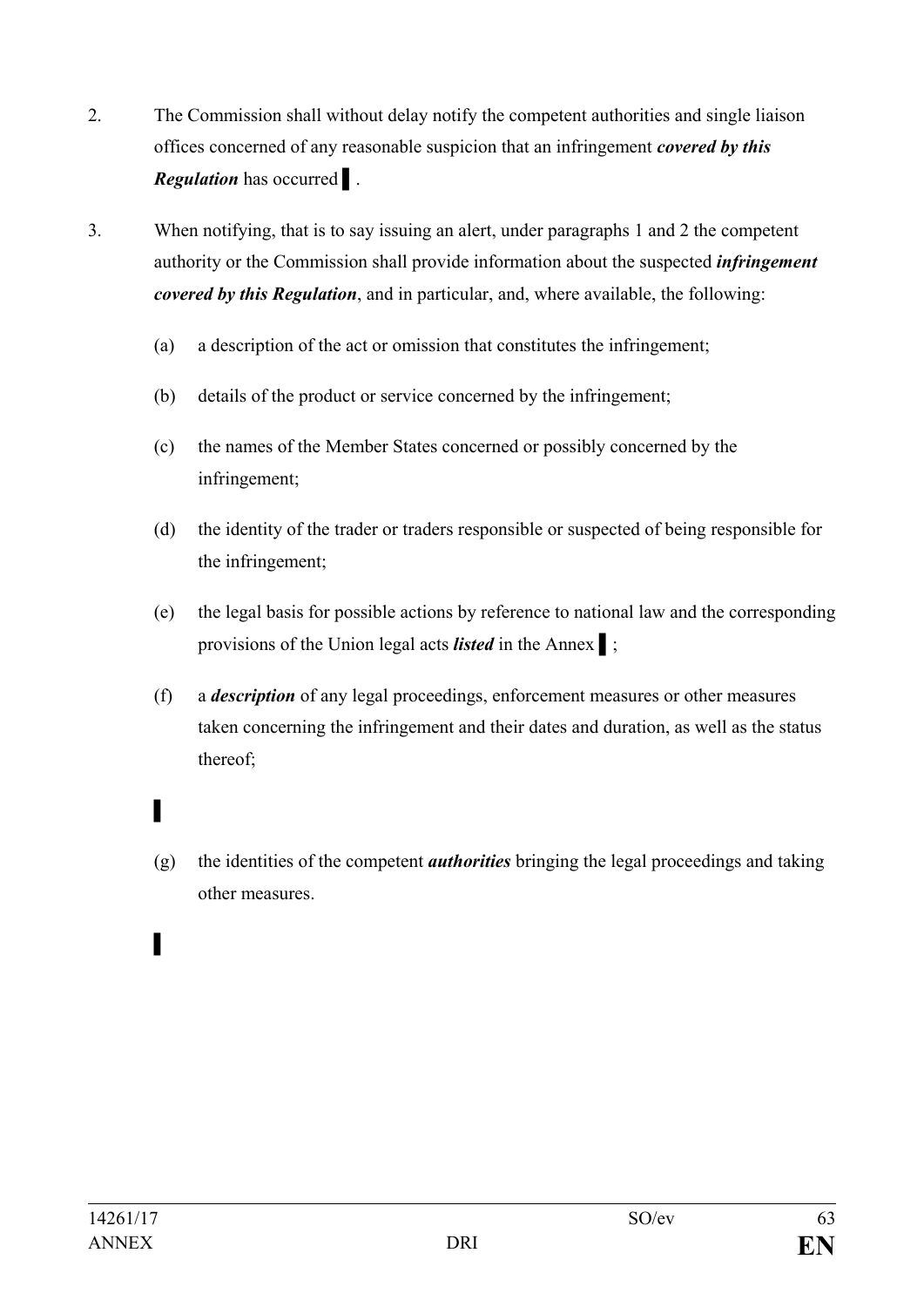4. When issuing an alert ▌, the competent authority may ask ▌competent authorities *and the relevant single liaison offices in other Member States* and the Commission, or the Commission may ask competent authorities and the relevant single liaison offices in other Member States, to verify whether*, based on information that is available or easily accessible to the relevant competent authorities or to the Commission, respectively,* similar suspected infringements *are* taking place in the territory of those other Member States or whether any enforcement measures have already been taken against such infringements in those Member States. *Those competent authorities of other Member States and the Commission shall reply to the request without delay.*

#### Article 27

#### *External alerts*

- 1. *Each Member State shall, unless to do so would not be justified, confer on* designated bodies*,* European Consumer Centres*,* consumer organisations and associations, *and, where appropriate,* trader associations, that have the *necessary* expertise, the power *to issue an alert to the competent authorities of the relevant Member States and the Commission of suspected infringements covered by this Regulation and to provide information available to them set out in Article 26(3) ('external alert')*. Each Member State shall without delay notify the Commission of *the list* of those entities *and of any changes to it*.
- 2. The Commission*, after consulting the Member States, shall confer on associations* representing consumer, and*, where appropriate,* traders, interests at a Union level the power *to issue an external* alert ▌.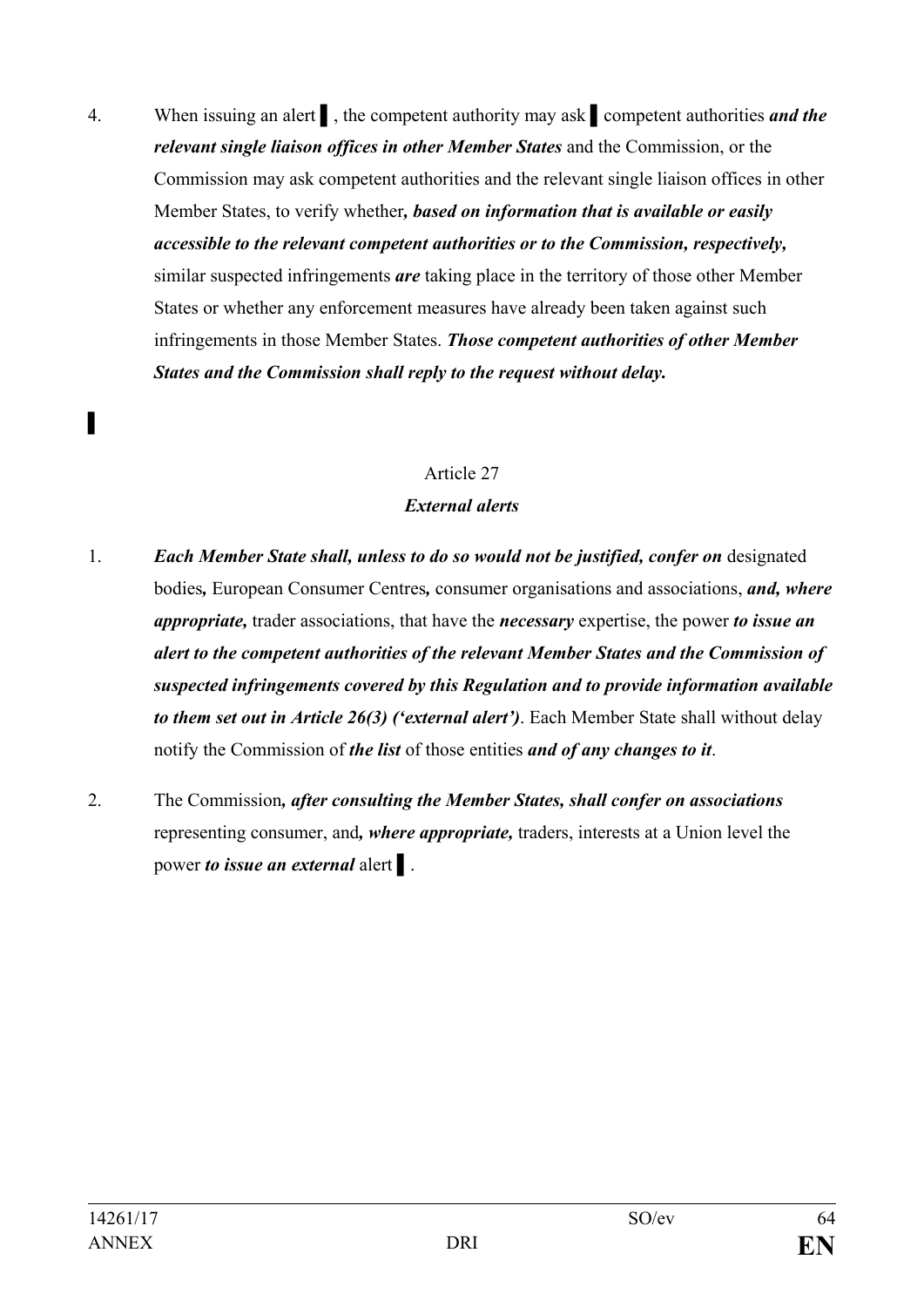3. The competent authorities shall not be bound to initiate a procedure or take any other action in response to *an external alert*. Entities issuing external alerts shall ensure that the information provided is correct, up to date and accurate, and shall correct the notified information without delay, or withdraw it as appropriate.

#### Article 28

Exchange of other information relevant for the detection of infringements

*To the extent necessary to achieve the objective of this Regulation*, competent authorities shall*, via the electronic database referred to in Article 35, notify the Commission and* ■ competent authorities of *Member States concerned without delay of* any measure ▌that they have taken to address an infringement covered by this Regulation *within* their *jurisdiction* if they suspect that the infringement *in question* may affect consumers' interests in other Member States. ▌

## *Article 29*

#### *Sweeps*

- *1. The competent authorities may decide to conduct sweeps to check compliance with, or to detect infringements of Union laws that protect consumers' interests. Unless otherwise agreed upon by the competent authorities involved, sweeps shall be coordinated by the Commission.*
- *2. When conducting sweeps, the competent authorities involved may use the investigation powers set out in Article 9(3) and any other powers conferred upon them by national law.*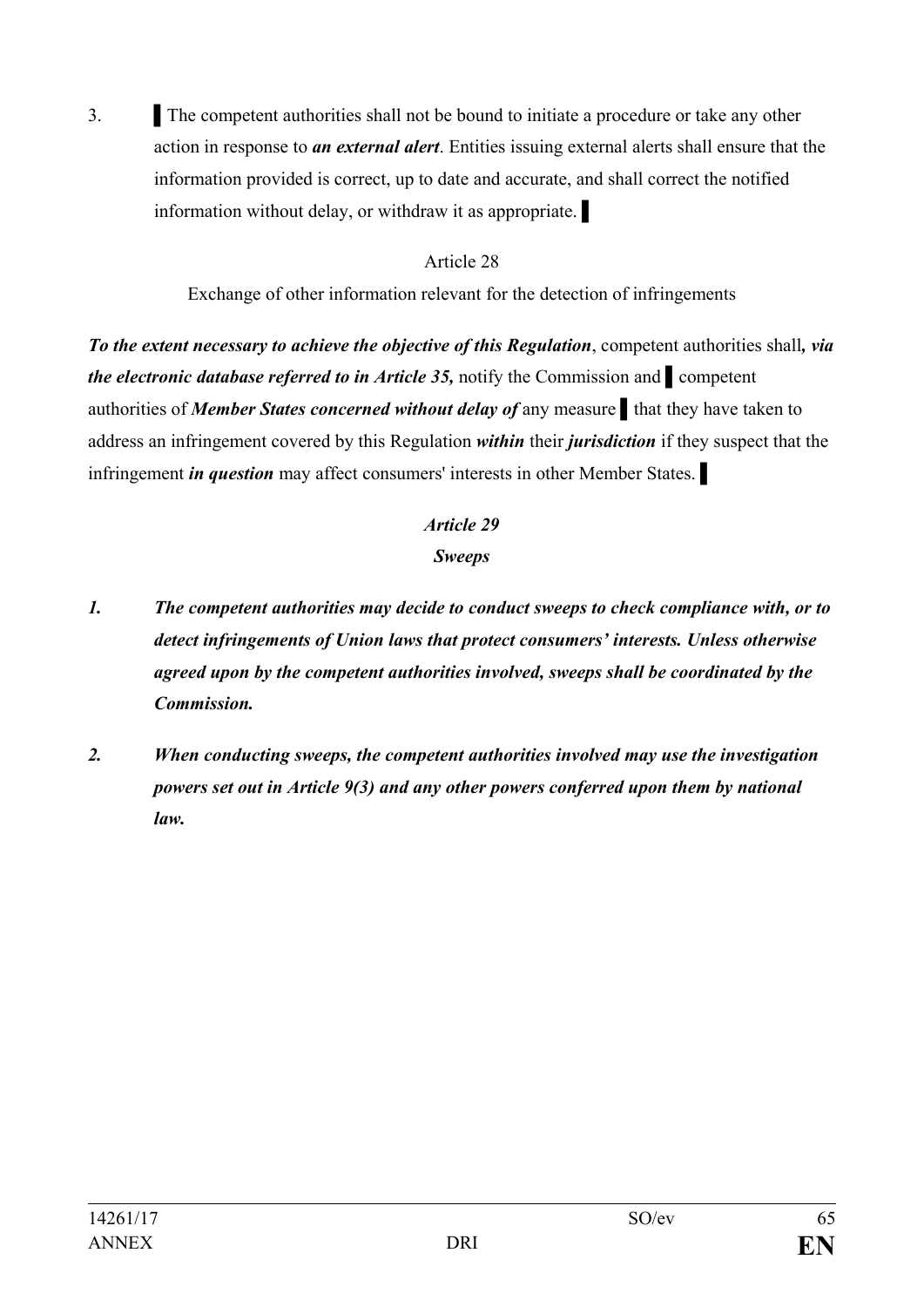*3. The competent authorities may invite designated bodies, Commission officials, and other accompanying persons authorised by the Commission, to participate in sweeps.*

#### Article 30

Coordination of other activities contributing to *investigation* and enforcement

- 1. *To the extent necessary to achieve the objective of this Regulation,* Member States shall inform each other and the Commission of their activities in the following areas:
	- (a) the training of their officials involved in *the application of this Regulation*;
	- (b) the collection, classification and exchange of data on consumer complaints;
	- (c) the development of sector-specific networks of officials;
	- (d) the development of information and communication tools; and
	- (e) *where applicable,* the development of standards, methodologies and guidelines *concerning the application of this Regulation.*
- 2. *To the extent necessary to achieve the objective of this Regulation,* Member States *may* coordinate and jointly organise ▌activities *in the areas* referred to in paragraph 1.

▌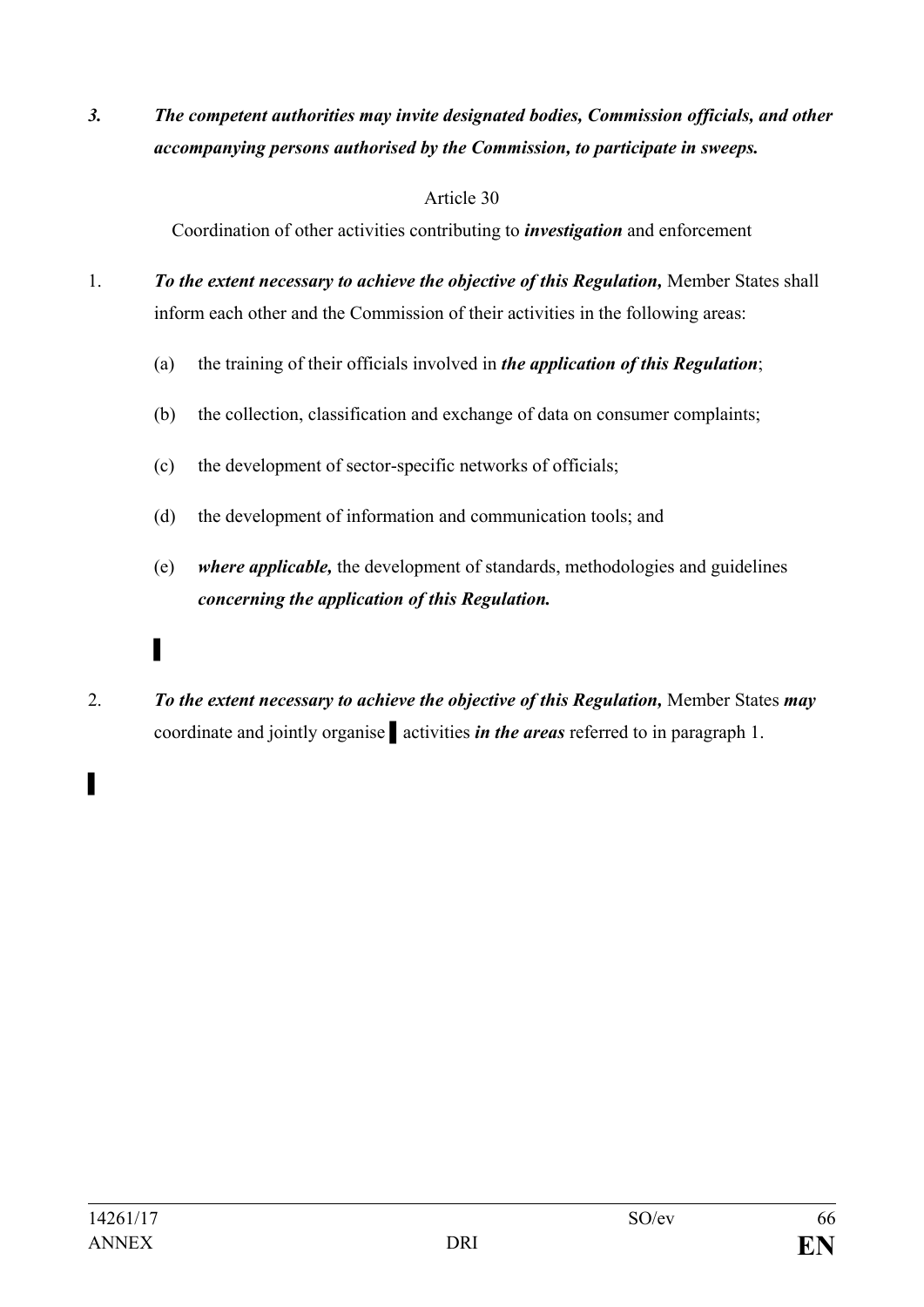#### Exchange of officials between competent authorities

- 1. The competent authorities may participate in exchange schemes for officials from other Member States in order to improve cooperation. The competent authorities shall take the necessary measures to enable officials from other Member States to play an effective role in the activities of the competent authority. To that end, those officials shall be authorised to carry out the duties entrusted to them by the host competent authority in accordance with the laws of its Member State.
- 2. During the exchange, the civil and criminal liability of the official shall be treated in the same way as that of the officials of the host competent authority. The officials from other Member States shall comply with professional standards and **Ⅰ** the appropriate internal rules of conduct of the host competent authority. Those rules of conduct shall ensure in particular the protection of individuals with regard to the processing of personal data, procedural fairness and the proper observance of the rules on confidentiality and on professional and commercial secrecy laid down in Article 33.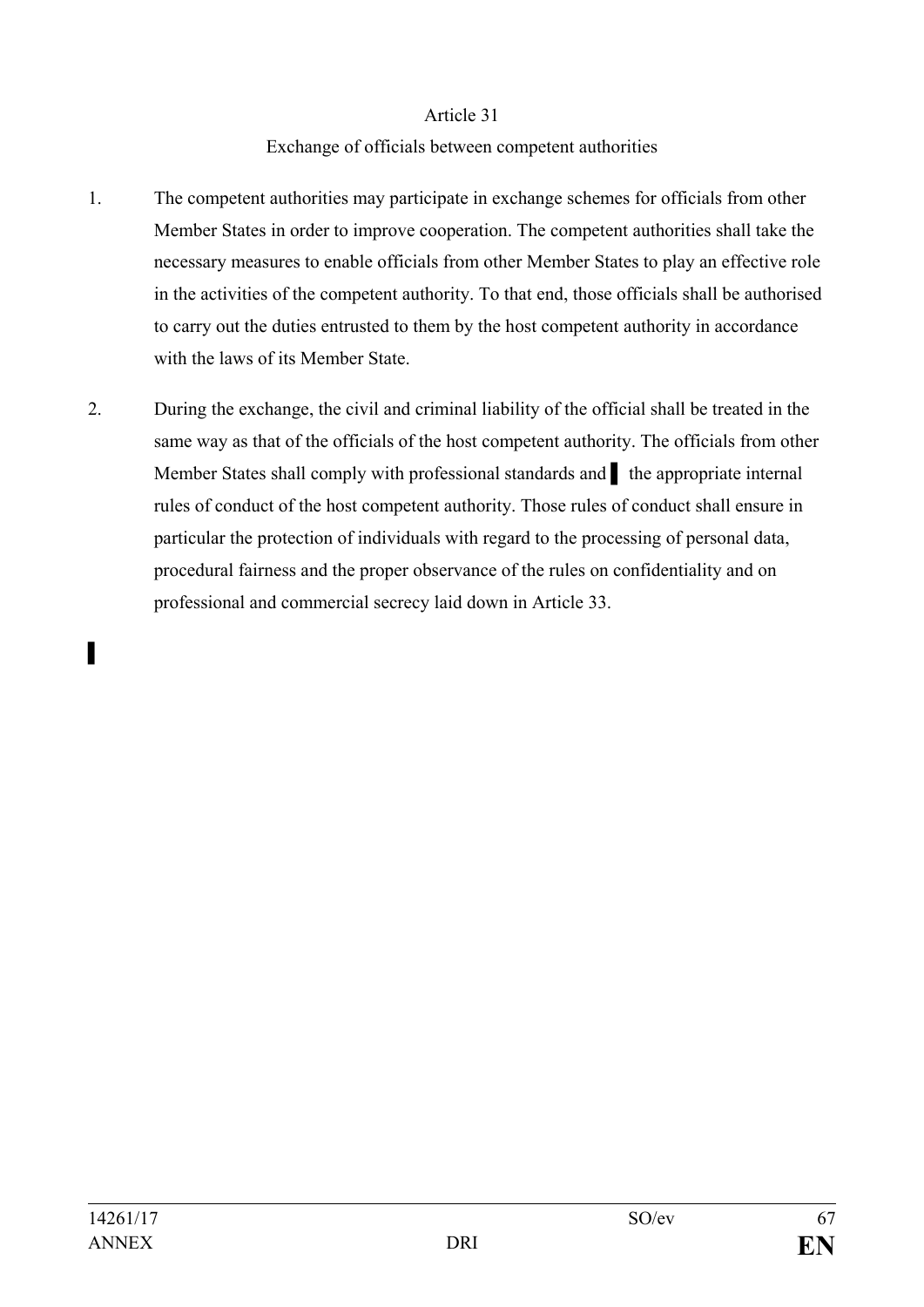#### International cooperation

- 1. *To the extent necessary to achieve the objective of this Regulation,* the Union shall cooperate with third countries and with the competent international organisations in the areas covered by this Regulation in order to protect consumers' interests. The Union and the third countries concerned may conclude agreements setting out arrangements for cooperation, including the establishment of mutual assistance arrangements, the exchange of confidential information and exchange of staff programmes.
- 2. Agreements concluded between the Union and third countries concerning cooperation and mutual assistance to protect and enhance consumers' interests shall *respect the relevant data* protection *rules applicable to the transfer* of ▌personal data *to third countries*.
- 3. When a competent authority receives information *that is potentially of relevance for the competent authorities of other Member States* from an authority of a third country*, it* shall communicate the information to *those* competent authorities insofar as it is permitted to do so under any applicable bilateral assistance agreements with that third country and insofar as that information is in accordance with Union law regarding the protection of individuals with regard to the processing of personal data.
- 4. Information communicated under this Regulation may also be communicated to an authority of a third country by a competent authority under a bilateral assistance agreement with that third country, provided that the *approval* of the competent authority that originally communicated the information has been obtained, and provided that it is in accordance with Union law regarding the protection of individuals with regard to the processing of personal data.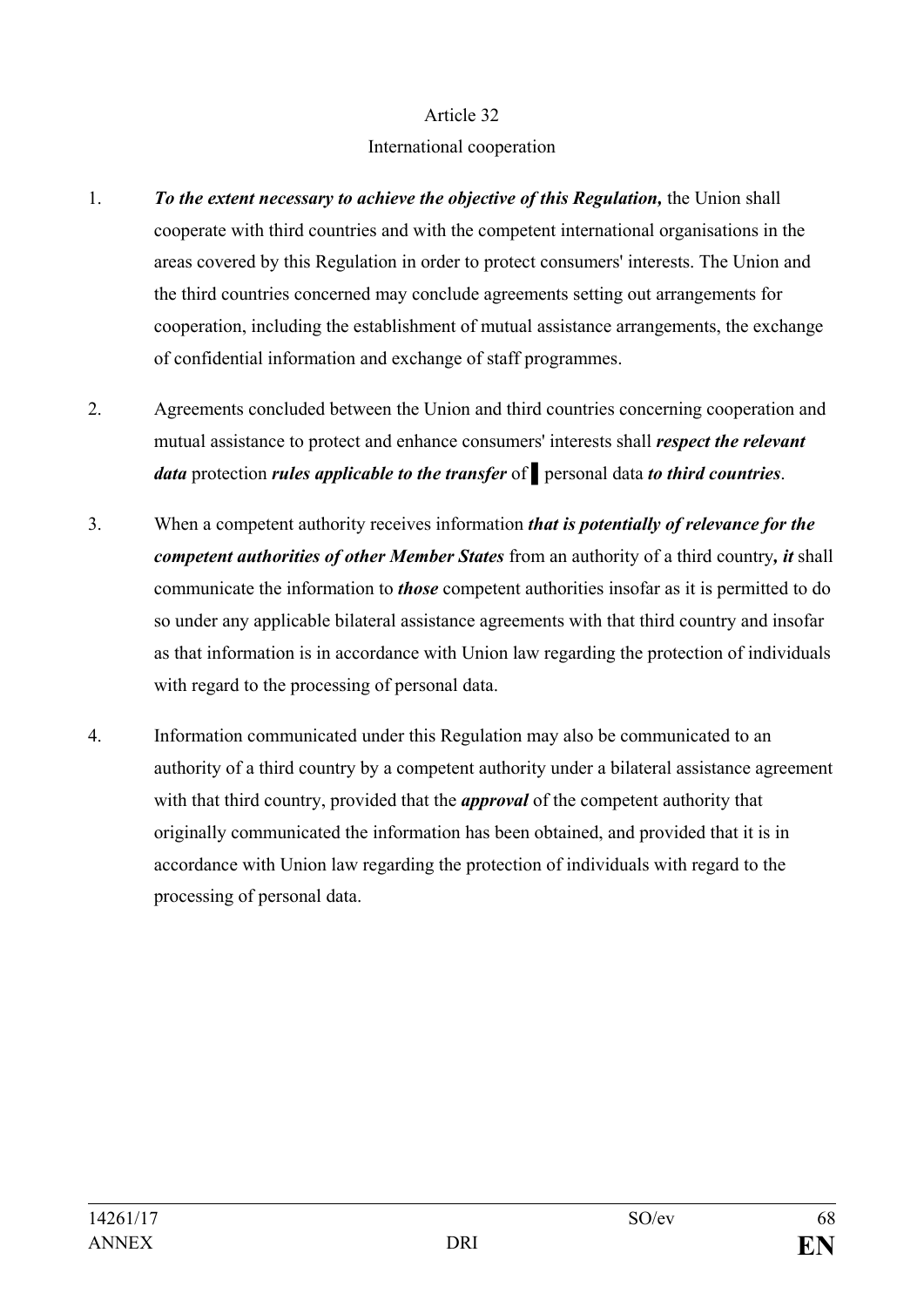## CHAPTER VI *COMMON* ARRANGEMENTS

#### Article 33

Use and disclosure of information and professional and commercial secrecy

- 1. Information collected *by or* communicated to the competent authorities and the Commission *in the course of applying this Regulation* shall only be used for the purposes of ensuring compliance with *Union* laws that protect consumers' interests.
- 2. *The* information *referred to in paragraph 1* shall be *treated as confidential and shall only be used and disclosed with due regard to* the commercial interests of a natural person or legal person, including *trade secrets and* intellectual property ▌.
- 3. *Nevertheless,* the competent authorities may, *after consulting the competent authority which provided the information,* disclose such information that is necessary:
	- (a) to prove infringements covered by this Regulation; or
	- (b) to bring about the cessation or prohibition of infringements covered by this Regulation.

## Article 34

## Use of evidence and investigation findings

▌Competent authorities may *use as evidence* any information, documents, findings, statements, certified true copies or intelligence communicated ▌, *on the same basis as similar documents obtained in their own Member State,* irrespective of *their* storage medium.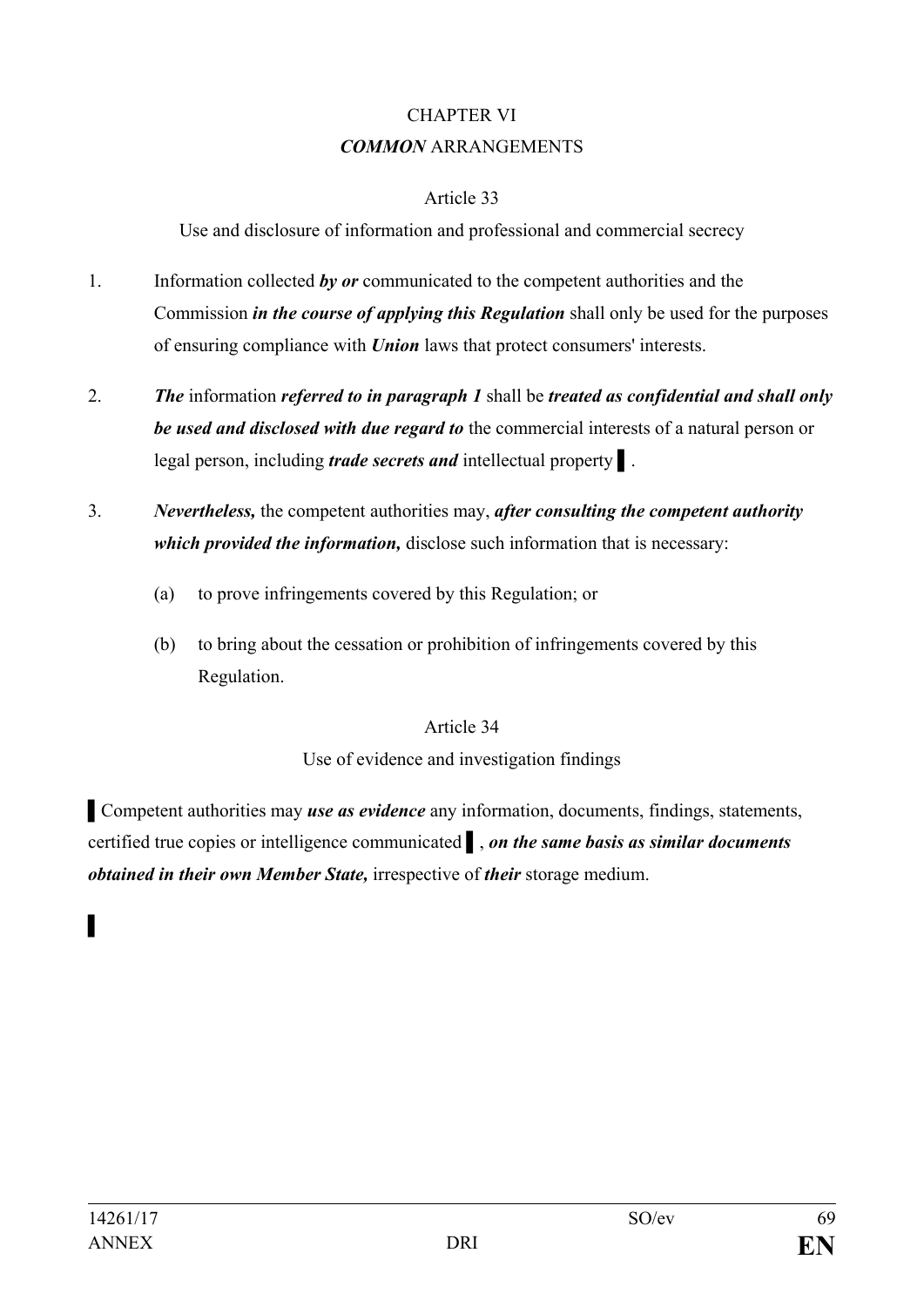#### *Electronic database*

- 1. The Commission shall establish and maintain an electronic database *for all communications between competent authorities, single liaison offices and the Commission under this Regulation. All information sent by the means of the electronic database shall be stored and processed in that electronic database. That database shall be directly accessible to* the competent authorities*, single liaison offices* and the Commission.
- 2. Information provided by *entities issuing an external alert pursuant to Article 27(1) or (2)* shall be stored and processed in the electronic database. However, those netrities shall not have access to that database.
- 3. *Where a competent authority, a designated body or an entity issuing an external alert pursuant to Article 27(1) or (2) establishes that an alert concerning an infringement that it issued pursuant to Article 26 or 27 has subsequently been shown to be unfounded, it shall withdraw that alert. The Commission shall remove the relevant information from the database without delay, and shall inform the parties of the reasons for that removal.*

The data relating to an infringement shall be *stored in the electronic database for no longer than is necessary for the purposes for which they were collected and processed, but shall not be stored for longer than five years following the day* on which: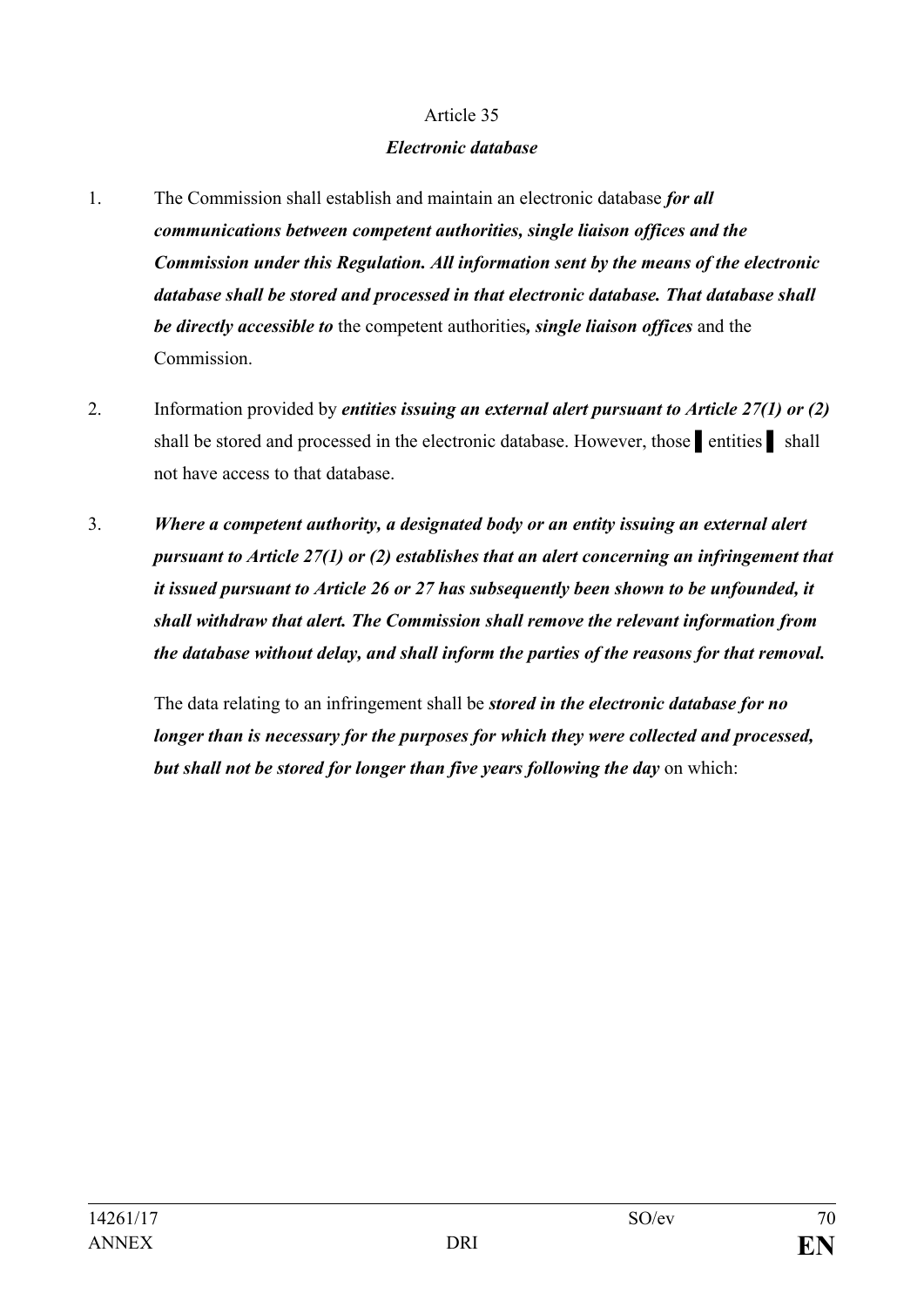- (a) a requested authority notifies the Commission pursuant to Article 12(2) that an intra-Union infringement has ceased;
- (b) the *coordinator* notifies *the closure of the coordinated action* pursuant to Article 22*(1)*; or
- (c) the information has been entered in the database in all other cases.
- 4. The Commission shall adopt implementing acts *laying down the practical and operational arrangements for the functioning of* the electronic database. Those implementing acts shall be adopted in accordance with the examination procedure referred to in Article 38(2).

## Waiver of reimbursement of expenses

- *1.* Member States shall waive all claims for the reimbursement of expenses incurred in applying this Regulation.
- *2. Notwithstanding paragraph 1, as regards requests for enforcement measures under Article 12,* the Member State of the applicant authority shall remain liable to the Member State of the requested authority for any costs and any losses incurred as a result of measures that have been dismissed and held to be unfounded by a court, as far as the substance of the infringement in question is concerned.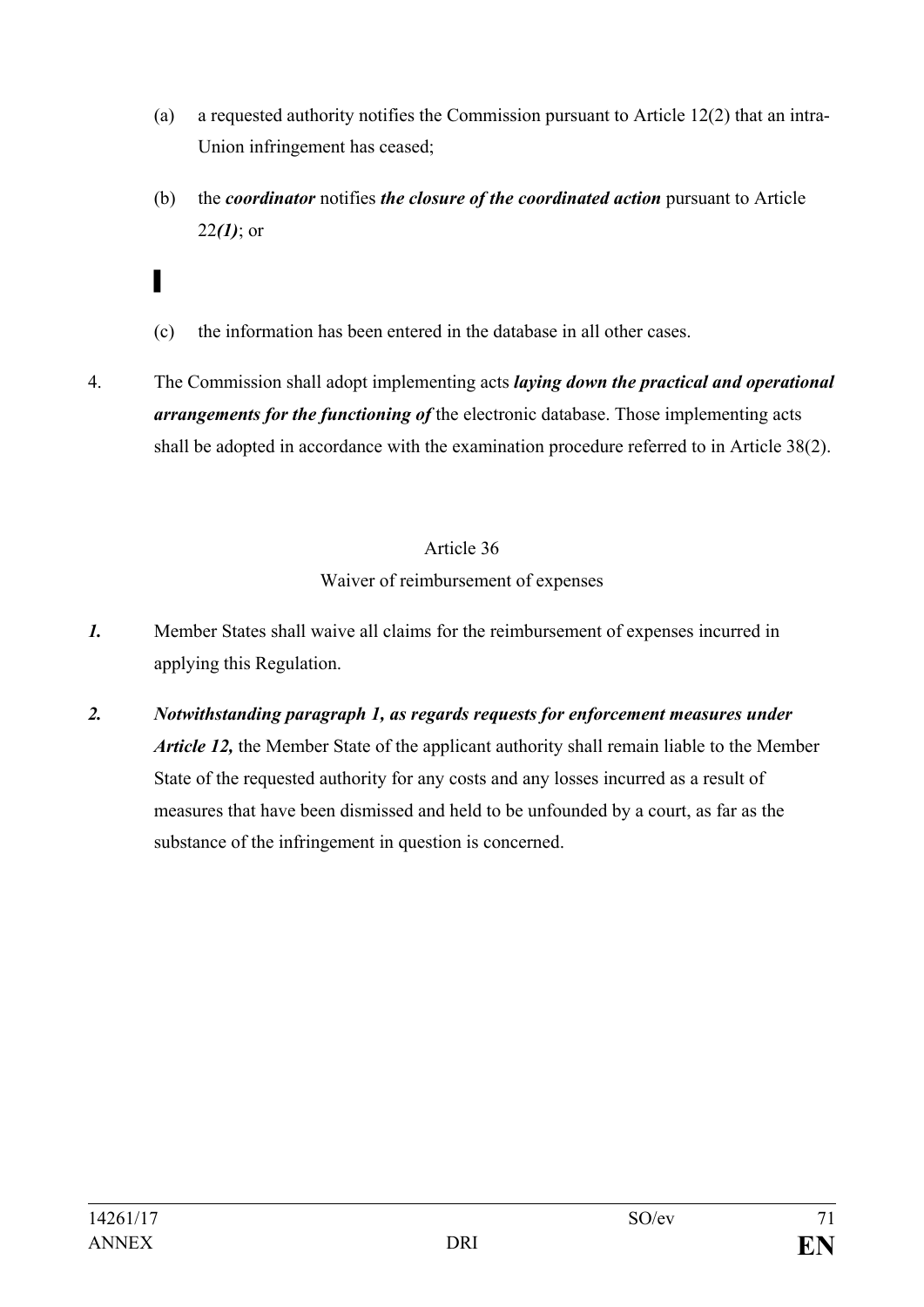#### *Enforcement priorities*

1. *By ...* [*two years after* the date of entry into force of this Regulation] *and every two years thereafter*, ▌Member *States shall exchange information on their enforcement priorities for the application of this Regulation with one another and with the Commission.* 

#### *Such information shall include:*

- (a) information concerning market trends that *might* affect consumers' interests in *the* Member State *concerned and* in other Member States;
- (b) *an* overview of actions *carried out* under this Regulation *in the last two years, and in particular, investigation* and enforcement *measures related to the widespread infringements*;
- (c) *statistics exchanged by means of alerts referred to in Article 26;*
- (d) the *tentative* priority areas, for the next two years, for the enforcement of the *Union*  laws that protect consumers' interests in the Member State *concerned; and*
- (e) the proposed priority areas, *for the next two years,* for *the* enforcement of the *Union* laws that protect consumers' interests at the Union level*.*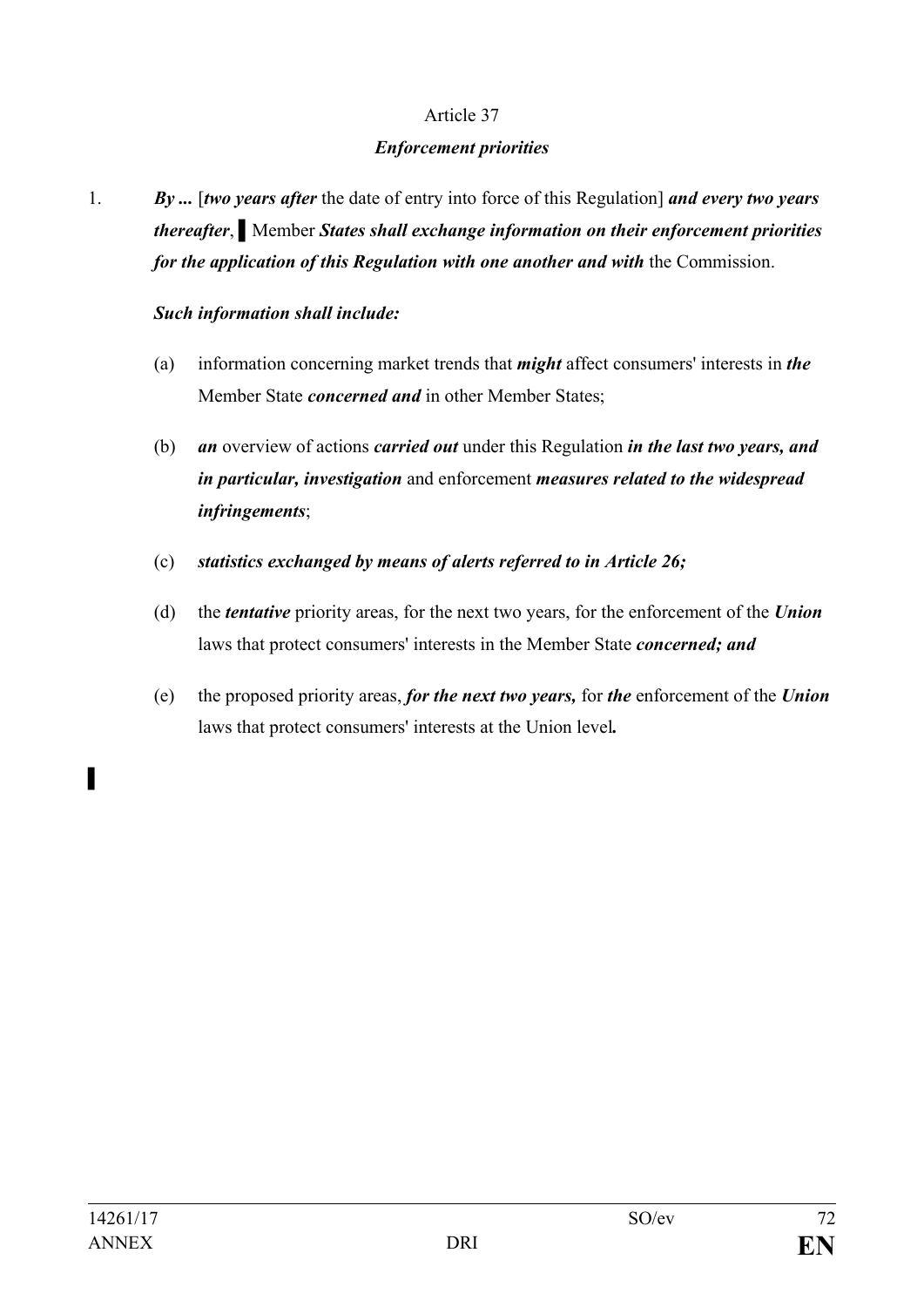- *2. Without prejudice to Article 33, every two years, the Commission shall produce an overview of the information referred to in points (a), (b) and (c) of paragraph 1 and shall make it publicly available. The Commission shall inform the European Parliament thereof.*
- 3. In *cases involving* a substantial change of circumstances or of market conditions during the two years after the last submission of information on *their* enforcement *priorities*, Member States *shall update their* enforcement *priorities and shall inform other Member States and the Commission accordingly*.
- *4. The Commission shall summarise the enforcement priorities submitted by the Member States under paragraph 1 of this Article and shall report annually to the committee referred to in Article 38 (1) in order to facilitate the prioritisation of actions under this Regulation. The Commission shall exchange best practices and benchmarking with the Member States, in particular with a view of developing capacity building activities.*

▌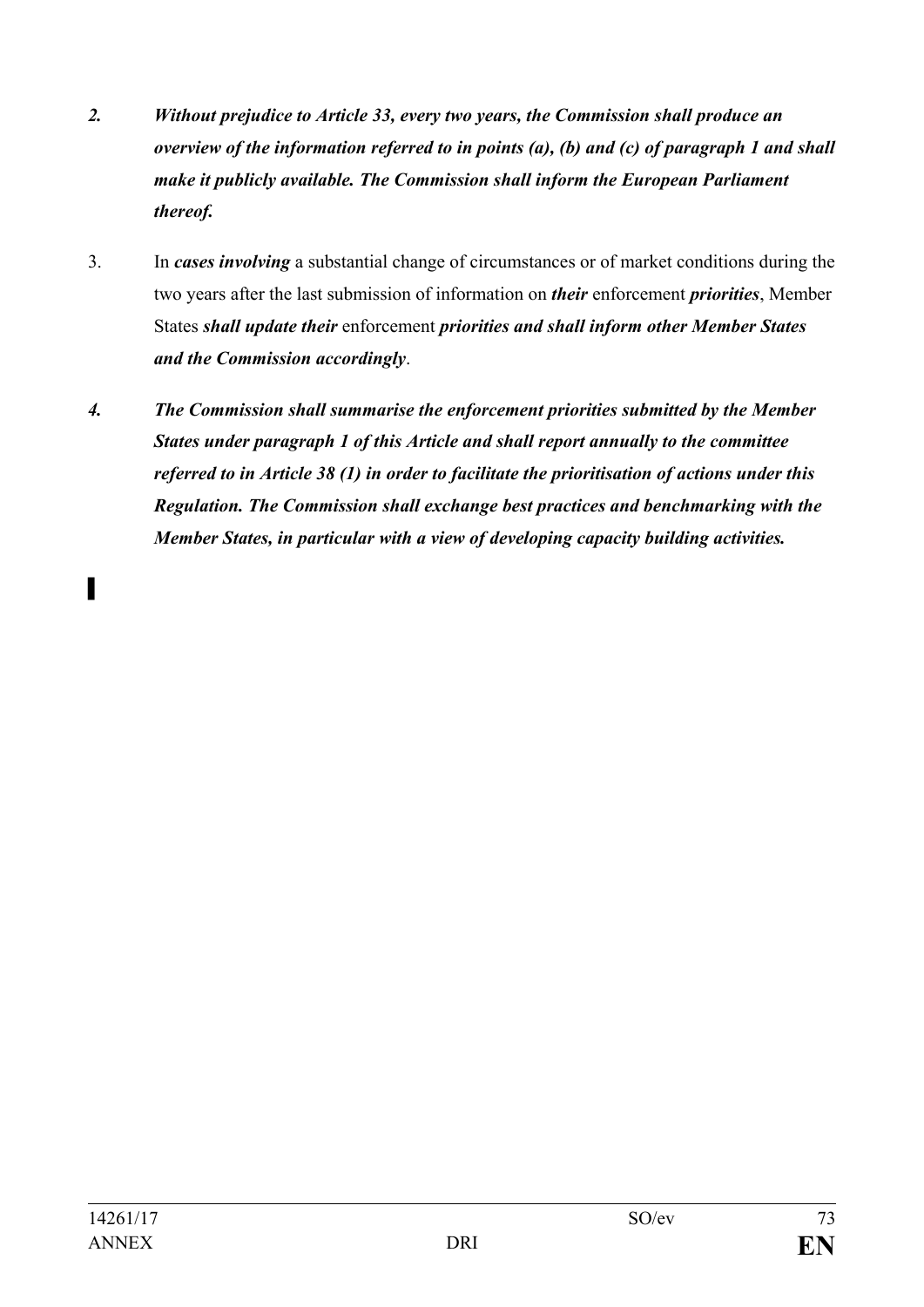# CHAPTER VII FINAL PROVISIONS

### Article 38

## Committee

- 1. The Commission shall be assisted by a committee. That committee shall be a committee within the meaning of Regulation (EU) No 182/2011.
- 2. Where reference is made to this paragraph, Article 5 of Regulation (EU) No 182/2011 shall apply.

## Article 39

## Notifications

Member States shall without delay communicate to the Commission the text of any provisions of national law on matters covered by this Regulation that they adopt, as well as the text of agreements, on matters covered by this Regulation*,* other than *agreements dealing* with individual cases that they conclude.

# Article 40

# *Reporting*

*1. By ...* [*five years after the date of* entry into *force of this Regulation*], the Commission shall *submit* to the European Parliament and *to* the Council *a report* on the application of this Regulation.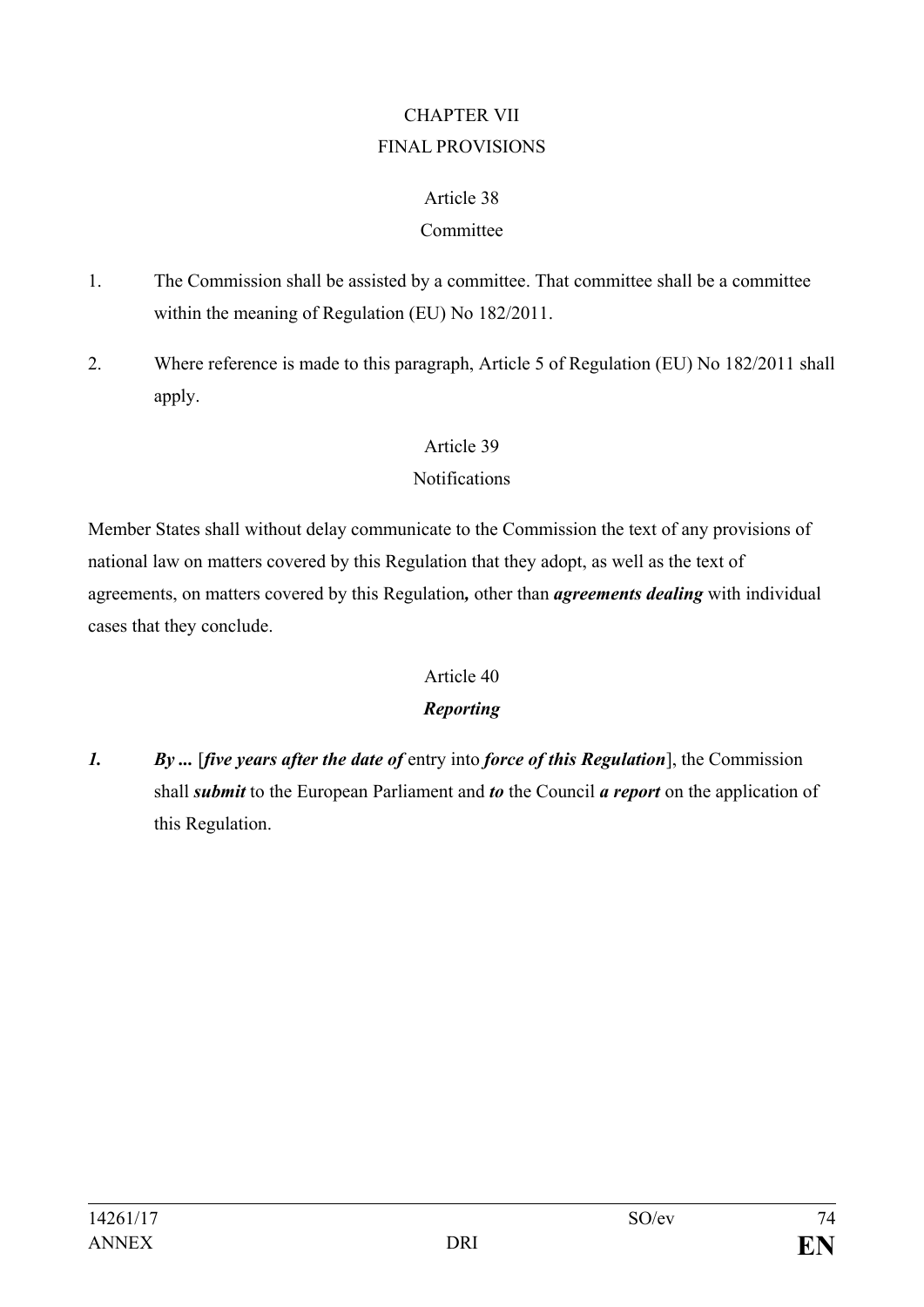*2. That* report shall contain an evaluation of the application of this Regulation, including an assessment of the effectiveness of enforcement of *Union* laws that protect consumers' interests under this Regulation*, in particular with regard to the powers of competent authorities set out in Article 9, along with, in particular,* an examination of ▌ how ▌compliance ▌by traders *with Union laws that protect consumers' interests* has evolved in key consumer markets concerned by cross-border trade.

*That report shall be accompanied, where necessary, by a legislative proposal.*

#### Article 41

### Repeal

Regulation (EC) No 2006/2004 is repealed with effect from ... [24 months after the date of entry into force of this Regulation].

### Article 42

### Entry into force and application

This Regulation shall enter into force on the twentieth day following that of its publication in the *Official Journal of the European Union*.

It shall apply from ... [*24 months* after *the date* of entry into force of *this Regulation*].

This Regulation shall be binding in its entirety and directly applicable in all Member States.

Done at ...,

▌

*For the European Parliament For the Council*

*The President The President*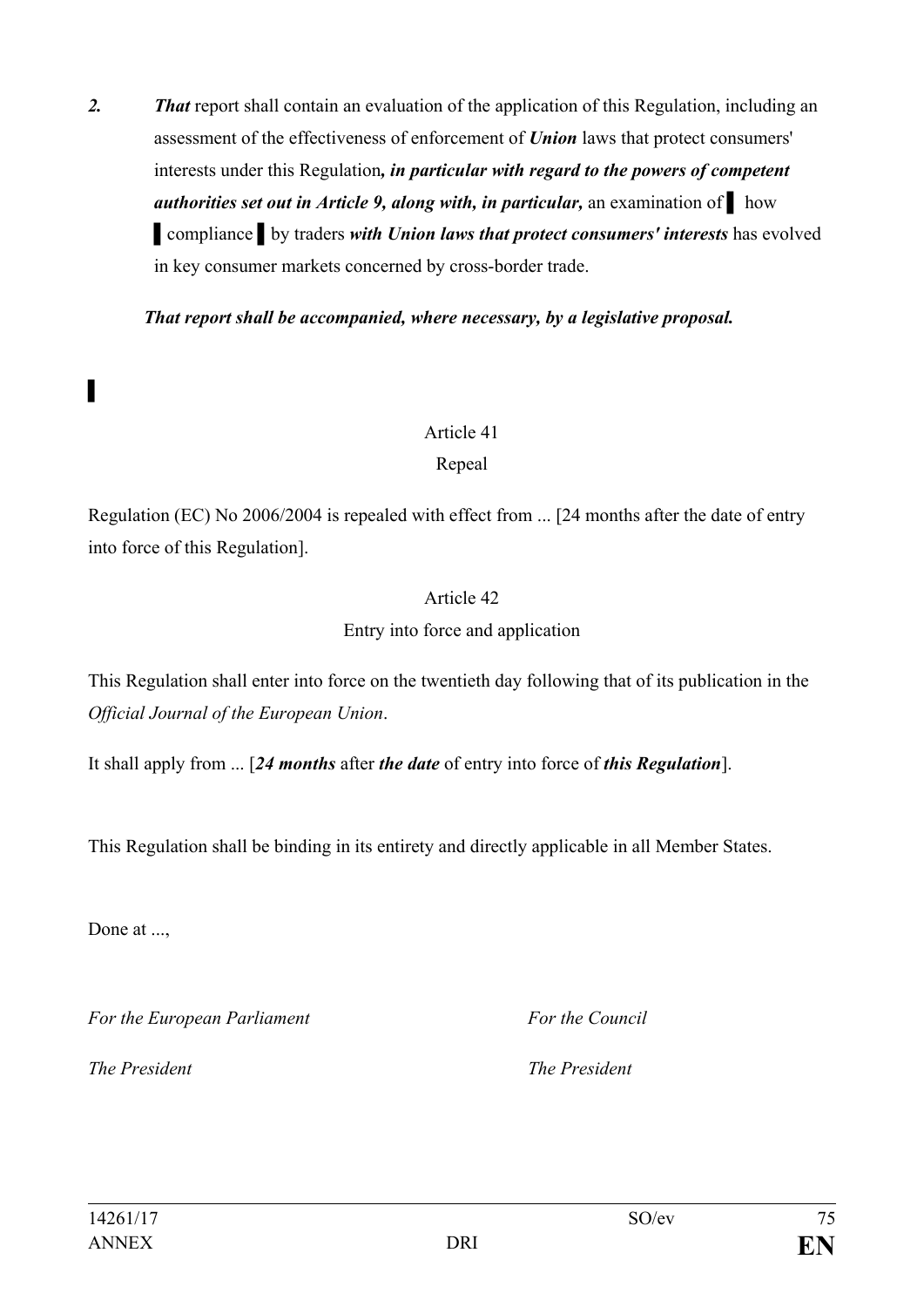### ANNEX

Directives and Regulations referred to in point (1) of Article 3

- 1. Council Directive 93/13/EEC of 5 April 1993 on unfair terms in consumer contracts (OJ L 95, 21.4.1993, p. 29).
- 2. Directive 98/6/EC of the European Parliament and of the Council of 16 February 1998 on consumer protection in the indication of the prices of products offered to consumers (OJ L 80, 18.3.1998, p. 27).
- 3. Directive 1999/44/EC of the European Parliament and of the Council of 25 May 1999 on certain aspects of the sale of consumer goods and associated guarantees (OJ L 171, 7.7.1999, p. 12).
- 4. Directive 2000/31/EC of the European Parliament and of the Council of 8 June 2000 on certain legal aspects of information society services, in particular electronic commerce, in the Internal Market (Directive on electronic commerce) (OJ L 178, 17.7.2000 p. 1).
- 5. Directive 2001/83/EC of the European Parliament and of the Council of 6 November 2001 on the Community code relating to medicinal products for human use (OJ L 311, 28.11.2001, p. 67): Articles 86 to 100.
- 6. Directive 2002/58/EC of the European Parliament and of the Council of 12 July 2002 concerning the processing of personal data and the protection of privacy in the electronic communications sector (Directive on privacy and electronic communications) (OJ L 201, 31.7.2002, p. 37): Article 13.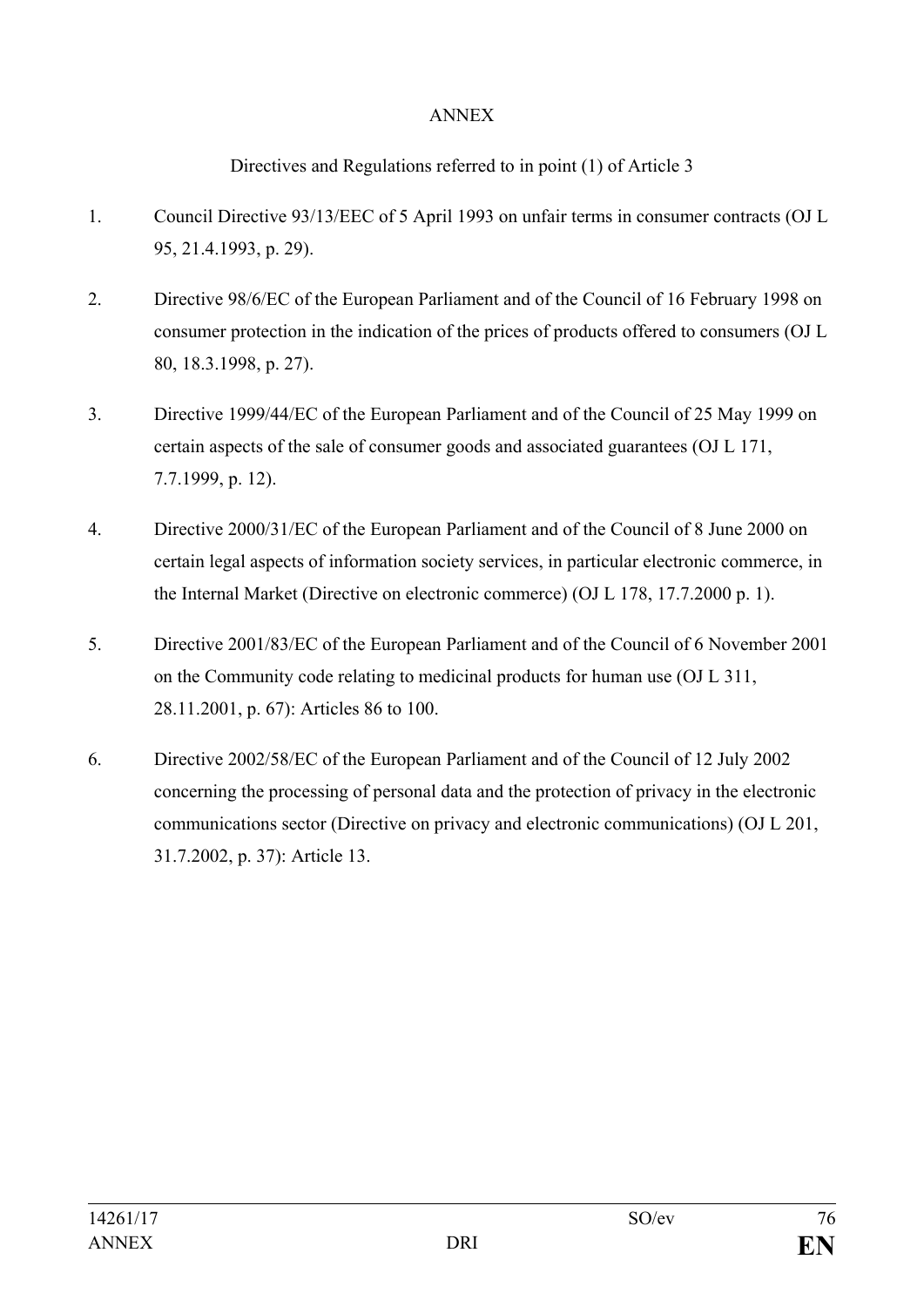- 7. Directive 2002/65/EC of the European Parliament and of the Council of 23 September 2002 concerning the distance marketing of consumer financial services and amending Council Directive 90/619/EEC and Directives 97/7/EC and 98/27/EC (OJ L 271, 9.10.2002, p. 16).
- 8. Regulation (EC) No 261/2004 of the European Parliament and of the Council of 11 February 2004 establishing common rules on compensation and assistance to passengers in the event of denied boarding and of cancellation or long delay of flights, and repealing Regulation (EEC) No 295/91 (OJ L 46, 17.2.2004, p. 1).
- 9. Directive 2005/29/EC of the European Parliament and of the Council of 11 May 2005 concerning unfair business-to-consumer commercial practices in the internal market and amending Council Directive 84/450/EEC, Directives 97/7/EC, 98/27/EC and 2002/65/EC of the European Parliament and of the Council and Regulation (EC) No 2006/2004 of the European Parliament and of the Council ('Unfair Commercial Practices Directive') (OJ L 149, 11.6.2005, p. 22).
- 10. Regulation (EC) No 1107/2006 of the European Parliament and of the Council of 5 July 2006 concerning the rights of disabled persons and persons with reduced mobility when travelling by air (OJ L 204, 26.7.2006, p. 1).
- 11. Directive 2006/114/EC of the European Parliament and of the Council of 12 December 2006 concerning misleading and comparative advertising (OJ L 376, 27.12.2006, p. 21): Article 1, point (c) of Article 2 and Articles 4 to 8.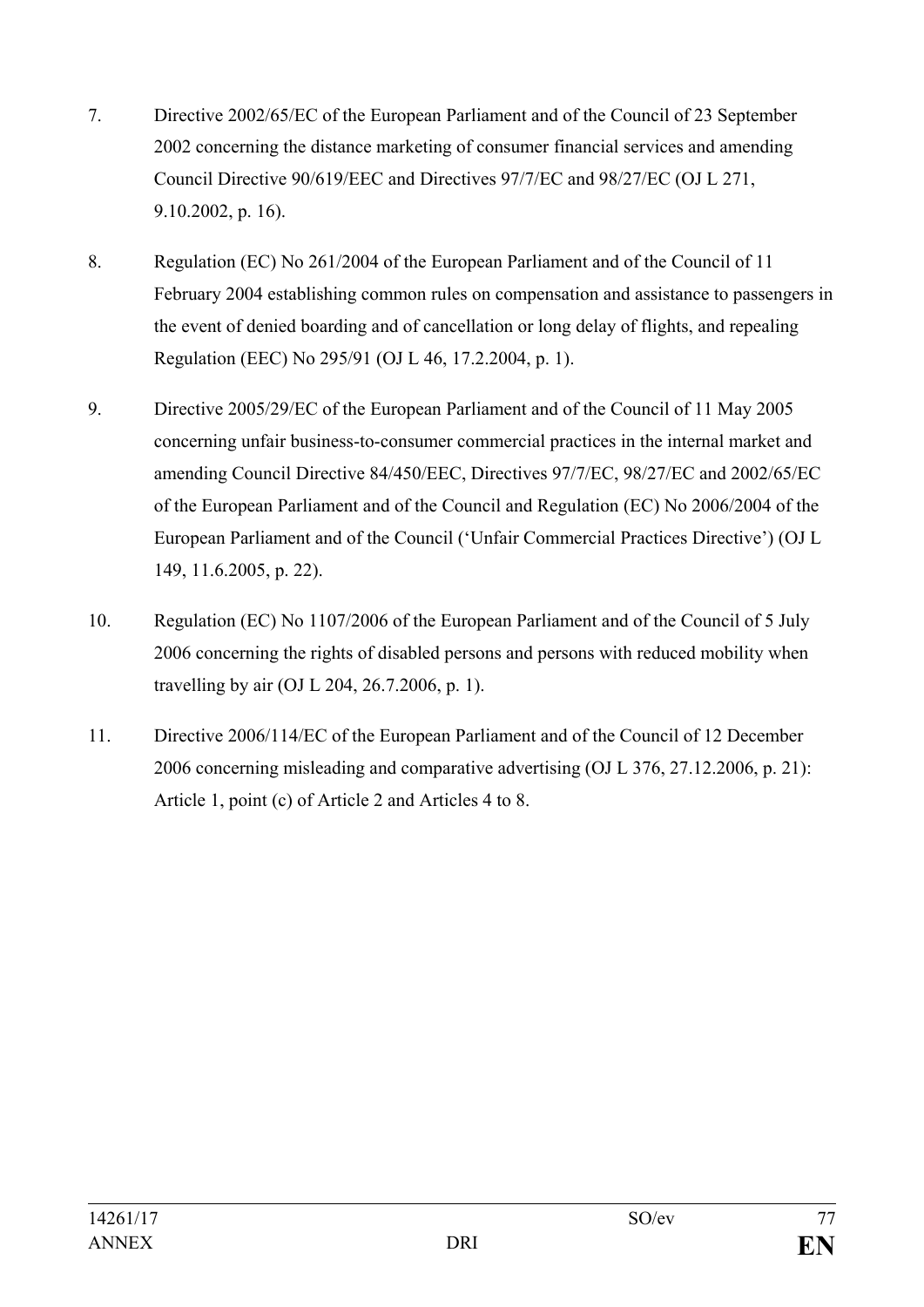- 12. Directive 2006/123/EC of the European Parliament and of the Council of 12 December 2006 on services in the internal market (OJ L 376, 27.12. 2006, p. 36): Article 20.
- 13. Regulation (EC) No 1371/2007 of the European Parliament and of the Council of 23 October 2007 on rail passengers' rights and obligations (OJ L 315, 3.12. 2007, p. 14).
- 14. Directive 2008/48/EC of the European Parliament and of the Council of 23 April 2008 on credit agreements for consumers and repealing Council Directive 87/102/EEC (OJ L 133, 22.5.2008, p. 66).
- 15. Regulation (EC) No 1008/2008 of the European Parliament and of the Council of 24 September 2008 on common rules for the operation of air services in the Community (OJ L 293, 31.10.2008, p. 3): Articles 22, 23 and 24.
- 16. Directive 2008/122/EC of the European Parliament and of the Council of 14 January 2009 on the protection of consumers in respect of certain aspects of timeshare, long-term holiday product, resale and exchange contracts (OJ L 33, 3.2.2009, p. 10).
- 17. Directive 2010/13/EU of the European Parliament and of the Council of 10 March 2010 on the coordination of certain provisions laid down by law, regulation or administrative action in Member States concerning the provision of audiovisual media services (Audiovisual Media Services Directive) (OJ L 95, 15.4.2010, p. 1): Articles 9, 10, 11 and Articles 19 to 26.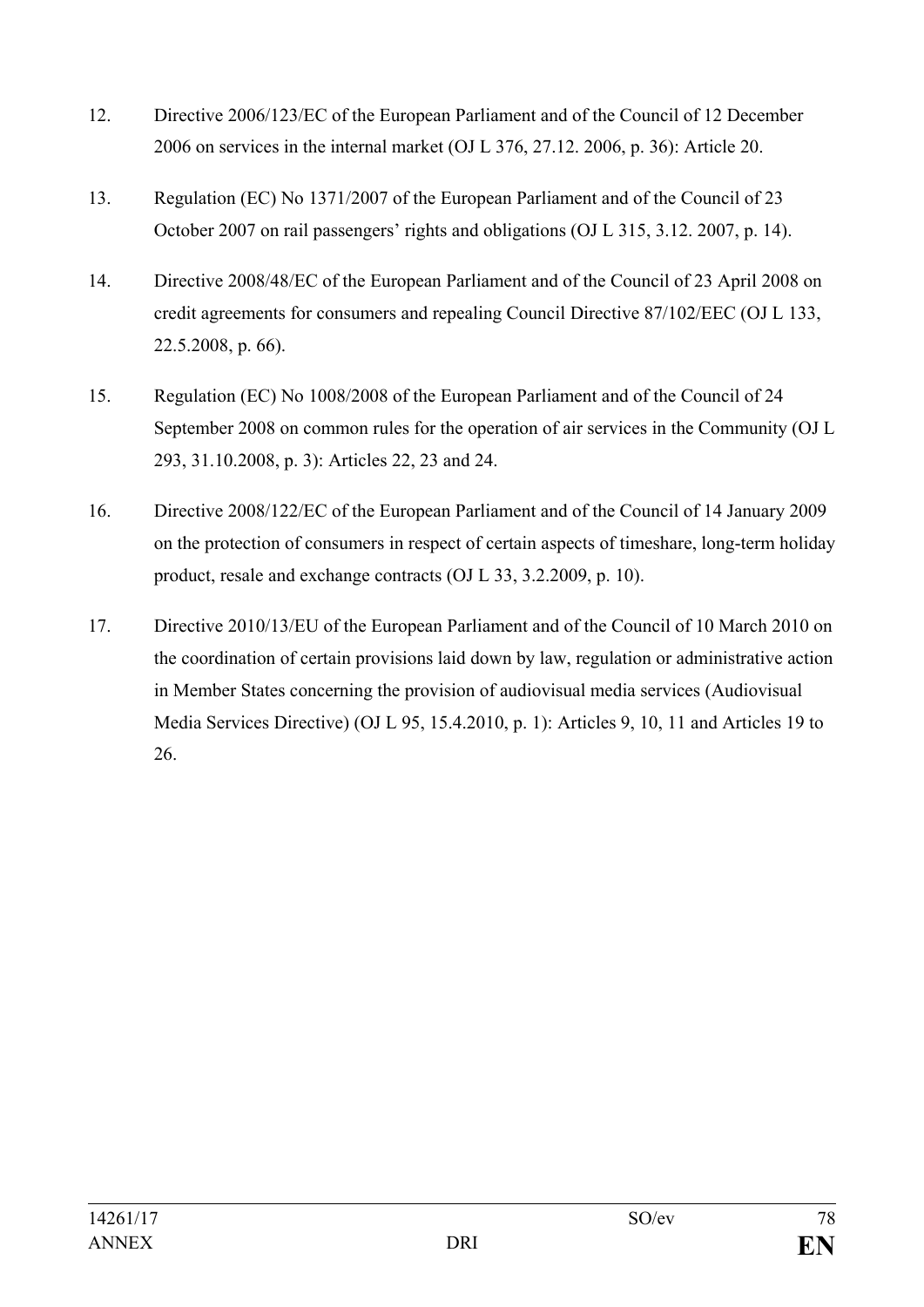- 18. Regulation (EU) No 1177/2010 of the European Parliament and of the Council of 24 November 2010 concerning the rights of passengers when travelling by sea and inland waterway and amending Regulation (EC) No 2006/2004 (OJ L 334, 17.12.2010, p. 1).
- 19. Regulation (EU) No 181/2011 of the European Parliament and of the Council of 16 February 2011 concerning the rights of passengers in bus and coach transport and amending Regulation (EC) No 2006/2004 (OJ L 55, 28.2.2011, p. 1).
- 20. Directive 2011/83/EU of the European Parliament and of the Council of 25 October 2011 on consumer rights, amending Council Directive 93/13/EEC and Directive 1999/44/EC of the European Parliament and of the Council and repealing Council Directive 85/577/EEC and Directive 97/7/EC of the European Parliament and of the Council (OJ L 304, 22.11.2011, p. 64).
- 21. Directive 2013/11/EU of the European Parliament and of the Council of 21 May 2013 on alternative dispute resolution for consumer disputes and amending Regulation (EC) No 2006/2004 and Directive 2009/22/EC (Directive on consumer ADR) (OJ L 165, 18.6.2013, p. 63): Article 13.
- *22. Regulation (EU) No 524/2013 of the European Parliament and of the Council of 21 May 2013 on online dispute resolution for consumer disputes and amending Regulation (EC) No 2006/2004 and Directive 2009/22/EC (Regulation on consumer ODR) (OJ L 165, 18.6.2013, p. 1): Article 14.*